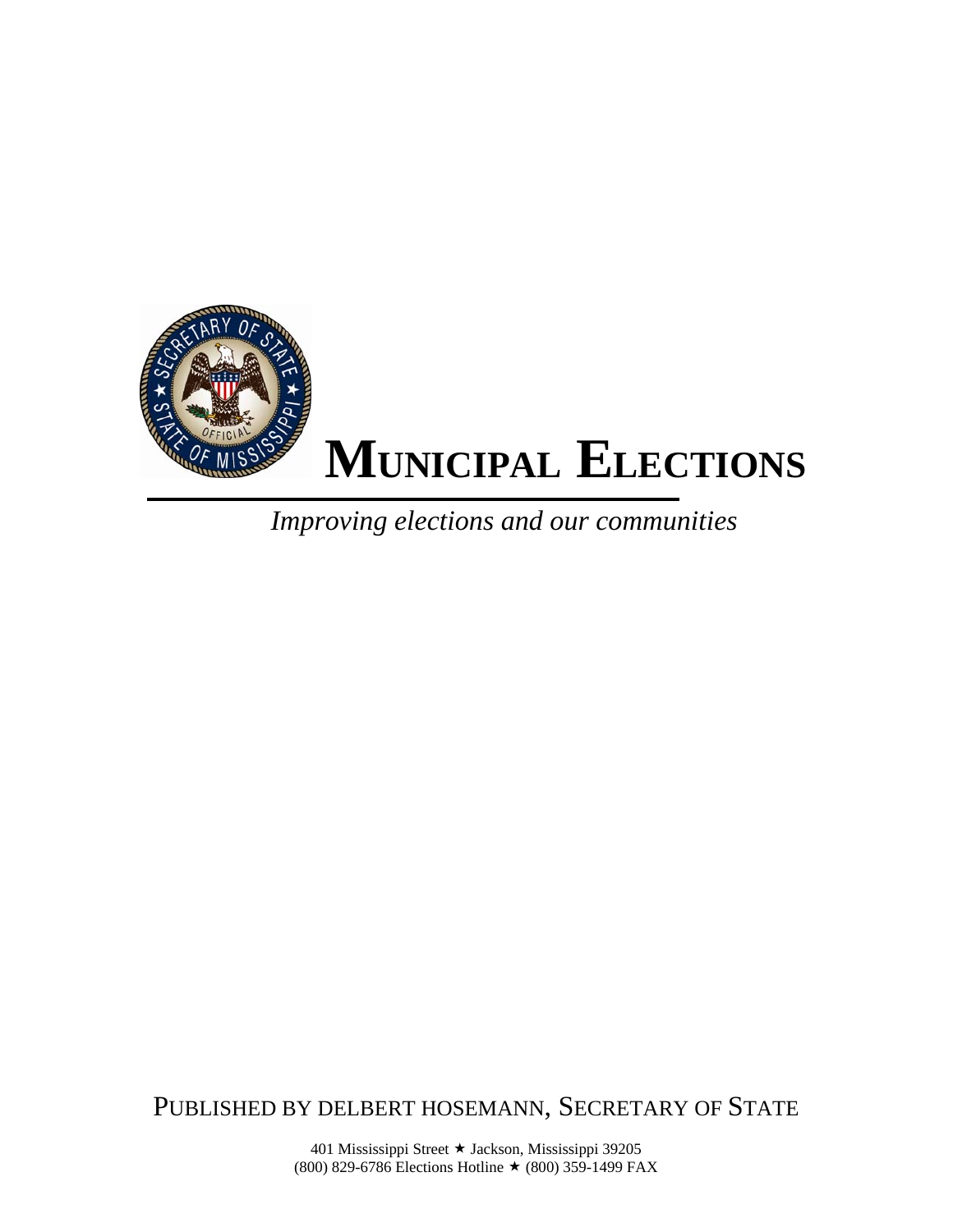# **Municipal Election Handbook**

# **Table of Contents**

|     |                                                               | <b>PAGE</b> |
|-----|---------------------------------------------------------------|-------------|
| 1.1 |                                                               | 6           |
|     |                                                               | 6           |
|     |                                                               | 6           |
|     | Written Agreements and "Safety Net" Provisions                | 7           |
| 1.2 |                                                               | 7           |
| 1.3 |                                                               | 8           |
| 1.4 |                                                               | 8           |
|     |                                                               | 8           |
|     |                                                               | 9           |
| 1.5 |                                                               | 9           |
|     |                                                               | 9           |
|     |                                                               | 10          |
|     | Reporting Schedule for Candidates Running in Both the Primary |             |
|     |                                                               | 10          |
|     | Reporting Schedule for Candidates Running in the General      |             |
|     |                                                               | 11          |
| 1.6 |                                                               | 11          |
|     |                                                               | 11          |
|     |                                                               | 11          |
|     | 2. Party Nominees and Independent Candidates in General       |             |
|     |                                                               | 12          |
|     |                                                               | 12          |
|     |                                                               | 12          |
|     |                                                               | 12          |
|     |                                                               | 13          |
|     |                                                               | 13          |
| 1.7 |                                                               | 13          |
|     |                                                               | 13          |
|     |                                                               | 14          |
|     |                                                               | 14          |
|     |                                                               | 15          |
|     |                                                               | 15          |
|     |                                                               | 16          |
|     |                                                               | 17          |
|     |                                                               | 17          |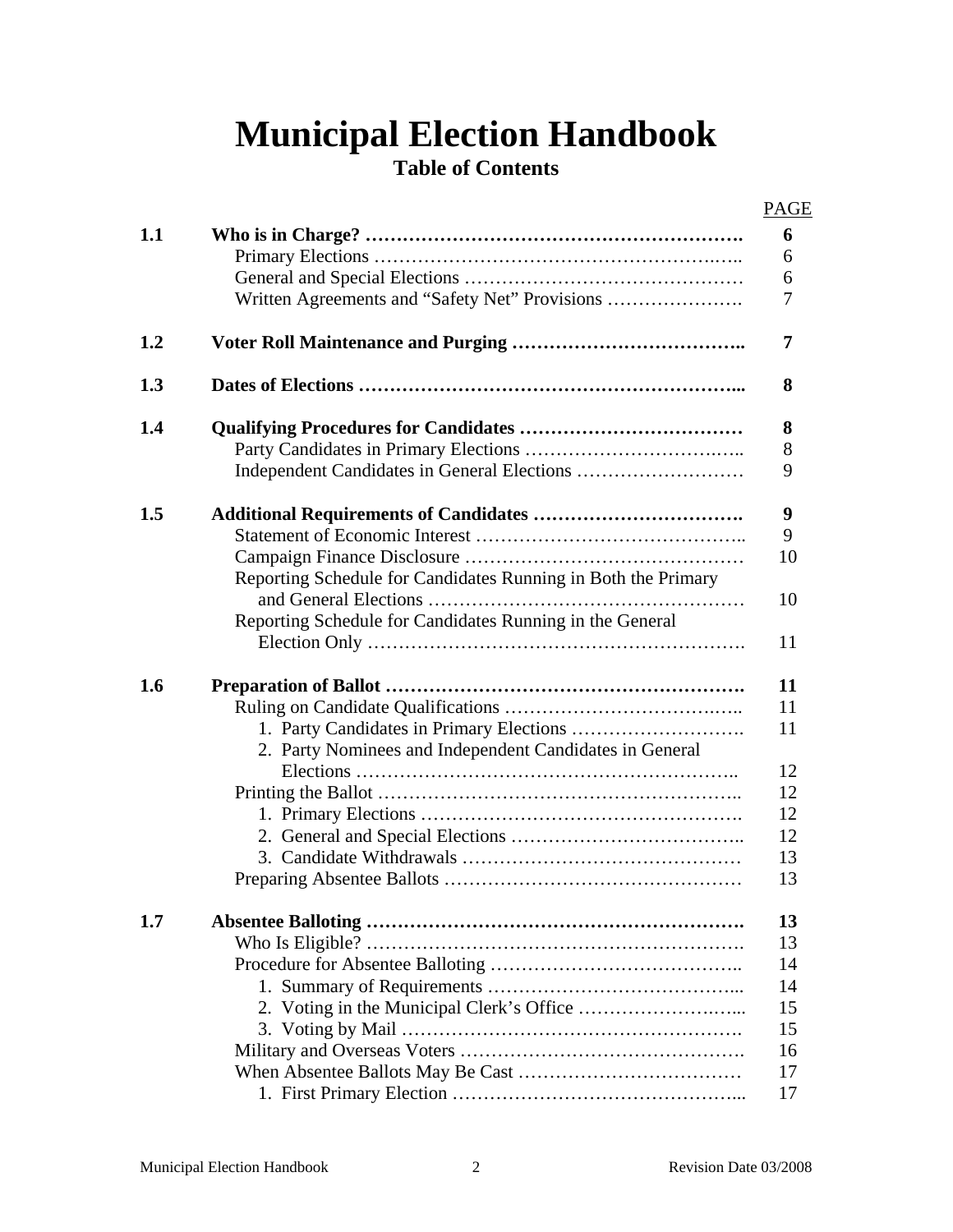|      |                                                                   | 17       |
|------|-------------------------------------------------------------------|----------|
|      |                                                                   | 17       |
|      |                                                                   | 18       |
| 1.8  |                                                                   | 18       |
|      |                                                                   | 18       |
|      |                                                                   | 19       |
|      |                                                                   | 19       |
|      | Party Affiliation of Poll Managers for General and Special        | 19       |
|      |                                                                   | 19       |
|      |                                                                   | 19       |
|      |                                                                   | 20       |
|      |                                                                   | 20       |
|      |                                                                   | 20       |
|      |                                                                   |          |
| 1.9  | Duties and Responsibilities of Poll Managers at the Polling Place | 20<br>20 |
|      |                                                                   | 21       |
|      | Initialing Manager (Paper and Scanner Ballots Only)               | 21       |
|      | Alternate Initialing Manager (Paper and Scanner Ballots Only)     | 21       |
|      |                                                                   |          |
| 1.10 |                                                                   | 22       |
| 1.11 |                                                                   | 23       |
|      |                                                                   | 23       |
|      |                                                                   | 24       |
| 1.12 |                                                                   | 24       |
|      |                                                                   | 24       |
|      |                                                                   | 25       |
|      |                                                                   | 25       |
|      |                                                                   | 25       |
|      | 2. Challenge Unanimously Determined to be Well-Taken              | 25       |
|      | 3. Challenge Not Unanimously Determined to be Well-Taken          | 26       |
| 1.13 |                                                                   | 26       |
| 1.14 |                                                                   | 27       |
|      |                                                                   | 27       |
|      |                                                                   | 27       |
|      |                                                                   | 27       |
|      |                                                                   |          |
| 1.15 |                                                                   | 27       |
|      |                                                                   | 27       |
|      |                                                                   | 28       |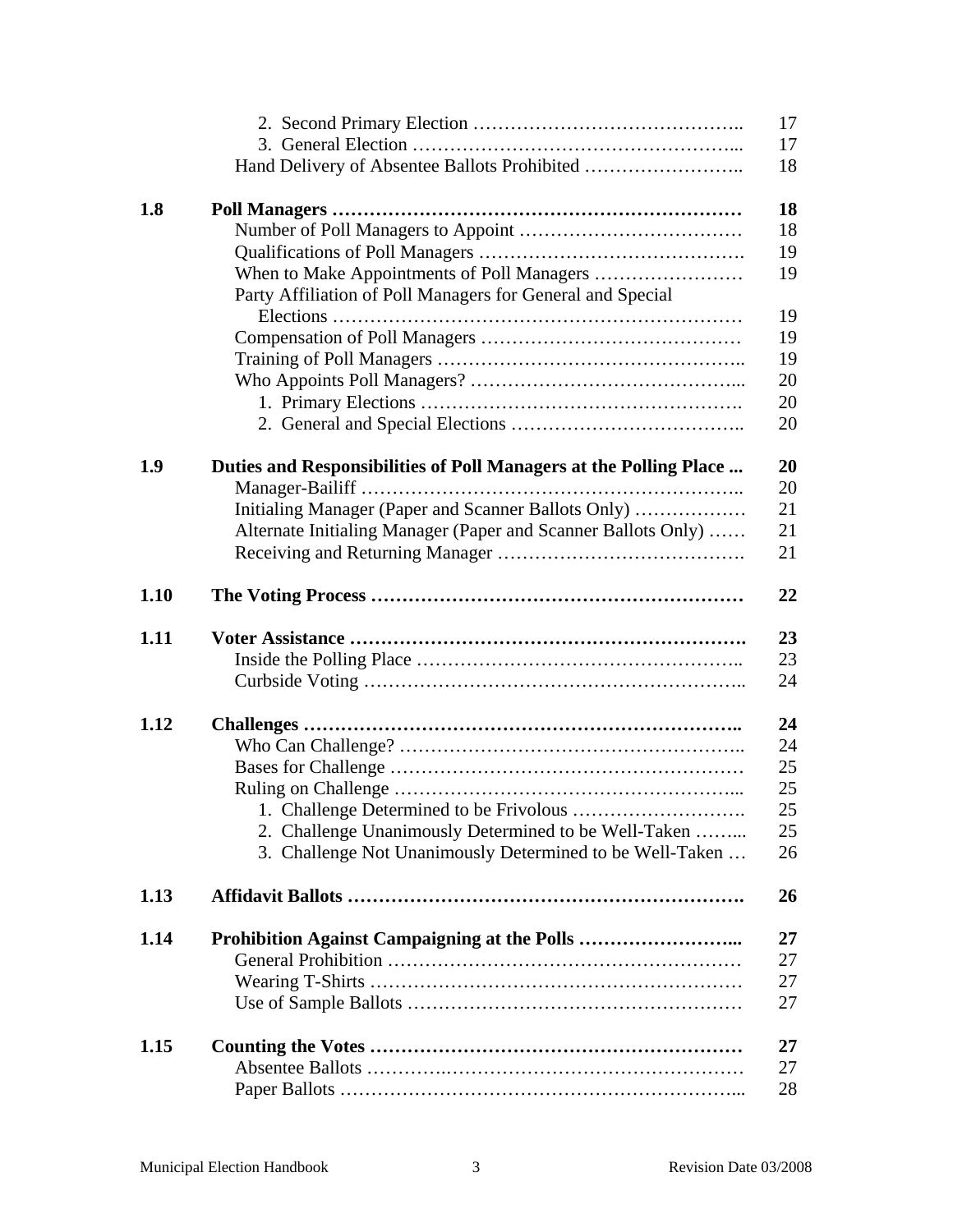|      |                                                              | 28 |
|------|--------------------------------------------------------------|----|
|      |                                                              | 29 |
|      | Punch Card Ballots (Electronic Voting System)                | 30 |
|      |                                                              | 31 |
| 1.16 | Proclamation of Results and Sealing of Ballot Box            | 32 |
| 1.17 |                                                              | 32 |
|      |                                                              | 32 |
|      |                                                              | 33 |
| 1.18 | Security and Accounting for Ballots, Ballot Chain of Custody | 33 |
|      |                                                              | 33 |
|      | Accounting of Ballots for Precinct Distribution              | 33 |
|      |                                                              | 34 |
|      |                                                              | 34 |
|      |                                                              | 34 |
|      |                                                              | 34 |
| 1.19 |                                                              | 34 |
| 1.20 |                                                              | 35 |
|      |                                                              | 35 |
|      |                                                              | 35 |
|      |                                                              | 35 |
|      |                                                              | 36 |
| 1.21 |                                                              | 37 |
|      |                                                              | 37 |
|      |                                                              | 37 |
|      |                                                              | 37 |
| 1.22 |                                                              | 38 |
|      |                                                              | 38 |
|      | 1. When the Unexpired Term is Less Than Six (6) Months       | 38 |
|      | 2. When the Unexpired Term is More Than Six (6) Months       | 39 |
|      |                                                              | 39 |
|      |                                                              | 39 |
|      |                                                              | 39 |
|      |                                                              | 40 |
|      |                                                              | 40 |
|      |                                                              | 40 |
|      |                                                              | 40 |
|      |                                                              | 41 |
|      |                                                              |    |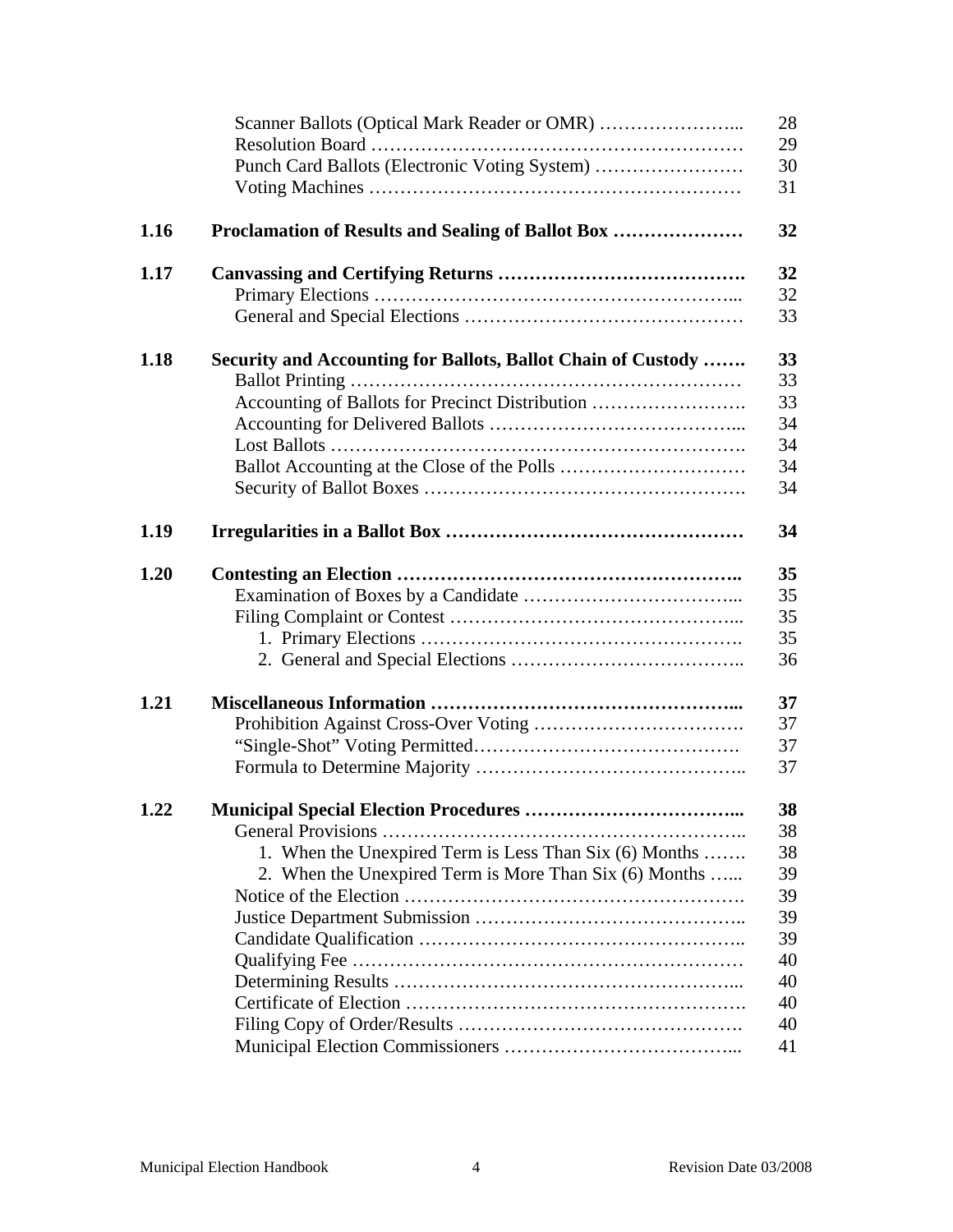|                                                       | 42 |
|-------------------------------------------------------|----|
|                                                       | 43 |
|                                                       | 45 |
|                                                       |    |
| Appendix 1.E Poll Manager's Absentee Ballot Checklist | 48 |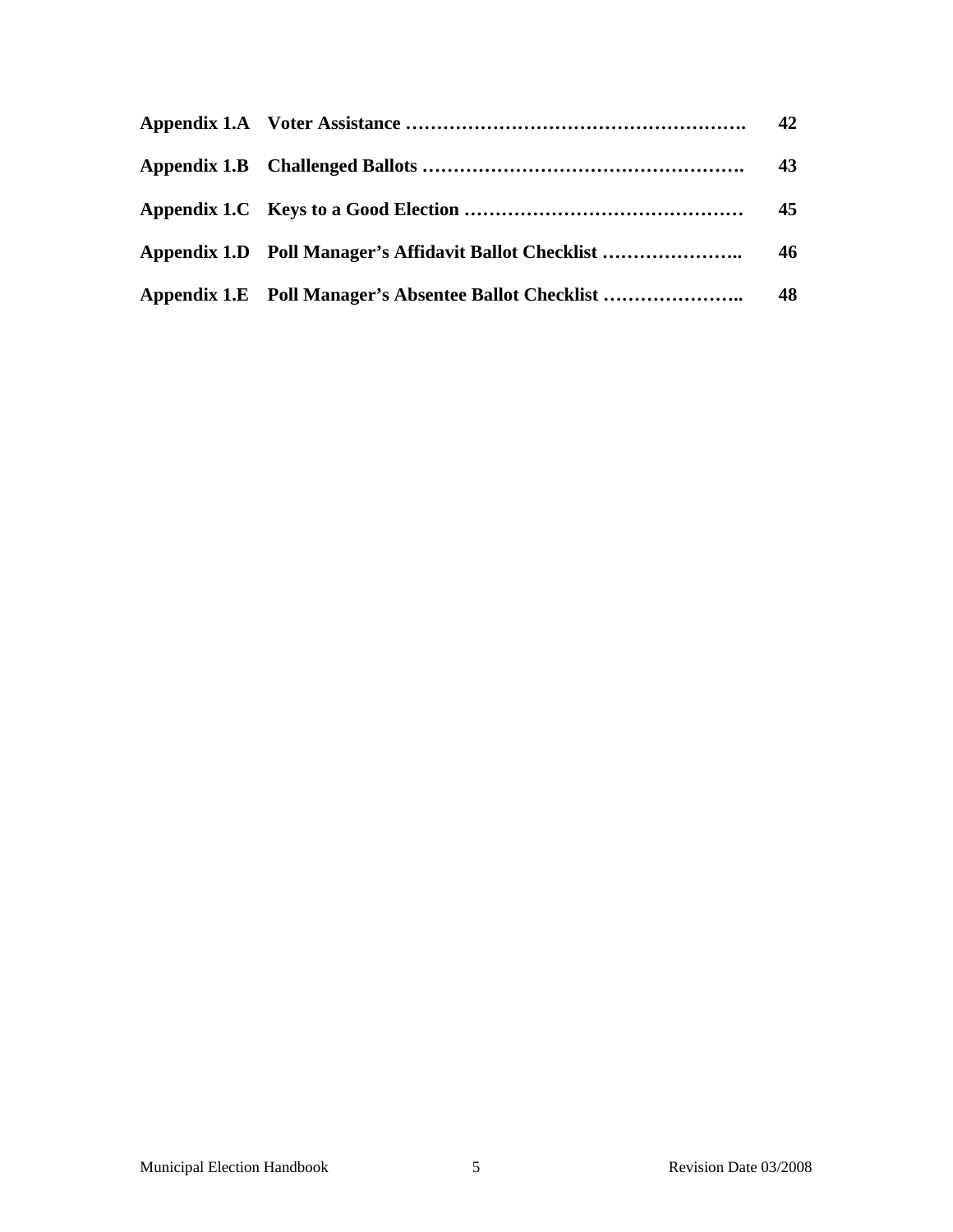# **1.1 Who is in Charge?**

## **Primary Elections**

Municipal Party Executive Committees are responsible for conducting all Primary Elections. Municipal Election Commissions have no authority to conduct Primary Elections for the parties. (Miss. Code Ann. §23-15-263 (1972))

Each Executive Committee shall have as many members as there are elected officers of the municipality. Members of the Executive Committee are elected in the Primary Election – their names are on the party primary ballot. Candidates for Executive Committee must complete a candidate qualifying form and submit it to the Municipal Clerk by the qualifying deadline for candidates for municipal elected offices. Vacancies on the Executive Committee are filled by the remaining Committee members. (Miss. Code Ann. §23-15-171 (1972))

A political party which does not have an Executive Committee may establish a temporary Committee to conduct a primary election and to serve until a permanent Committee is elected in the primary. The following steps are spelled out in Miss. Code Ann. §§23-15-313 and 315 (1972):

- 1. Five (5) or more residents of the municipality who are members of the political party desiring to conduct a primary shall petition the Chairman of the County Executive Committee of the party.
- 2. The County Chairman shall call a "mass meeting" of the voters of that political party who reside in the municipality. The meeting should be held at a time and place designated in the call.
- 3. For three (3) weeks preceding the date set for the meeting, the Chairman of the County Executive Committee must publish a copy of his/her call in some newspaper published in the municipality. If no newspaper is published in the municipality, then the Chairman of the County Executive Committee should post notices of the meeting in three (3) public places in the municipality not less than three (3) weeks before the date of the meeting.
- 4. At the "mass meeting," the party members shall select a temporary Municipal Executive Committee to serve until the Primary Election when the permanent Executive Committee will be elected.

#### **General and Special Elections**

Municipal Election Commissioners are responsible for conducting all general and special elections. The number of Commissioners that a municipality should have is based on its population. Municipalities with less than twenty-thousand (20,000) residents should have three (3) Commissioners; municipalities with more than twenty-thousand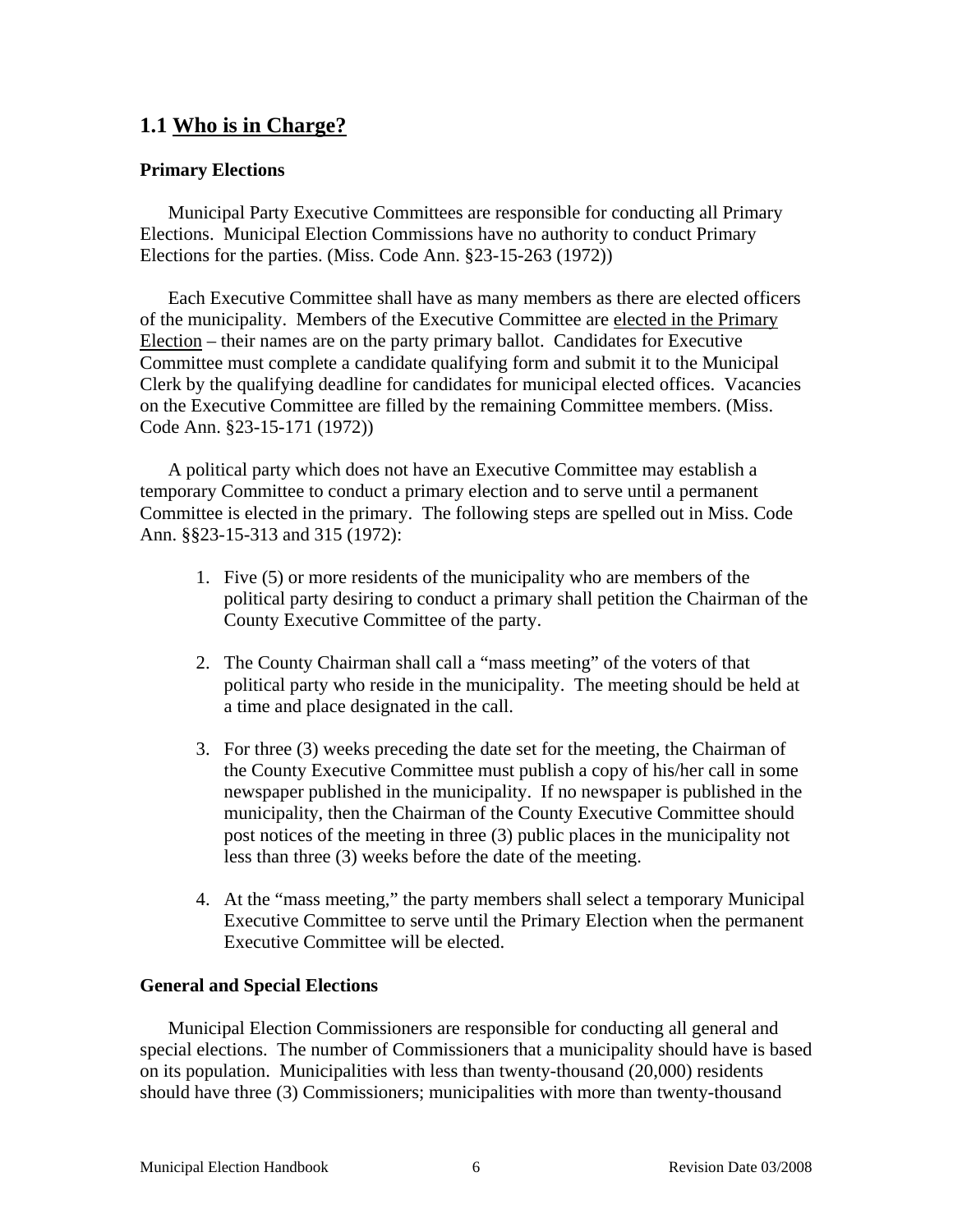(20,000) but fewer than one hundred thousand (100,000) residents should have five (5) Commissioners; and municipalities with one hundred thousand (100,000) residents or more should have seven (7) Commissioners. (Miss. Code Ann. §23-15-221 (1972))

#### **Written Agreements and "Safety Net" Provisions**

During the 2001 Legislative Session, Senate Bill 2523 and House Bill 1220 were passed which enable Municipal Party Executive Committees to enter into written agreements with Municipal Election Commissions or Municipal Clerks to perform certain specified duties in a Primary Election. The six major areas concerning primaries that may be performed by Election Commissions or Municipal Clerks following the timely signing of such agreements are:

- 1) Appointing of Poll Managers;
- 2) Training of Poll Managers;
- 3) Distributing ballot boxes;
- 4) Printing ballots;
- 5) Distributing ballots to Poll Managers; and
- 6) Canvassing and certifying the election. (Miss. Code Ann. §§23-15-239, 265, 267, 333, 335, and 597 (1972))

Additionally, the Municipal Clerk shall have the authority to contact the chairman and secretary of the Election Integrity Assurance Committee of the appropriate state executive committee if a Municipal Executive Committee fails to timely perform the duties required of it in Miss. Code Ann. §§23-15-239, 265, 267, 333, 335, and 597 (1972).

# **1.2 Voter Roll Maintenance and Purging**

One of the most important duties of Election Commissions is maintaining accurate voter rolls and pollbooks. Voter roll maintenance is the duty of the Election Commission and shall be completed in accordance with the schedule set forth in Miss. Code Ann. § 23-15-153.

 Voter roll maintenance, sometimes called "purging" is addressed in Miss. Code Ann. § 23-15-153. The code specifically states that names of persons who have died, who are erroneously listed on the books, or those who have been disqualified as electors for any cause shall be removed from the municipal voter rolls and pollbooks. Voters can be removed from the voter rolls for five reasons: (1) a voter may ask to be removed from the voter rolls; (2) a voter may be convicted of a disenfranchising crime in the State of Mississippi; (3) a voter may be declared incompetent by a court; (4) death; and (5) if a voter moves outside the territorial limits of the voting jurisdiction.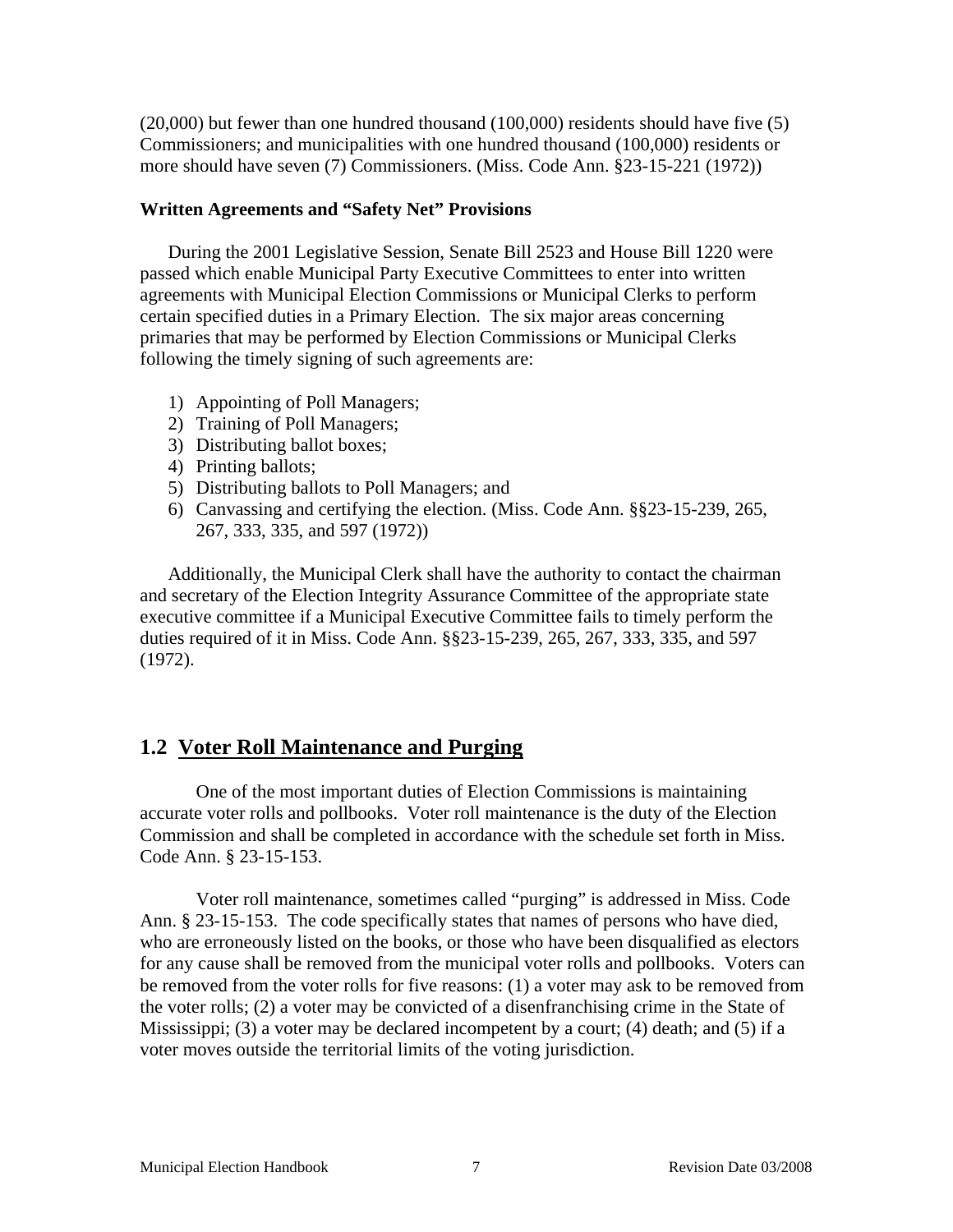It is important to note that purging based on a change of residence must be conducted in accordance with the National Voter Registration Act of 1993 (NVRA). 42 USC § 1973gg-6. If the Election Commission can obtain a written confirmation from a voter that he has changed residence, that voter may be immediately purged from the voter rolls. If there is no written confirmation, the Election Commission must mail a confirmation card to that voter. If the voter does not respond to the confirmation card, he can be placed on the inactive voter list and required to vote by affidavit ballot. If two federal general elections have passed since the confirmation card was sent, and he did not appear to vote, that voter can be purged from the voter rolls.

 Lastly, municipalities should maintain a working relationship with their County Election Commissions. This will facilitate the exchange of pertinent voter information which may assist in maintaining accurate voter rolls.

## **1.3 Dates of Elections**

The dates of Primary and General Elections for code charter municipalities are specified in Miss. Code Ann. §§23-15-171 and 173 (1972). Currently, municipal primaries are held the first Tuesday in May, and run-offs, if necessary, are held the third Tuesday in May. General municipal elections are conducted on the first Tuesday after the first Monday in June in 2009 and every four (4) years thereafter.

If a political party has a Municipal Executive Committee and candidates qualify to run in the party primary, the Primary Election(s) must be conducted on the above date(s) unless a special or private charter provides otherwise.

All municipalities must conduct the General Election on the above date unless a special or private charter provides otherwise. Even if candidates are unopposed, all municipalities must conduct the General Election.

## **1.4 Qualifying Procedures for Candidates**

#### **Party Candidates in Primary Elections**

In order for a person to be a candidate for his/her party's nomination in a municipal primary election, he/she must:

1. Pay a filing fee of ten dollars (\$10) to the Municipal Clerk by 5:00 p.m. on the sixtieth  $(60<sup>th</sup>)$  day before the primary election. (Miss. Code Ann. §23-15-309 (1972))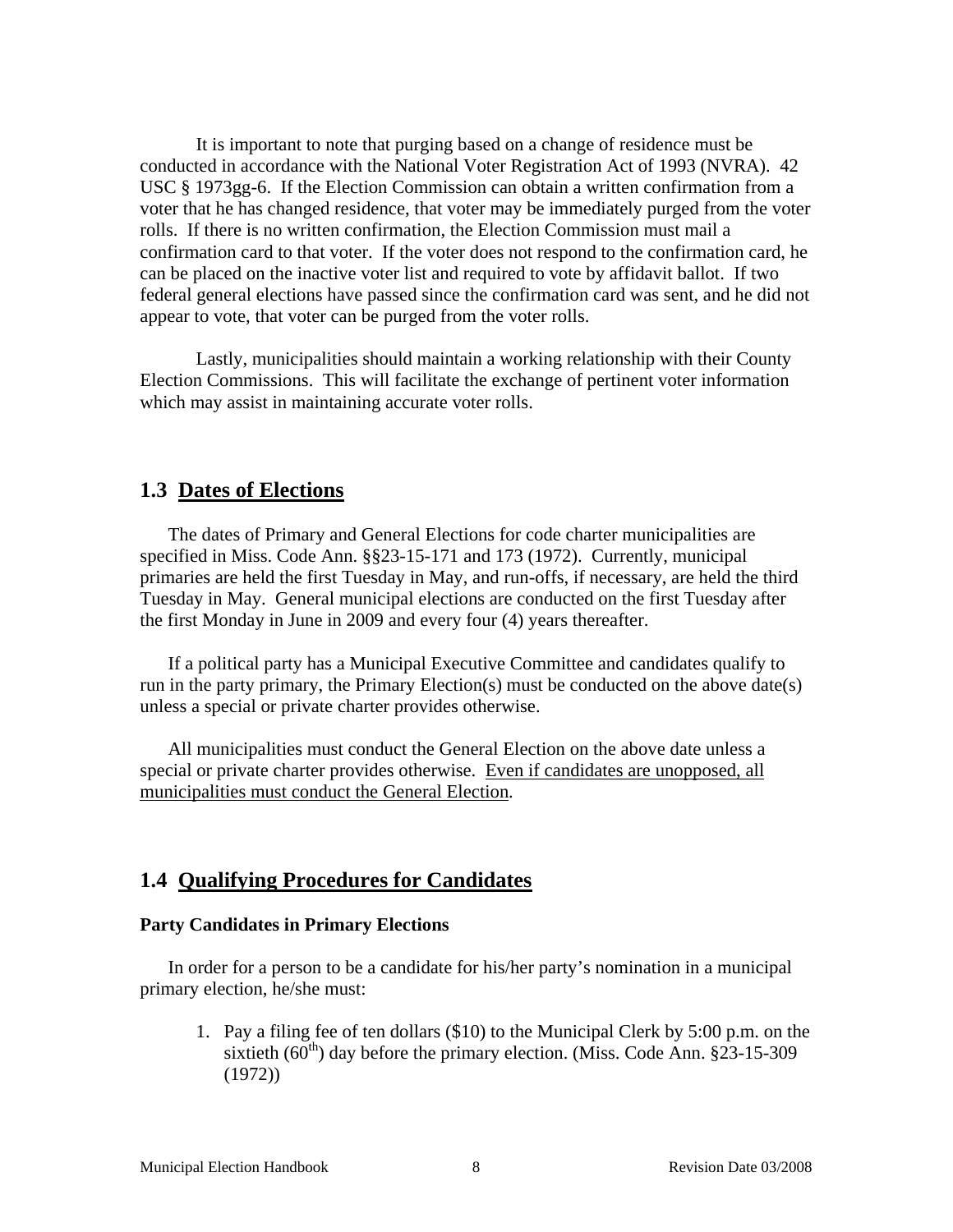2. Submit to the Municipal Clerk a written Statement of Intent containing the name and address of the candidate, the name of the party with which the candidate is affiliated, and the office the candidate is seeking. (Miss. Code Ann. §23-15-309 (1972))

The Municipal Clerk must give the candidate a receipt for payment of the filing fee and keep an itemized account showing the date and time of the payment, the name of the person from whom the payment was received, the party with which the candidate is affiliated, and the office the candidate is seeking. For auditing purposes, the Clerk should request that candidates pay the filing fee by check made out to the appropriate Municipal Executive Committee, instead of accepting cash.

The Municipal Clerk must forward the Statement of Intent and the filing fee to the Secretary of the proper Executive Committee.

#### **Independent Candidates in General Elections**

In order for a person to be an independent candidate in a municipal general election, he/she must file a petition with the Municipal Clerk by 5:00 p.m. on the same day that candidates in Primary Elections must qualify – the sixtieth  $(60<sup>th</sup>)$  day before the primary election.

The petition must be signed by at least fifty (50) qualified voters of a municipality or ward, if the municipality or ward has a population of one thousand (1000) residents or more. The petition must be signed by at least fifteen (15) qualified voters of a municipality or ward, if the municipality or ward has a population of fewer than one thousand (1000) residents. (Miss. Code Ann. §23-15-361 (1972))

## **1.5 Additional Requirements of Candidates**

In addition to complying with the requirements outlined above, candidates have certain other requirements that must be met after they have formally qualified.

#### **Statement of Economic Interest**

Candidates for municipal office must complete and file with the State Ethics Commission a Statement of Economic Interest within fifteen (15) days of becoming a candidate for public office.

Incumbent public officials must file such a statement before May  $1<sup>st</sup>$  of each year.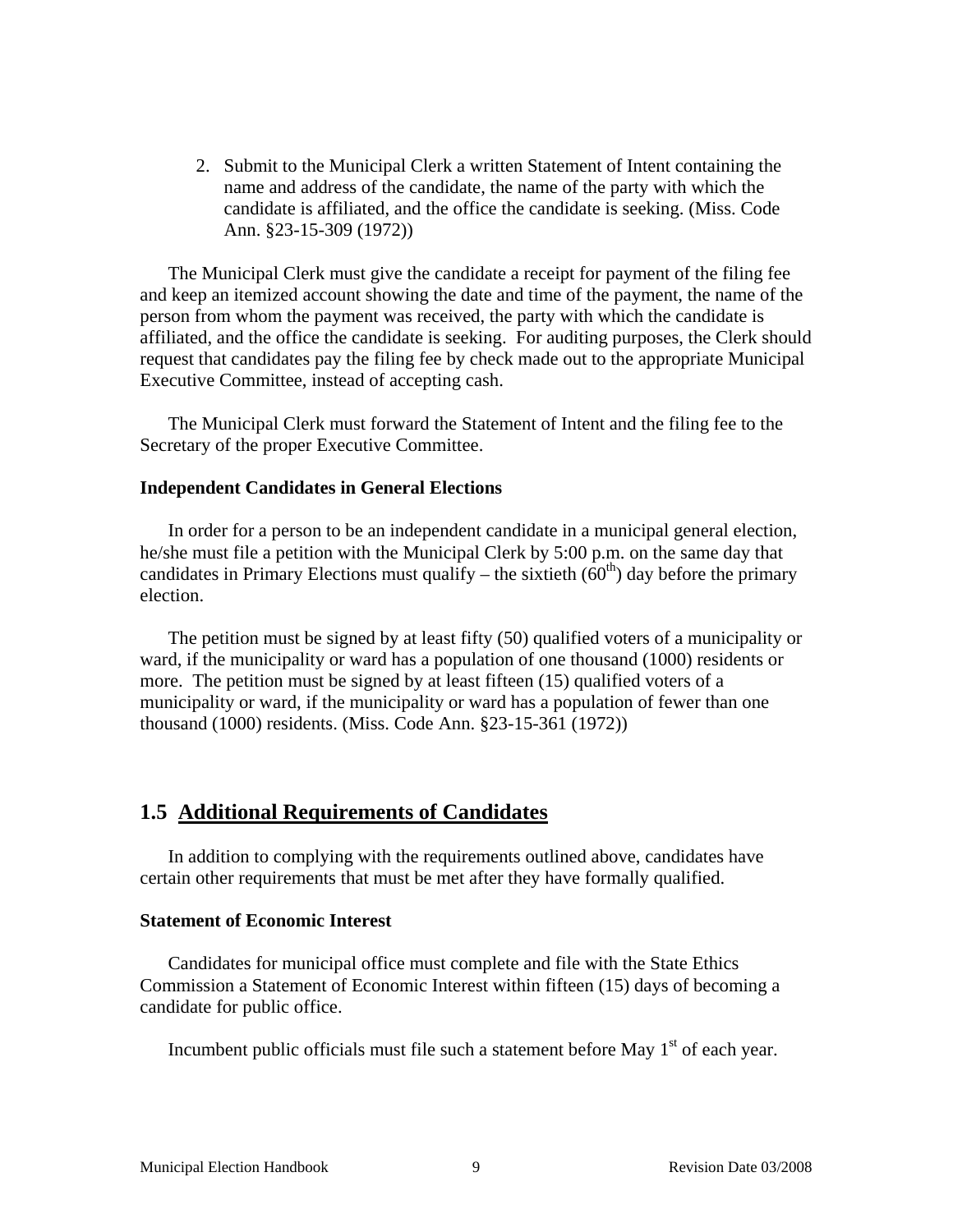The forms and instructions should be available in the Municipal Clerk's office, or they may be obtained directly from the State Ethics Commission (601-359-1285).

#### **Campaign Finance Disclosure**

Candidates for municipal office must file Campaign Finance Disclosure Reports with the Municipal Clerk.

The reports must identify by name, mailing address, occupation, and employer every person or business entity that contributes in excess of two hundred dollars (\$200). The reports also must identify those individuals or business entities to whom campaign expenditures in excess of two hundred dollars (\$200) are made.

The two hundred dollar (\$200) amount is cumulative. Once the total amount of **all contributions from any one source** or **expenditure to a single individual or business** exceeds \$200, such contributions or expenditures become reportable. (Miss. Code Ann. §23-15-807 (1972))

#### **Reporting Schedule for Candidates Running in Both the Primary and General Elections**

Actual calendar reporting dates can be found on the Secretary of State's Campaign Finance reporting forms, in the annual Campaign Finance Disclosure booklet, or the Elections Calendar.

Pre-Primary Report: All primary candidates required to file.

Pre-Run-off Report: Run-off candidates only required to file.

Pre-Election Report: All candidates required to file

 Forty-Eight (48) Hour Report: These reports shall be submitted to the Municipal Clerk within forty-eight (48) hours of the receipt of a reportable contribution that occurs within the time frame after the tenth  $(10<sup>th</sup>)$  day, but more than forty-eight (48) hours before 12:01 a.m., on the day of the election. (Miss. Code Ann. §§23- 15-805 and 807 (1972))

NOTE: If a candidate is eliminated in the first primary and does not file a termination report, he/she must file all periodic reports until a termination report is filed.

 Termination Report: This is the final report that terminates a candidate's obligation to make any further reports. This report can be filed only when the candidate states that he/she will no longer accept contributions or make expenditures and that he/she has no outstanding debts or obligations as a candidate. Any of the pre-election reports may be designated as the termination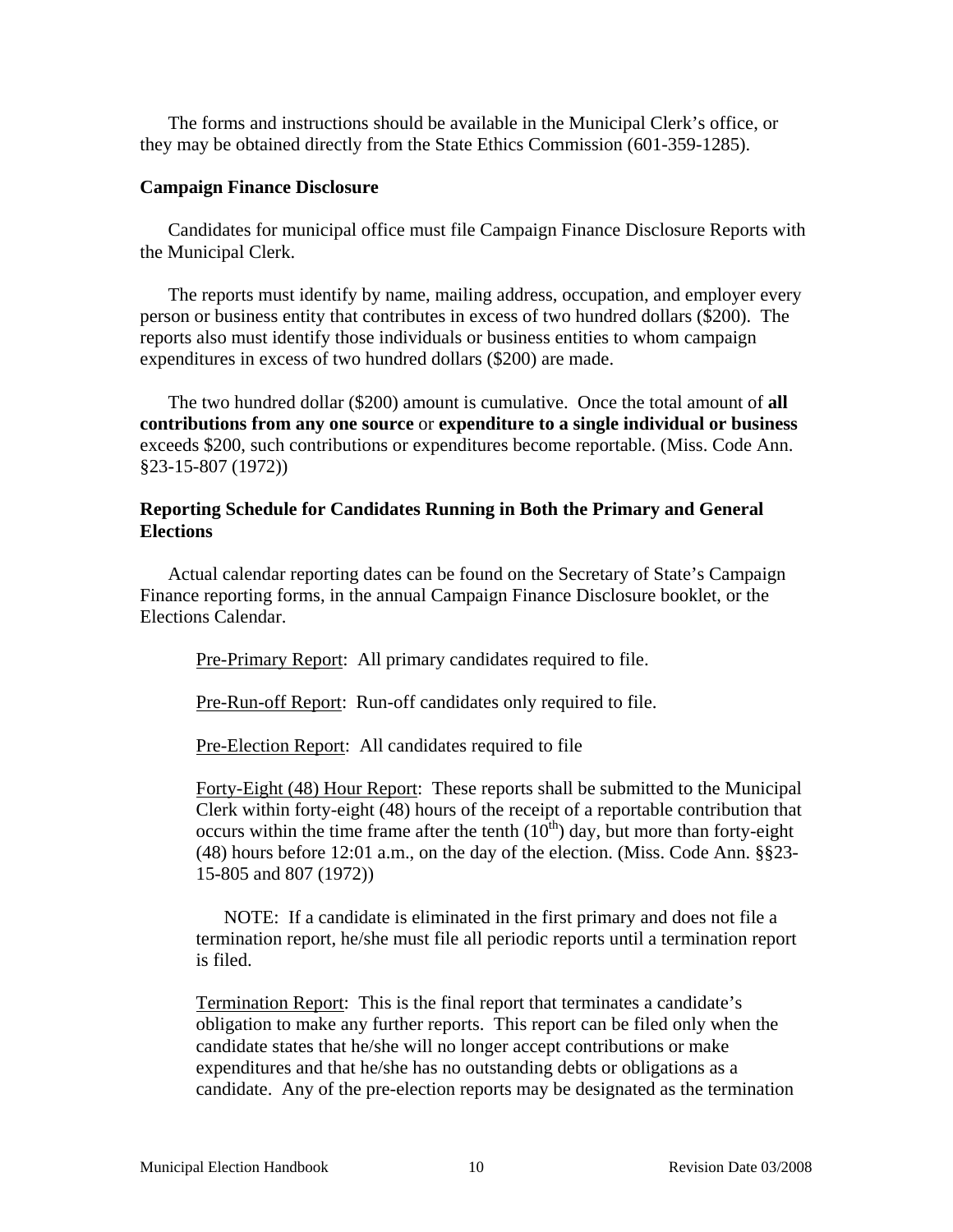report if the candidate truthfully can make the required statement at the time. If no termination report is filed, the candidate will be legally required to file a report on January 31<sup>st</sup> of each year until a termination report is filed.

Candidates should obtain campaign finance disclosure reporting forms from their Municipal Clerk. The Secretary of State's Office provides campaign finance reporting forms to the Municipal Clerk.

## **Reporting Schedule for Candidates Running in the General Election Only**

Pre-Election Report: All general candidates required to file.

Termination Report: This is the final report that terminates a candidate's obligation to make any further reports. This report can be filed only when the candidate states that he/she will no longer accept contributions or make expenditures and that he/she has no outstanding debts or obligations as a candidate. Any of the pre-election reports may be designated as the termination report if the candidate truthfully can make the required statement at the time. If no termination report is filed, the candidate will be legally required to file a report on January  $31<sup>st</sup>$  of each year until a termination report is filed.

Candidates should obtain campaign finance disclosure reporting forms from their Municipal Clerk. The Secretary of State's Office provides campaign finance reporting forms to the Municipal Clerk.

# **1.6 Preparation of the Ballot**

## **Ruling on Candidate Qualifications**

*1. Party Candidates in Primary Elections.* 

After the candidate-qualifying deadline, the Executive Committee must meet and review the qualifications of all candidates who file a Statement of Intent and pay the required filing fee. In the case of each candidate, the Committee must make the following determinations:

- A. The candidate is a qualified voter and resident of the county and municipality (and ward if the office sought is elected from a ward).
- B. The candidate meets all other qualifications to hold the office he/she is seeking or presents absolute proof that he/she will, subject to no contingencies, meet all qualifications on or before the date of the general or special election at which he/she could be elected to office.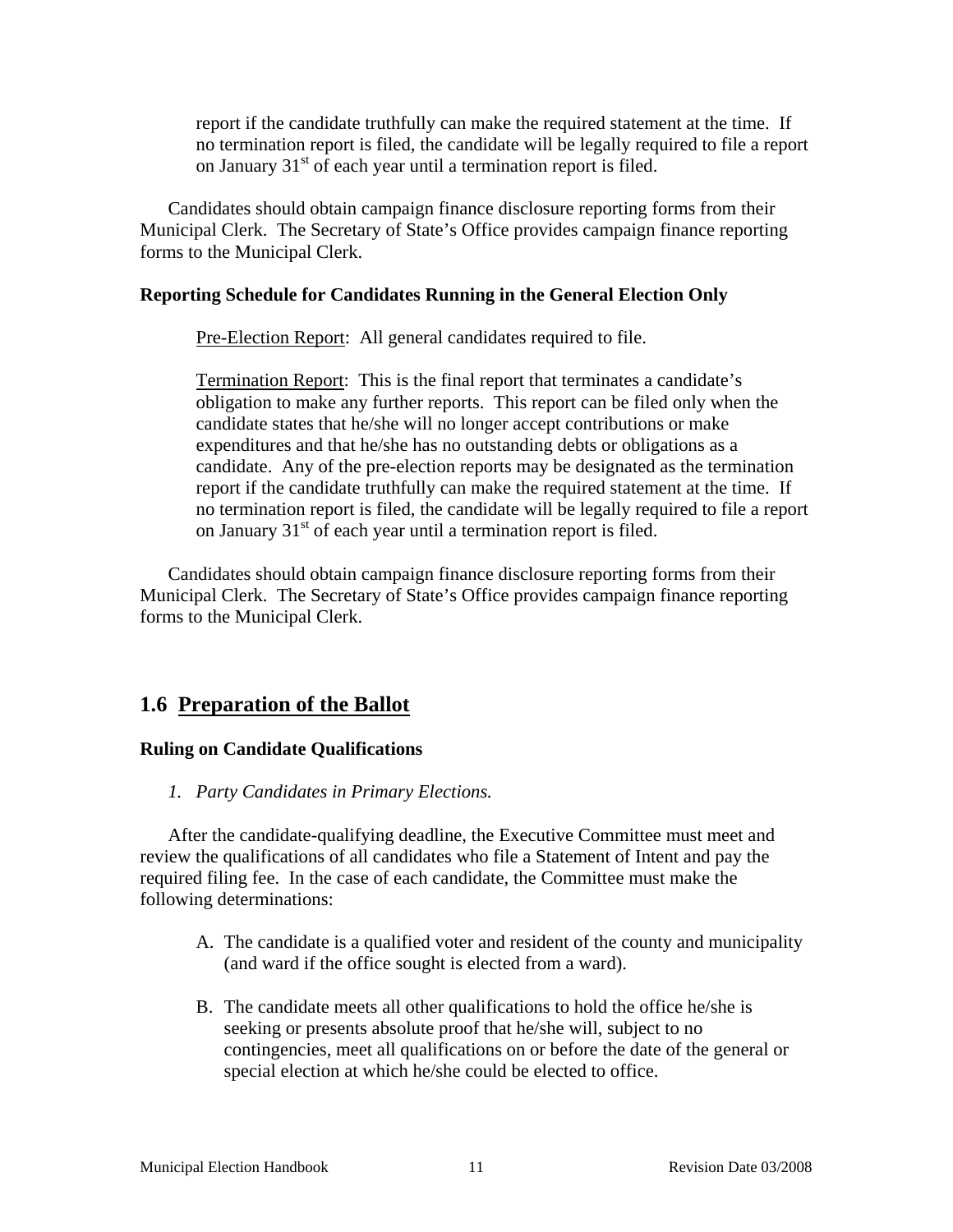C. The candidate has not been convicted in a Mississippi state court of any felony; or convicted in a federal court of a felony or convicted in the court of any other state of any felony that is a felony in Mississippi (other than manslaughter or IRS or other tax law violations, unless such offense also involved misuse or abuse of his/her office or money coming into his/her hands by virtue of his/her office) after December 8, 1992. (Section 44, as amended, Miss. Constitution of 1890)

If the Committee finds that the candidate is not a qualified voter, does not meet the qualifications to hold office, or has been convicted as described above without being pardoned, then the name of that candidate shall not be placed on the ballot.

If there is only one qualified candidate for a particular office, the Committee must declare that candidate to be the party's nominee. (Miss. Code Ann. §23-15-309 (1972))

## *2. Party Nominees and Independent Candidates in General Elections.*

The Election Commission is responsible for ruling on the qualifications of party nominees and independent candidates and preparing the ballot for a General Election in the same manner as the Executive Committee rules on qualifications of candidates and prepares the ballot in Primary Elections. (Miss. Code Ann. §§23-15-309 and 367(1972); *Powe v. Forrest County Election Commission*, 249 Miss. 757, 163 So.2d 656 [1964])

## **Printing the Ballot**

## *1. Primary Elections*

- A. Order of Candidates' Names: Each Executive Committee is responsible for Primary Elections. The ballots must contain the names of all duly qualified candidates in alphabetical order by last name. (Miss. Code Ann. §23-15-333 (1972))
- B. Write-In Provisions for Primary Elections: On ballots for Primary Elections, there must be one (1) blank space under each office. In the event of the death of any candidate, each voter may choose to write in the name of another individual and mark the ballot for that person. (Miss. Code Ann. §23-15-333 (1972))
- *2. General and Special Elections* 
	- A. Order of Candidate's Names: Each Municipal Election Commission is required to designate one (1) Commissioner to be responsible for having the ballots printed for General and Special Elections. (Miss. Code Ann. §23-15-361 (1972)) The order in which the titles of various offices shall be printed, the arrangement of the names of candidates, and the size, print,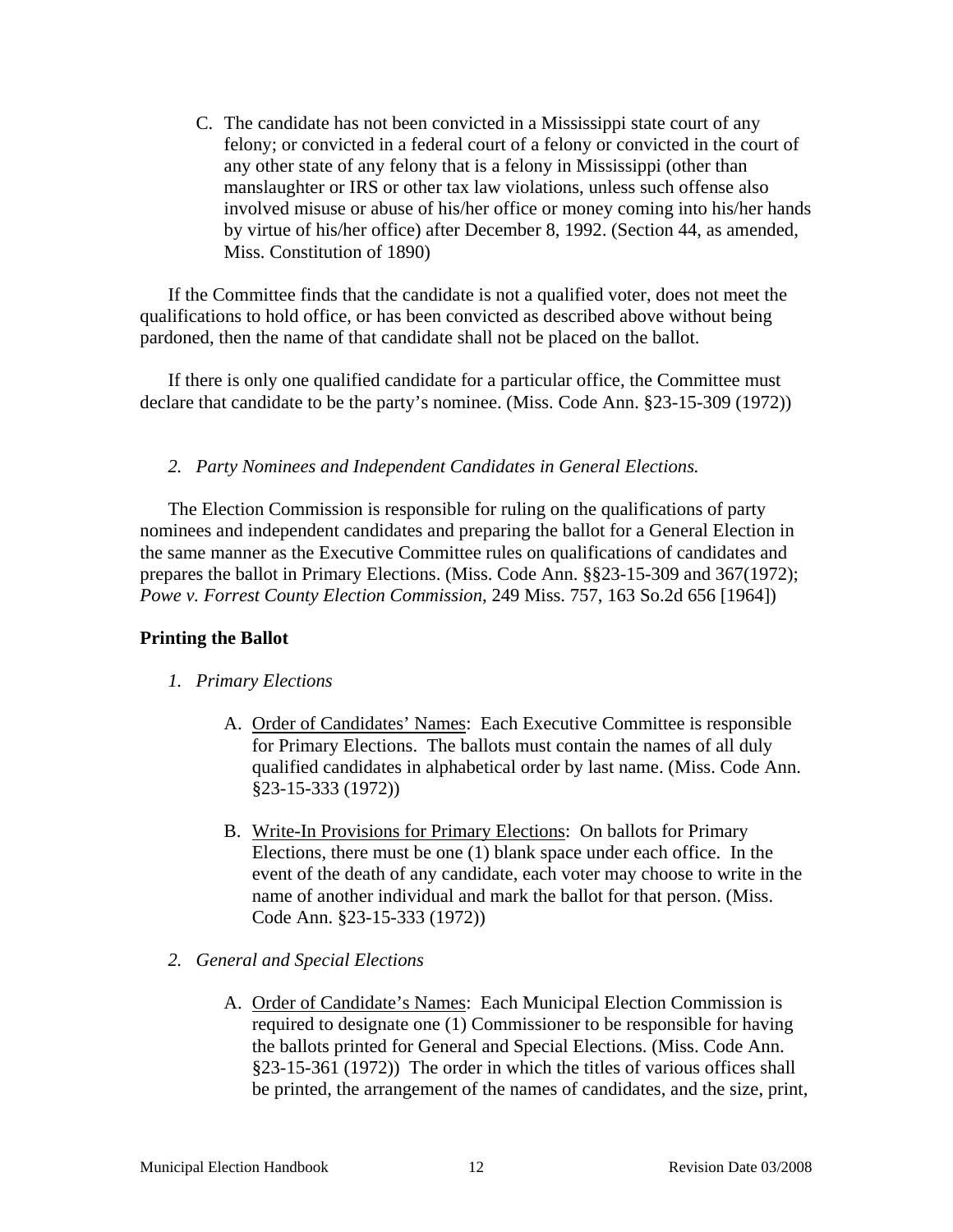and quality of paper of the official ballot is left to the discretion of the Commissioner designated to have the ballots printed. (Miss. Code Ann. §23-15-367 (1972))

- B. Write-In Provisions for General and Special Elections: On ballots for General and Special Elections, there must be one (1) blank space under each office. In the event of the death or removal of any candidate, each voter may choose to write in the name of another individual and mark the ballot for that person.
- *3. Candidate Withdrawals*

A candidate cannot withdraw after the ballot has been printed. (Miss. Code Ann. §23- 15-363 (1972))

#### **Preparing Absentee Ballots**

State law requires that absentee ballots be prepared forty-five (45) days prior to the election or as soon as the deadline for candidate qualification has passed. (Miss. Code Ann. §23-15-649 (1972))

# **1.7 Absentee Balloting**

#### **Who is Eligible?**

The following categories of registered voters are eligible to cast an absentee ballot in Mississippi elections:

- 1. Members of the Armed Forces or spouses or dependents of such members;
- 2. Members of the Merchant Marines or the American Red Cross or spouses or dependents of such members;
- 3. Disabled war veterans who are patients in any hospital or spouses or dependents of such veterans;
- 4. Civilians attached to any branch of the Armed Forces, the Merchant Marines, or the American Red Cross and serving outside the United States or spouses or dependents of such civilians;
- 5. Persons temporarily residing outside the territorial limits of the United States and the District of Columbia;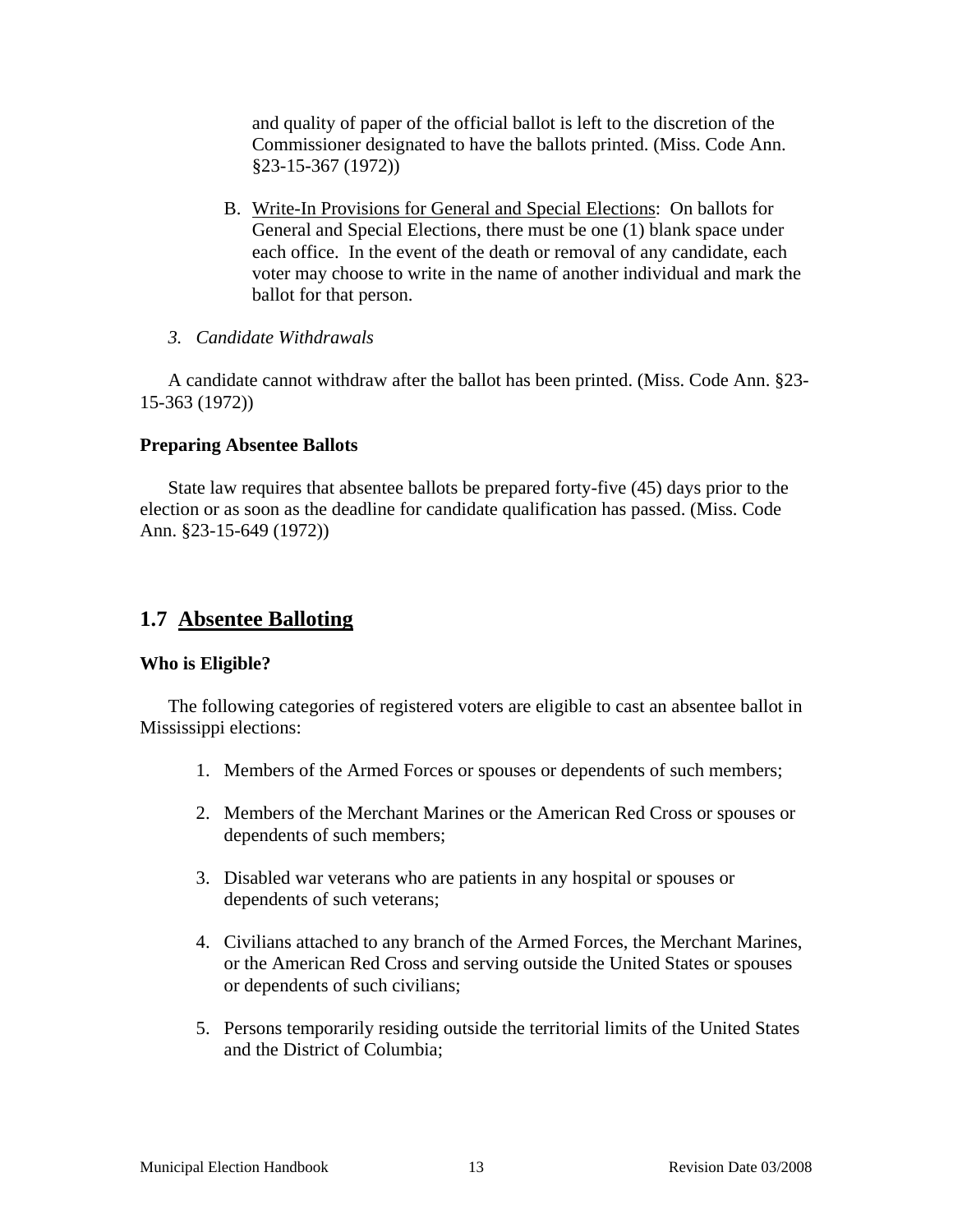- 6. Students, teachers, or administrators whose employment or studies necessitate their absence from their counties of voting residence or the dependent or spouse who maintains a common domicile outside the county of voting residence with such student, teacher, or administrator;
- 7. Persons who will be outside their counties of residence on Election Day;
- 8. Persons required to be at work on election day during the times at which the polls will be open;
- 9. Persons temporarily or permanently physically disabled;
- 10. Persons sixty-five (65) years of age or older;
- 11. Parents, spouses, or dependents of persons having a temporary or permanent physical disability who are hospitalized outside their counties of residence or more than fifty (50) miles away from their residences if the parents, spouses, or dependents will be with such persons on Election Day;
- 12. Members of the Mississippi Congressional delegation or spouses or dependents of such members. (Miss. Code Ann. §§23-15-627 and 713 (1972))

## **Procedure for Absentee Balloting**

*1. Summary Requirements. Miss. Code Ann. §23-15-625 et seq. (1972) contains several requirements for absentee voting. These requirements include:* 

- A. Absentee ballot applications shall be furnished by the Municipal Clerk to a person upon the oral or written request of the elector who seeks to vote by absentee ballot;
- B. The parent, child, spouse, sibling, legal guardian, those empowered with a power of attorney for the elector's affairs, or agent of the elector may orally request an application on behalf of the elector;
- C. An absentee ballot application must have the seal of the registrar affixed to it and be initialed by the registrar or deputy registrar in order to be utilized to obtain an absentee ballot;
- D. A reproduction of an absentee ballot application shall not be valid unless it is a reproduction provided by the office of the registrar of the jurisdiction in which the election is being held and which contains the original seal and initials of the registrar or deputy registrar;
- E. Third parties procuring applications for others must complete and sign a new section of the applications designated "Certificate of Delivery" on each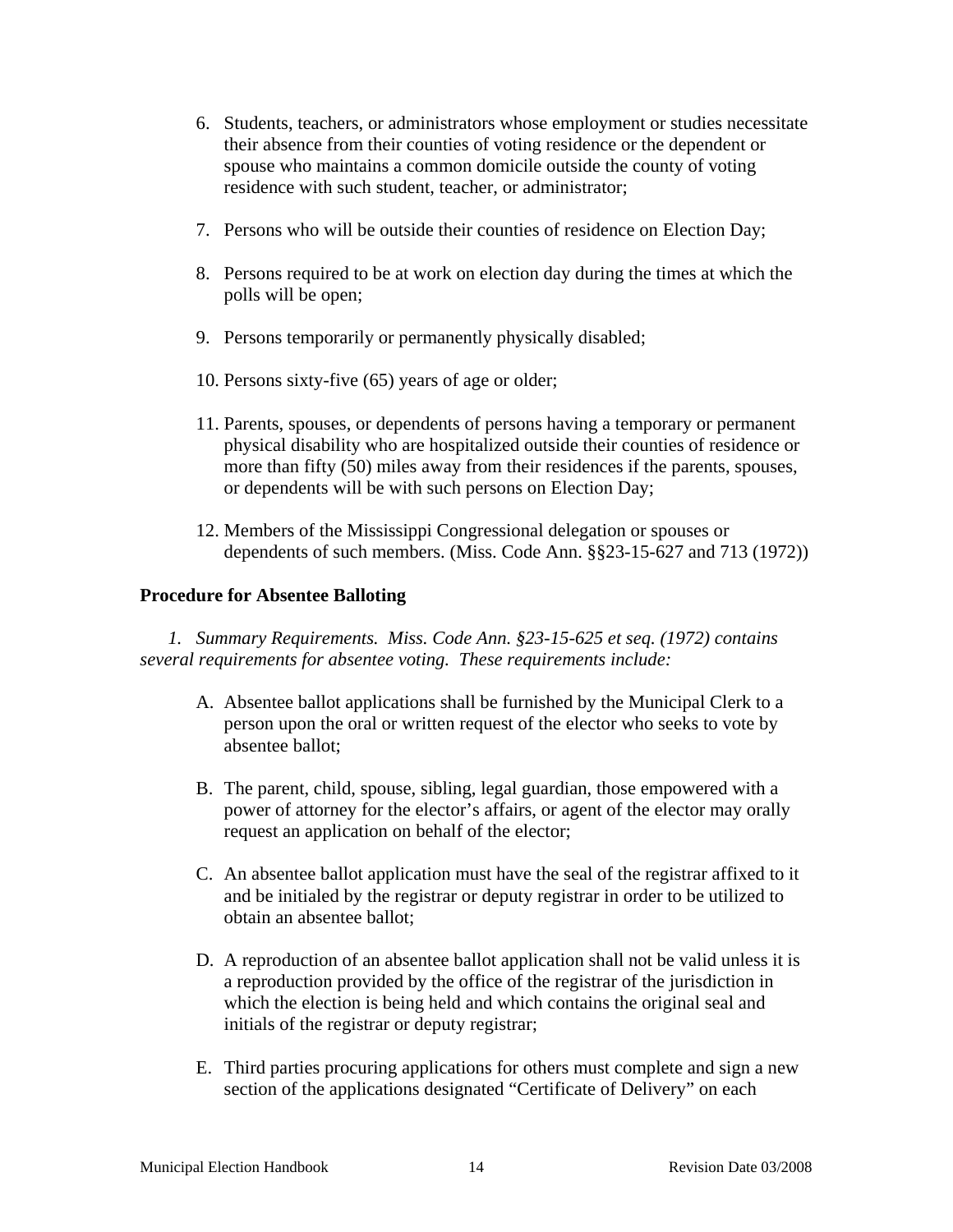application the third parties are procuring, identifying themselves and the voters for whom they are acquiring the applications;

- F. If the third party person acquiring an application for a voter cannot read or write, the Municipal Clerk or deputy clerk must complete the form "Request for Absentee Ballot Application by Third Person;"
- G. Any voter who is blind, temporarily or permanently physically disabled, or cannot read or write, is entitled to request and receive assistance in the marking of his/her ballot. The voter may have the assistance of anyone except his/her employer, an agent of the voter's employer, or an officer or agent of the voter's union;
- H. Any person who provides assistance is required to sign and complete the "Certificate of Person Providing Voter Assistance" section on the absentee ballot envelope disclosing the date and time assistance was provided and family relationship to the voter (if any);
- I. A candidate whose name appears on the ballot cannot be an attesting witness for an absentee ballot.
- *2. Voting in the Municipal Clerk's Office.*

All eligible absentee voters may cast their ballots in the Municipal Clerk's office by completing the appropriate application form in the Municipal Clerk's office.

*3. Voting by Mail.* 

Eligible absentee voters may apply for an absentee ballot by mailing the appropriate application to the Municipal Clerk if they will not be able to come to the Municipal Clerk's office to vote because they are:

- A. Temporarily residing outside the county;
- B. Temporarily or permanently physically disabled;
- C. Sixty-five (65) years of age or older; or,
- D. The parents, spouses, or dependents of temporarily or permanently physically disabled persons who are hospitalized outside of their counties of residence or more than fifty (50) miles away from their residences if the parents, spouses, or dependents will be with such persons on election day.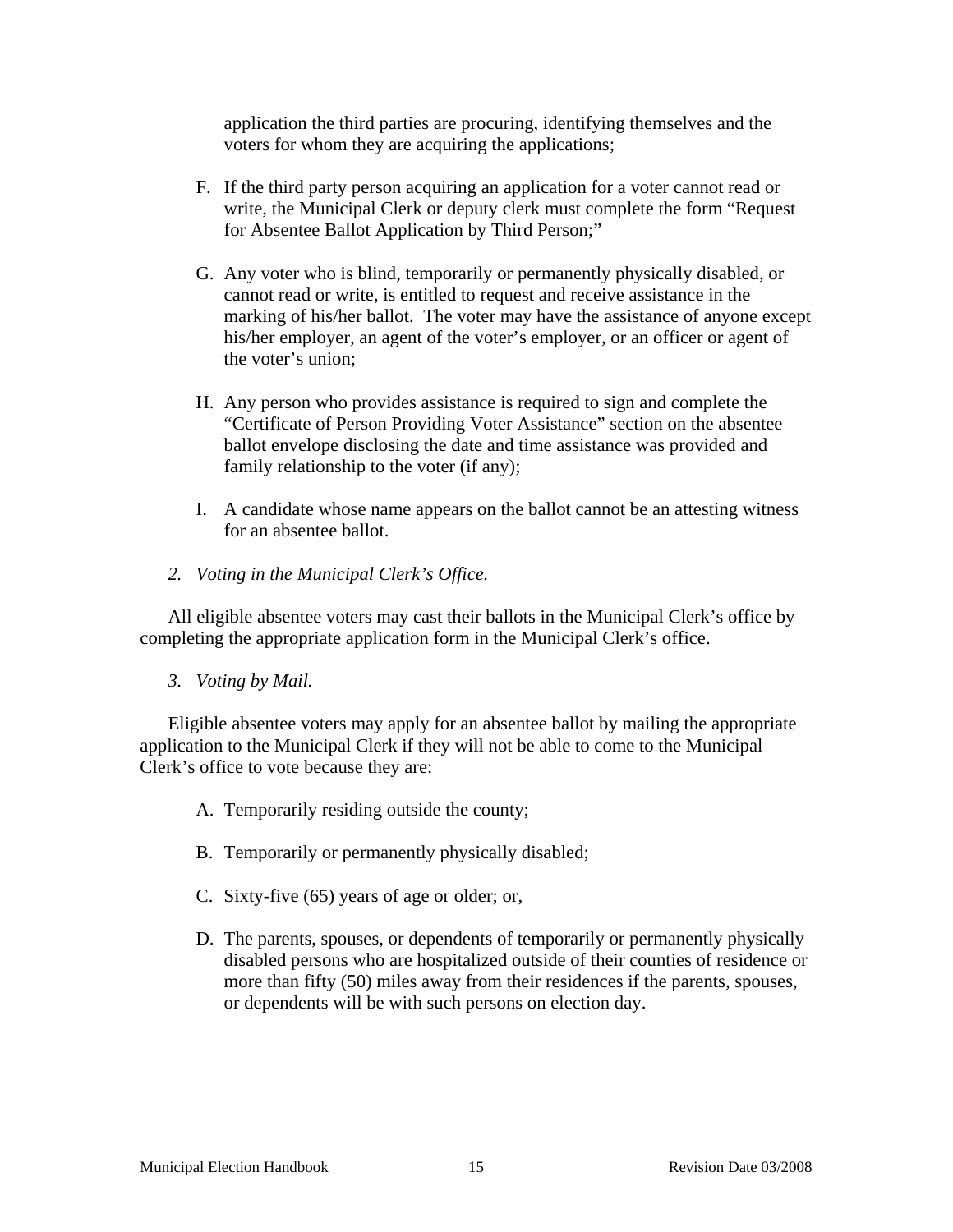Applications must be notarized or sworn and subscribed to by another official authorized to witness absentee balloting, except that applications of the temporarily or permanently disabled are not required to be notarized but must be witnessed and signed by a person eighteen (18) years of age or older. This person does NOT have to be a registered voter.

With their application for an absentee ballot, permanently physically disabled voters may file a statement signed by their physician or licensed nurse practitioner showing that the physician is a licensed, practicing medical doctor or nurse practitioner and that the voter is permanently physically disabled. This statement entitles such voters to receive automatically an absentee ballot for all elections on a continuing basis without the necessity for re-application. This does NOT apply to the temporarily physically disabled. (Miss. Code Ann. §23-15-715 (1972))

#### **Military and Overseas Voters**

Military and overseas voters frequently use the Federal Post Card Application (FPCA) to request absentee ballots. The FPCA may be used to request absentee ballots, to register to vote, or to register to vote and request absentee ballots simultaneously. (Miss. Code Ann. §23-15-699 (1972))

For military personnel and overseas voters, both FPCAs requesting absentee ballots and the absentee ballots themselves may be transmitted by fax machines. No other faxing of absentee ballot applications or absentee ballots is permissible. (Miss. Code Ann. §23-15-699 (1972))

Military personnel and overseas voters who request an absentee ballot but do not receive the absentee ballot in time for it to be returned in time to be counted may use the Federal Write-in Absentee Ballot (FWAB), which may be used for general, special, primary and run-off elections for local, state, and federal offices. (Miss. Code Ann. §23- 15-692 (1972), 42 USCS 1973 ff-2)

For military and overseas voters, one application for absentee ballots shall serve as a request for an absentee ballot for each election held with the calendar year for which the voter is eligible to vote. (Miss. Code Ann. §23-15-687 (1972))

When a primary, general, or special election may be followed by a run-off, the Municipal Clerk shall send to the requesting military or overseas absentee voter both ballots and both return envelopes for both elections at the same time. The ballot for the second election shall be identical to the ballot for the first election except that it shall be printed on a different tint of paper and shall be styled or labeled to show which ballot is for the first primary and which ballot is for the second primary. If the voter casts a vote for a candidate on the second election ballot that is no longer a candidate in the second election, then the vote for that particular office in the second election is disregarded. (Miss. Code Ann. §23-15-683 (1972))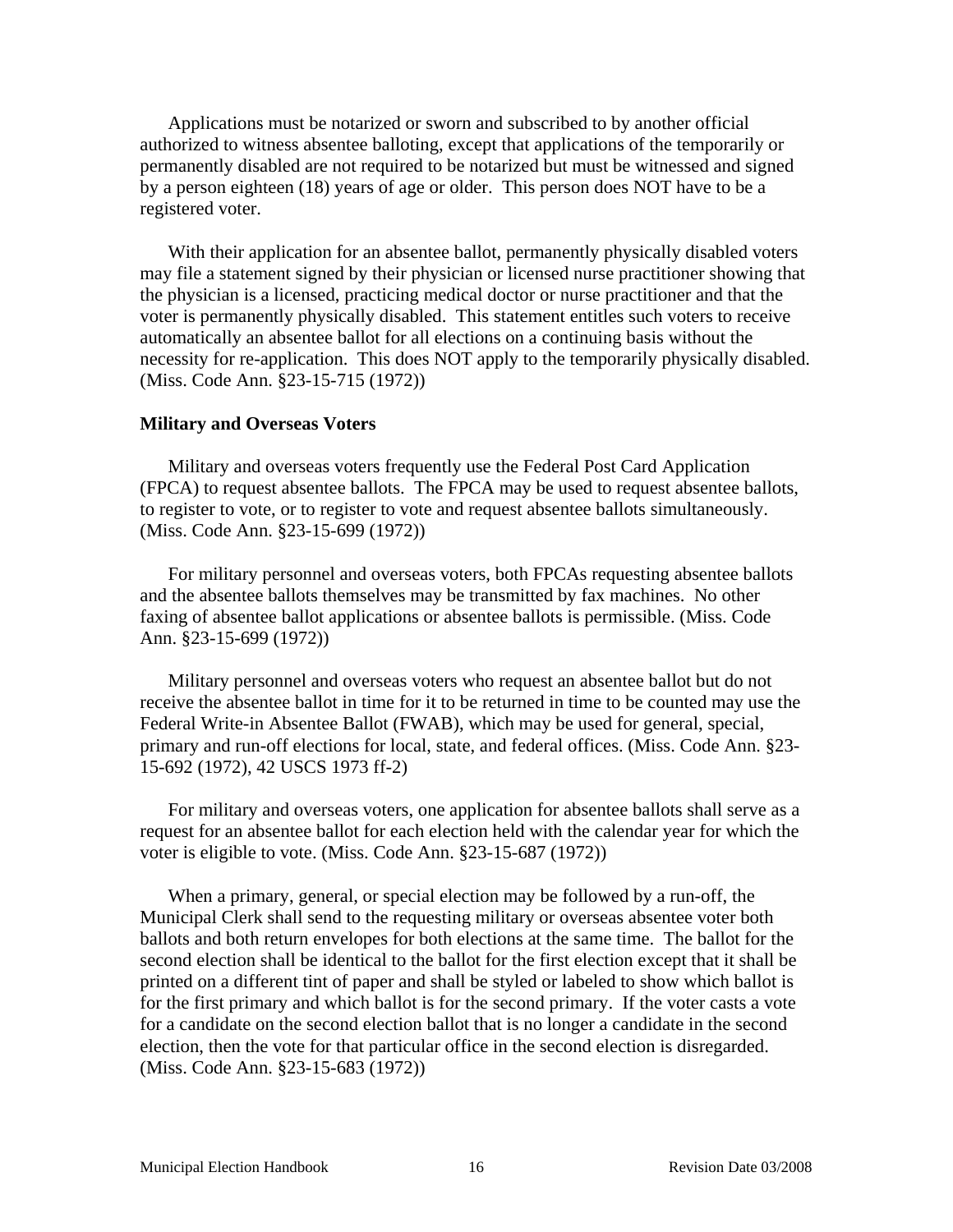## **When Absentee Ballots May Be Cast**

- *1. First Primary Election* 
	- A. Voting in the Municipal Clerk's office The first day for voting absentee ballots in the Municipal Clerk's office is the forty-fifth  $(45<sup>th</sup>)$  calendar day before the election. The deadline for casting such ballots is 12:00 p.m. (noon) on the Saturday immediately preceding elections held on Tuesday. If the voter appears before the Municipal Clerk, and the ballot has not yet been printed forty-five (45) days before the election, the Municipal Clerk shall mail the absentee ballot to the voter. (Miss. Code Ann. §23-15-715(a) (1972))
	- B. Voting by Mail Absentee ballots to be voted by mail must be available forty-five (45) days prior to the election. The deadline for receipt of absentee ballots mailed to the Municipal Clerk is 5:00 p.m. on the day preceding the election. (Miss. Code Ann. §23-15-721 (1972))
- *2. Second Primary Election* 
	- A. Voting in the Municipal Clerk's office Second primary absentee ballots to be voted in the Municipal Clerk's office should be available as soon as possible after the first primary. The deadline for casting such ballots is 12:00 p.m. (noon) on Saturday immediately preceding elections held on Tuesday. (Miss. Code Ann. §23-15-715(a) (1972))
	- B. Voting by Mail Absentee ballots to be voted by mail should be available for the second primary as soon as possible following the first primary. It is the position of the Secretary of State's Office that it is permissible to use the first primary ballot for second primary absentee balloting **provided** the names of the candidates who were eliminated are blacked out. The deadline for receipt of absentee ballots mailed to the Municipal Clerk is 5:00 p.m. on the day preceding the election. (Miss. Code Ann. §23-15-721 (1972))
- *3. General Election* 
	- A. Voting in the Municipal Clerk's office The first day for voting general election absentee ballots in the Municipal Clerk's office is the forty-fifth  $(45<sup>th</sup>)$ day before the general election. The deadline for casting absentee ballots in the Municipal Clerk's office is 12:00 p.m. (noon) on the Saturday immediately preceding elections held on Tuesday. If the voter appears before the Municipal Clerk and the ballot has not yet been printed forty-five (45) days before the election, the Municipal Clerk shall mail the absentee ballot to the voter.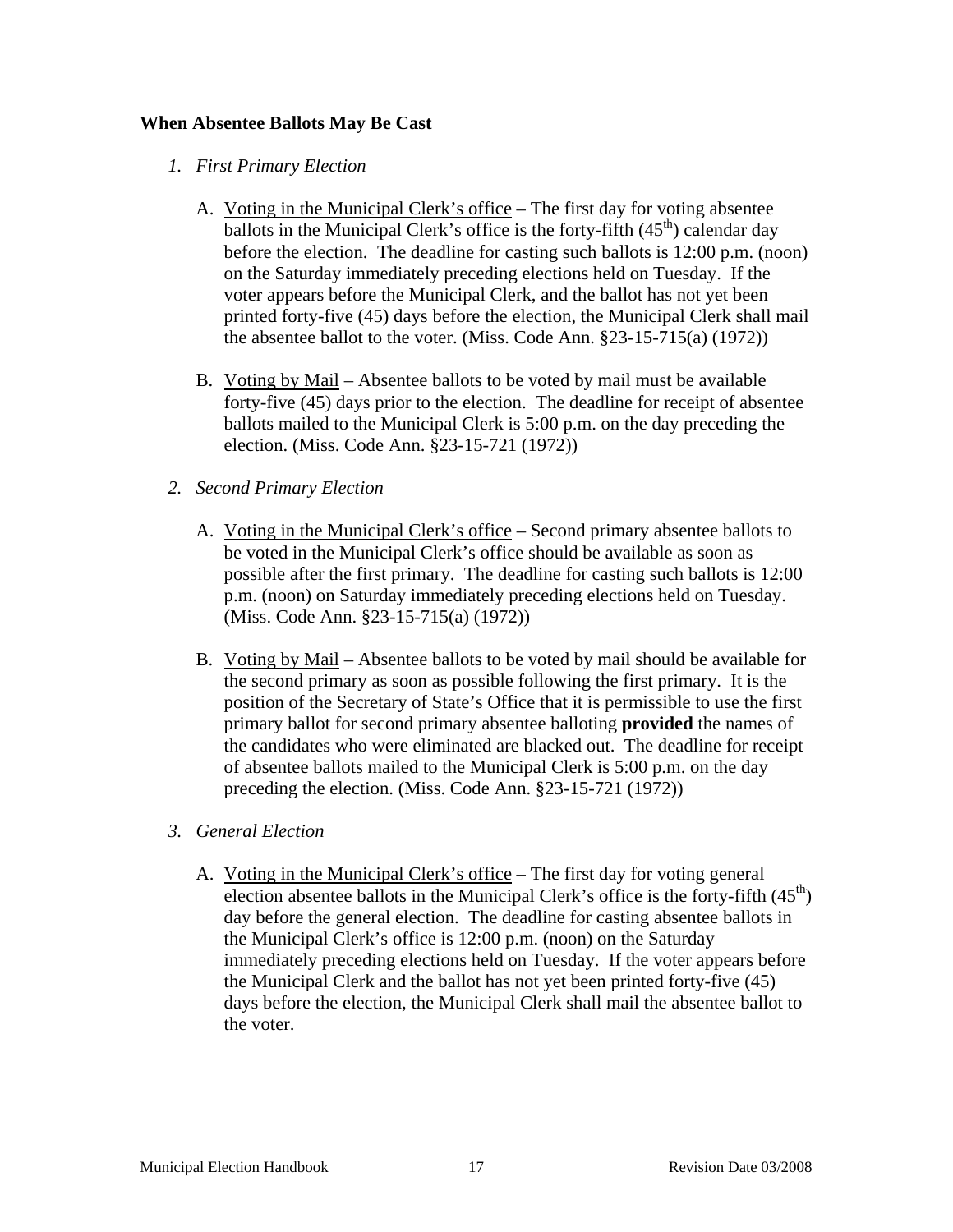B. Voting by Mail – Absentee ballots to be voted by mail must be available forty-five (45) days prior to the election. The deadline for receipt of absentee ballots mailed to the Municipal Clerk is 5:00 p.m. on the day preceding the election. (Miss. Code Ann. §23-15-721 (1972))

#### **Hand Delivery of Absentee Ballots Prohibited**

It is illegal to hand deliver absentee ballots in Mississippi. Unless an absentee ballot is being properly voted in the Municipal Clerk's office, it must be mailed by the Municipal Clerk to the voter and the voter must return the voted absentee ballot by mail to the Municipal Clerk. (Miss. Code Ann. §23-15-735 (1972))

# **1.8 Poll Managers**

"Poll Managers" are sometimes referred to as "Poll Workers." The Mississippi Code only uses the term "Poll Manager(s)," which will be used in this handbook.

#### **Number of Poll Managers to Appoint**

The chart below provides a breakdown based on the number of registered voters per precinct:

| Registered | Minimum       | Number of     | Maximum       |
|------------|---------------|---------------|---------------|
| Voters in  | Number of     | Optional      | Number of     |
| a Precinct | Poll Managers | Poll Managers | Poll Managers |
| $0 - 500$  |               |               |               |
| 501-1500   |               |               |               |
| 1501-2500  |               |               | 12            |
| 2501-3500  |               | 12            | 15            |
| 3501-4500  |               | 15            | 18            |
| 4501-5500  |               |               |               |

(Miss. Code Ann. §§23-15-231 and 235 (1972))

A minimum of three (3) Poll Managers to be designated as Managers must be appointed for each precinct. Additional Poll Managers may be appointed as set out in the chart above. If there is only one (1) election precinct in a municipality, three (3) Municipal Party Executive Committee Members themselves shall act as Managers for the Primary Election(s). In such a municipality, three (3) Municipal Election Commissioners shall act as Managers for a General or Special Election. (Miss. Code Ann. §23-15-231 (1972))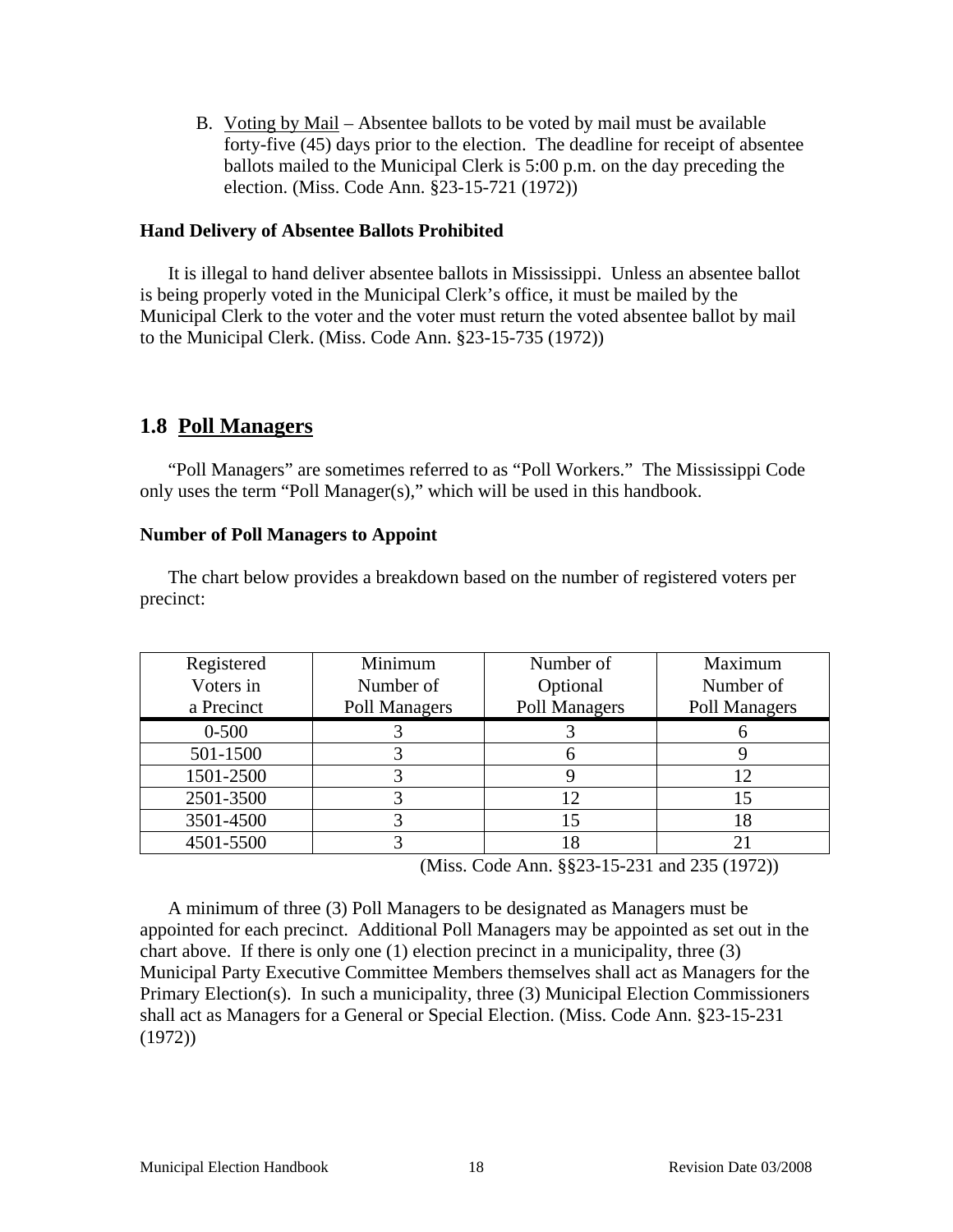#### **Qualifications of Poll Managers**

Anyone appointed as a Poll Manager must be a registered voter of the municipality in which he/she is to serve. Poll Managers should be, but are not required to be, registered voters of the precinct in which they are to serve. (Miss. Code Ann. §23-15-231 (1972))

#### **When to Make Appointments of Poll Managers**

Poll Managers must be appointed far enough in advance of the election so that training can be provided for them not fewer than five (5) calendar days prior to the election. (Miss. Code Ann. §§23-15-231 and 239 (1972))

#### **Party Affiliation of Poll Managers for General and Special Elections**

The Poll Managers of General or Special Elections cannot all be of the same political party if suitable persons of different political parties can be found. (Miss. Code Ann. §23- 15-231 (1972))

#### **Compensation of Poll Managers**

Poll Managers are to be paid seventy-five dollars (\$75) per day, or, at the option of the municipal governing authorities, up to one hundred dollars (\$100) per day, for an election. A Manager who is designated to be the Receiving and Returning Manager is entitled to an additional ten dollars (\$10) for carrying the boxes to the polling place and another ten dollars (\$10) for returning the boxes after the election. (Miss. Code Ann. §§23-15-227, 229, and 231 (1972))

#### **Training of Poll Managers**

The appropriate election officials (the Executive Committee for primary elections and the Election Commission for other elections), in conjunction with the Municipal Clerk, are responsible for conducting training sessions no fewer than five (5) days prior to the election to instruct Poll Managers as to their duties in the proper administration of the election and operation of the polling place. (Miss. Code Ann. §23-15-239 (1972))

No Poll Manager may serve in any election unless he/she has received such instructions. Emergency appointments pursuant to Miss. Code Ann. §23-15-231 (1972), however, can be made.

Miss. Code Ann. §23-15-239 (1972) requires that "alternate" Poll Managers be trained and that these alternate Poll Managers be utilized in the event a Poll Manager is unable to serve for any reason.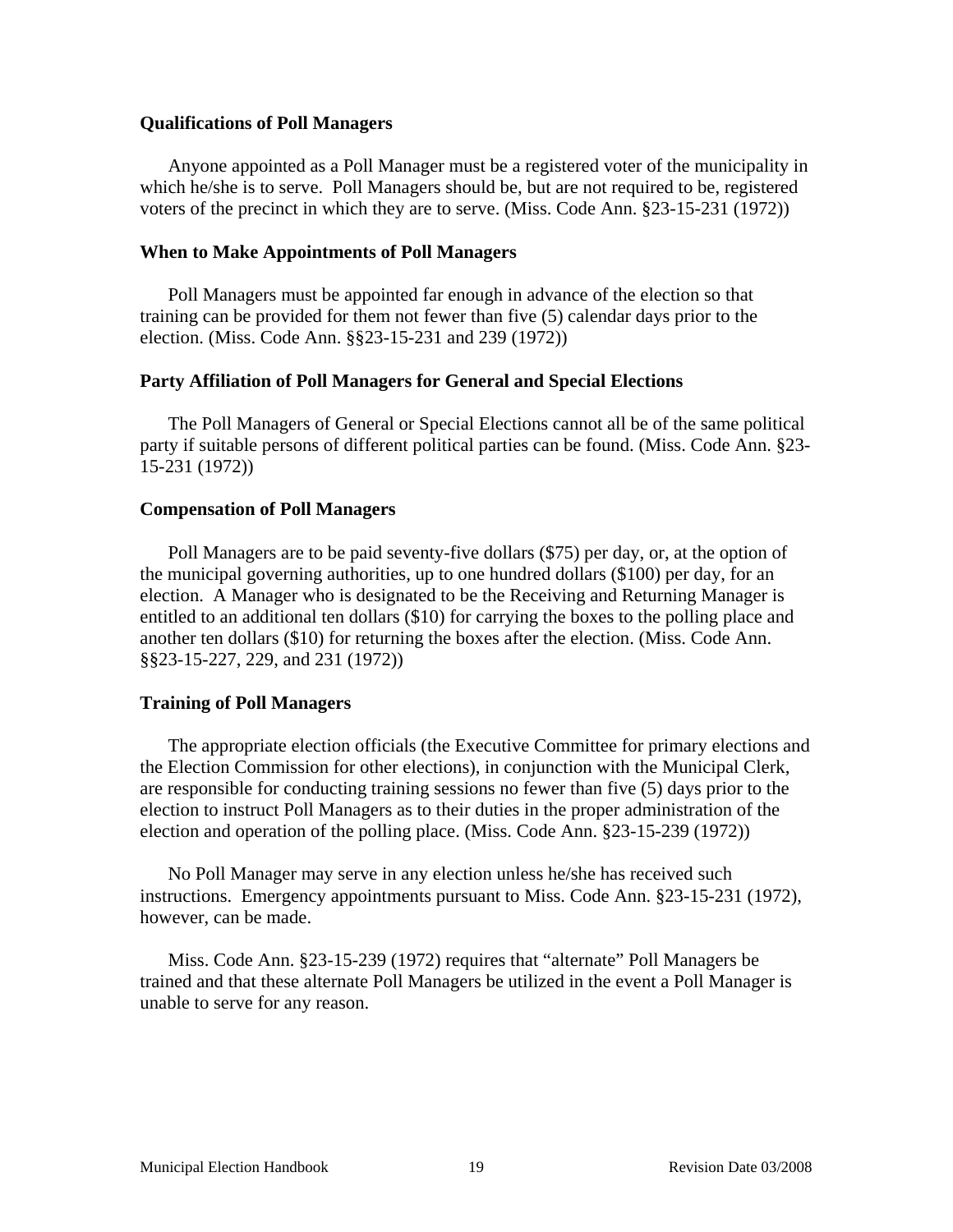#### **Who Appoints Poll Managers?**

#### *1. Primary Elections*

The Executive Committee appoints the Poll Managers and designates one of the Managers to be the Bailiff and one of the Managers to be the Receiving and Returning Manager. (Miss. Code Ann. §§23-15-231 and 251 (1972))

#### *2. General and Special Elections*

The Election Commission appoints the Poll Managers and designates one of the Managers to be the Bailiff and one of the Managers to be the Receiving and Returning Manager. (Miss. Code Ann. §§23-15-231 and 251 (1972))

In elections in which hand-counted and scanner-counted paper ballots are used, the Managers of the election designate a Manager to be the Initialing Manager and another precinct manager to be the Alternate Initialing Manager. These designations are made on the morning of the election and not before.

The Manager designated by the Executive Committee or the Election Commission as the Receiving and Returning Manager **cannot** serve also as the Initialing Manager or the Alternate Initialing Manager. However, the Bailiff **may** act also as the Initialing Manager or the Alternate Initialing Manager. (Miss. Code Ann. §23-15-541 (1972))

## **1.9 Duties and Responsibilities of Poll Managers at the Polling Place**

#### **Manager-Bailiff**

The Manager-Bailiff has a number of specific statutory duties and responsibilities that must be carried out to ensure a lawful, peaceful, and orderly election. The duties include the following:

1. To see that a space of thirty (30) feet in every direction from the polls or the room in which the election is held is kept clear of all persons except: (a) election officials, (b) voters waiting to cast their ballots, (c) candidates or one representative of each candidate, and (d) two challengers selected by each political party (at General and Special Elections only). (Miss. Code Ann. §§23-15-245 and 577 (1972))

Election officials must assign each candidate or candidate's authorized representative a suitable position from which he/she may carefully inspect the manner in which the election is being held. A candidate or a candidate's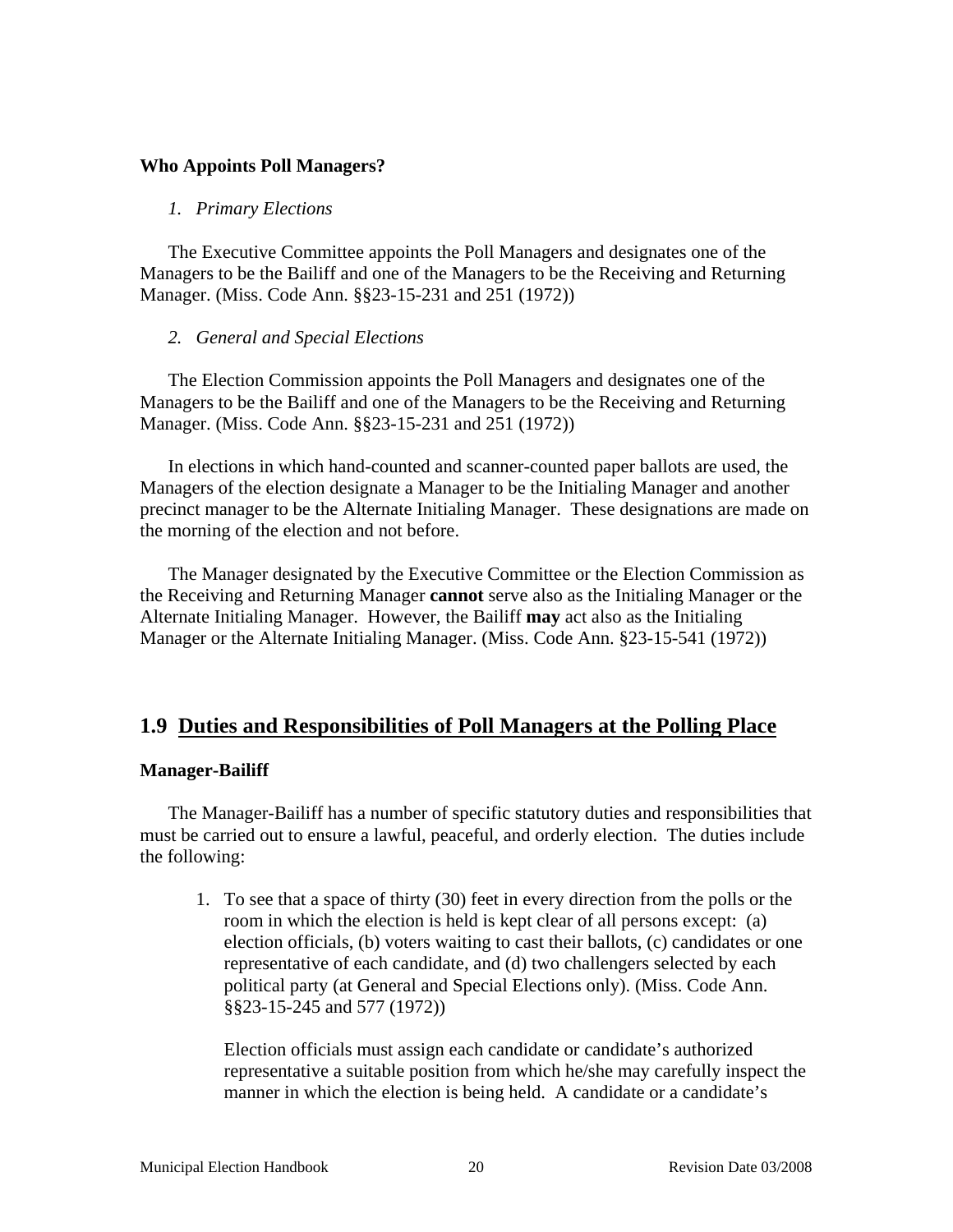authorized representative must be allowed to challenge the qualification of any person offering to vote. (Miss. Code Ann. §23-15-577 (1972))

The Manager-Bailiff must ensure that no candidate or candidate's authorized representative moves about the polling place greeting voters or in any way tries to influence any voter or interfere with the orderly election process.

- 2. To see that no one distributes or posts campaign literature within one hundred and fifty (150) feet of any entrance to the building in which an election is being held. (Miss. Code Ann. §23-15-895 (1972))
- 3. To arrest all persons creating any disturbance in and about the polling place. (Miss. Code Ann. §23-15-241 (1972))
- 4. To see that registered voters who have not voted and who want to vote have unobstructed access to the polls. (Miss. Code Ann. §23-15-241 (1972))
- 5. To call upon anyone present at the polling place to assist the Manager-Bailiff in seeing that the laws pertaining to the polling place are enforced. (Miss. Code Ann. §23-15-245 (1972)) If necessary, the Manager-Bailiff should contact the Sheriff or other local law enforcement officials for assistance in enforcing the law.

#### **Initialing Manager (Paper and Scanner Ballots Only)**

After a voter has signed his/her name in the receipt book or on the voter list, but not before, the Initialing Manager must do the following:

- 1. Write the Initialing Manager's initials on the back of the official blank ballot so that the initials may be seen after the ballot has been marked and folded.
- 2. Give the initialed blank ballot to the voter.
- 3. After the voter has marked his/her ballot, verify that the Initialing Manager's genuine initials are on the back of the ballot before it is placed in the ballot box. (Miss. Code Ann. §23-15-541 (1972))

#### **Alternate Initialing Manager (Paper and Scanner Ballots Only)**

In the absence of the Initialing Manager, the Alternate Initialing Manager shall perform the duties specified above. (Miss. Code Ann. §23-15-541 (1972))

#### **Receiving and Returning Manager**

The Manager designated by the appointing election officials as the Receiving and Returning Manager must perform the tasks listed below: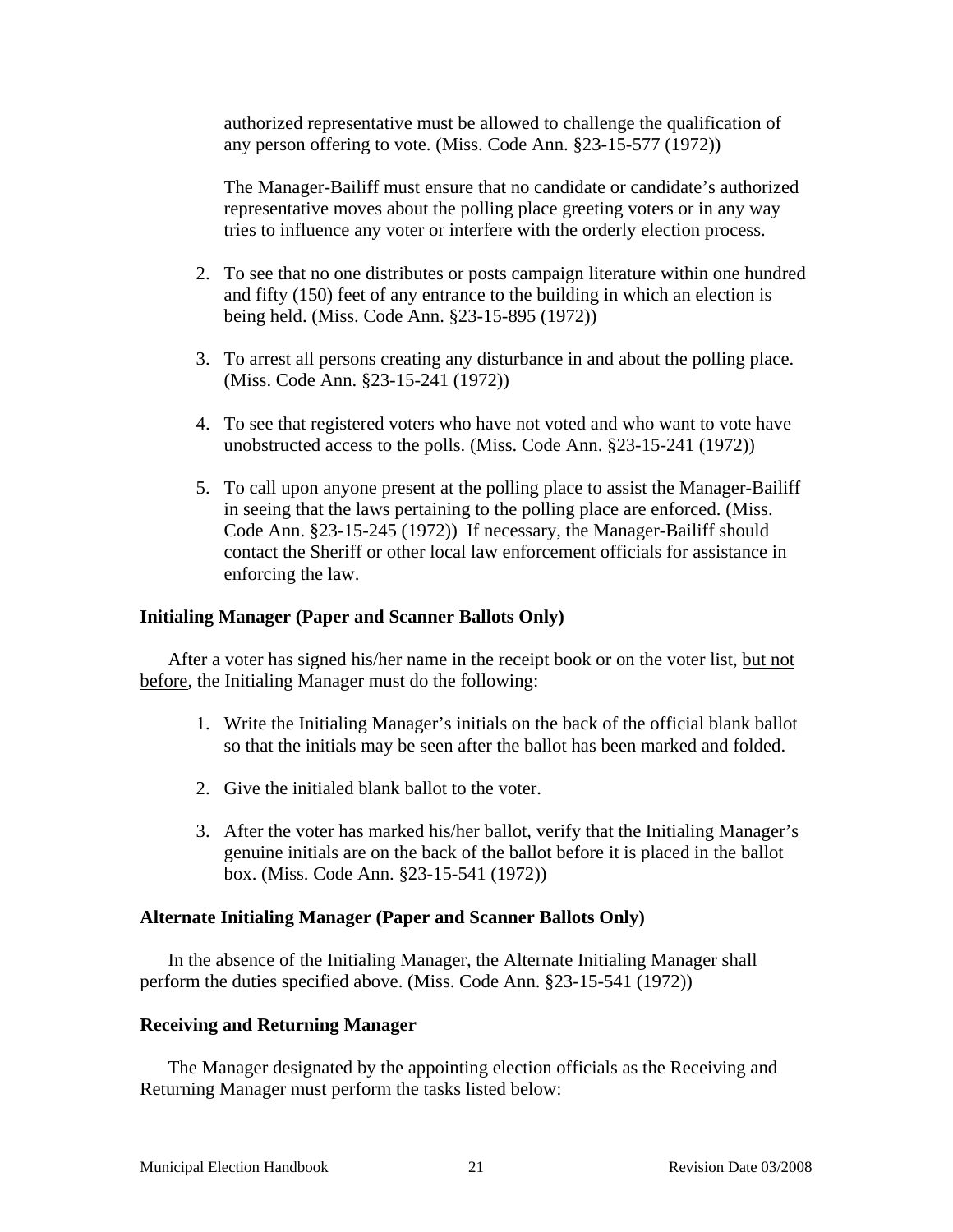- 1. On the day before the election, obtain from the Municipal Clerk or the Election Commissioners the box(es) for his/her precinct containing the ballots and all other necessary materials – including the pollbooks, the blank tally sheets, the blank forms to be used in making returns, the cards of instruction, stationery, and supplies.
- 2. Ensure that the box(es) and the contents are not tampered with prior to the opening of the polls.
- 3. Deliver the ballot box(es) and the contents to the appropriate polling place at least thirty (30) minutes prior to 7:00 a.m. on Election Day. (Miss. Code Ann. §23-15-477 (1972))
- 4. Return all used and unused ballots and other materials to the Municipal Clerk's office no later than the day following the election. (Miss. Code Ann. §23-15-251 (1972))

After the polls are closed on election day, the boxes are returned to the counting center (usually at City Hall) to be counted in counties which use punch-cards or scanner (OMR) equipment.

# **1.10 The Voting Process**

When a voter appears, the following procedure should be followed:

- 1. A Poll Managers checks to see that the voter's name appears in the pollbooks.
- 2. If a voter's name is found on the pollbook, the Poll Manager checks to see on the pollbook or on other official documentation if the voter is required to provide voter identification. If the voter is required to show identification he/she must either show the identification to the Poll Manager, to cast a regular Election Day ballot; or complete an affidavit ballot envelope and vote by affidavit ballot.
	- *Accepted Forms of Identification for Unverified Voters:* 
		- o A current and valid photo identification (e.g., driver's license);
		- o A current utility bill with the voter's name and address;
		- o A current bank statement with the voter's name and address;
		- o A current government check with voter's name and address;
		- o A current paycheck with voter's name and address; or,
		- o Any other government document that shows voter's name and address.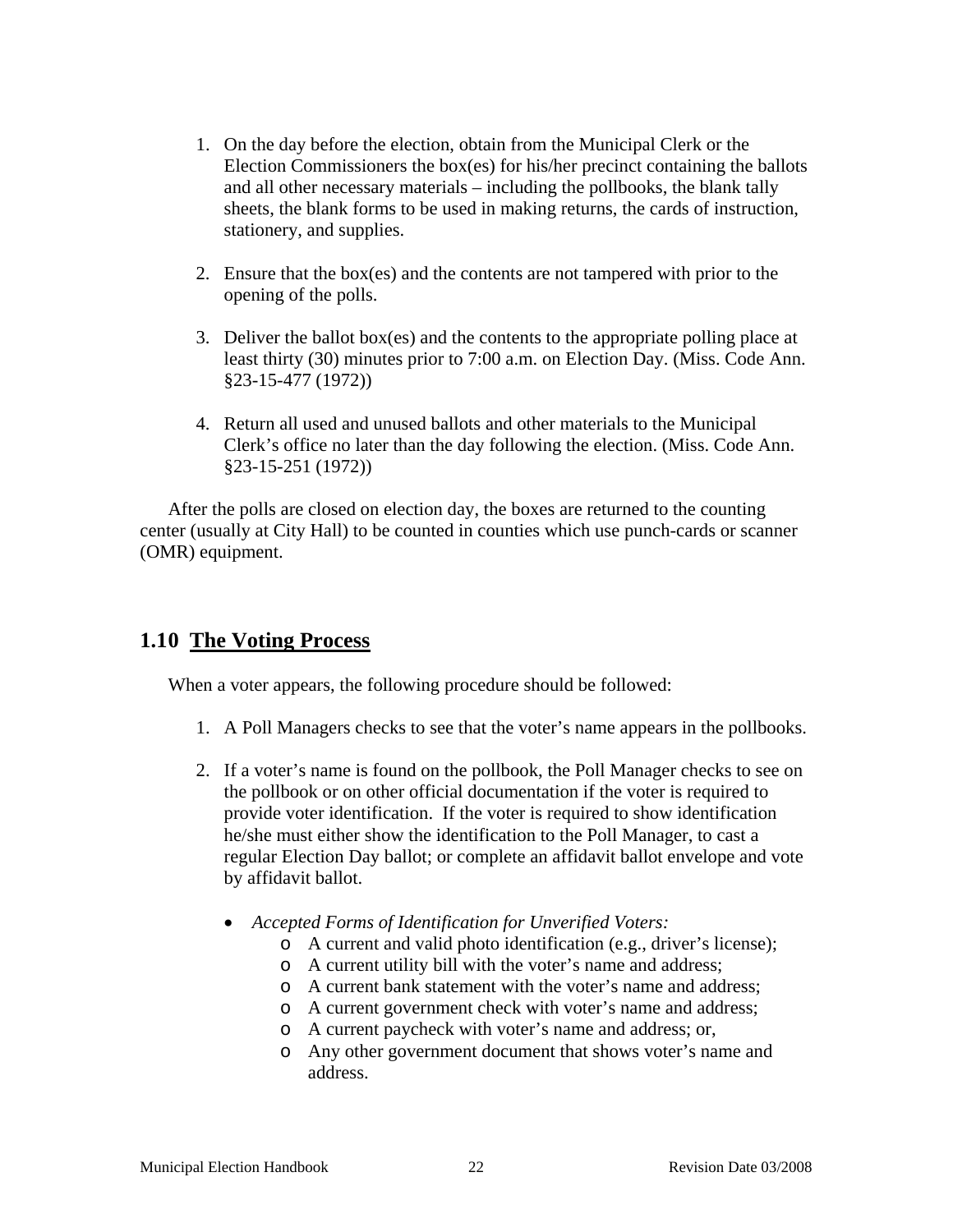Poll Managers are encouraged to follow the checklist in **Appendix 1.D** for all persons voting by affidavit ballot.

- 3. The Initialing Manager writes his/her initials on the back of the blank ballot where the initials may be seen after the ballot has been marked and folded; the ballot is then given to the voter.
- 4. The voter goes immediately into one of the voting compartments and marks his/her ballot.

With ink or indelible pencil, the voter must mark a cross  $(X)$  or a check  $(\sqrt)$ opposite the name of the candidate of his/her choice for each office to be filled. The former statutory provision which required that either (X) or  $(\sqrt{})$  be used throughout an entire ballot has been deleted and now a ballot can be marked with any combination of  $(X)$  or  $(\forall)$ .

Before leaving the voting compartment, the voter must fold his/her ballot without displaying the markings but so that the words "Official Ballot," the name of the voting precinct, and the date of the election are visible to the Initialing Manager.

A voter must not be allowed to occupy a voting compartment already occupied by another voter. A voter must not occupy a voting compartment longer than five (5) minutes if other voters are waiting, or longer than ten (10) minutes if no other voters are waiting.

- 5. The voter casts his/her ballot by returning it to the Initialing Manager.
- 6. The Initialing Manager checks to see that the ballot bears the genuine initials of the Initialing Manager and deposits the ballot in the box.
- 7. One of the Poll Managers writes the word "Voted" opposite the name of the voter in the appropriate column in the pollbook. (Miss. Code Ann. §§23-15- 365, 541, and 551 (1972))

# **1.11 Voter Assistance (See Also Appendix 1.A)**

#### **Inside the Polling Place**

Before receiving assistance in marking his/her ballot, the voter must first make a request for assistance to the Managers of the election, and the Managers must be satisfied that the voter is either blind, physically disabled, or illiterate and needs assistance in marking his/her ballot. (*O'Neal v. Simpson*, 350 So2d 998, 1009 [1977])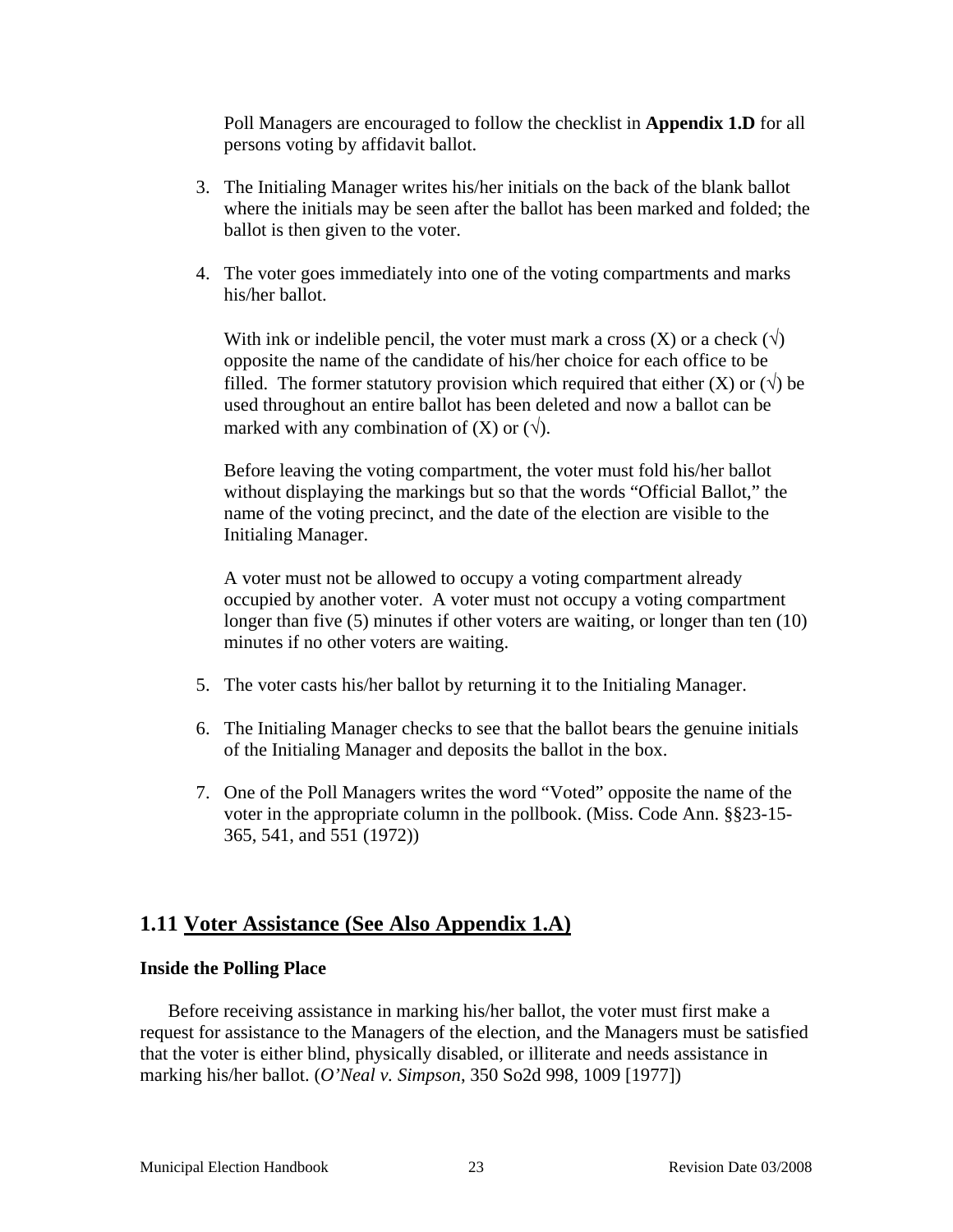Any voter who declares to the Managers that he/she requires assistance to vote by reason of blindness, disability, or inability to read or write may be given assistance by any person of the voter's choice other than the voter's employer, an agent of the voter's employer, or an officer or agent of the voter's union. (Miss. Code Ann. §23-15-549 (1972))

It is the position of the Secretary of State's Office that a voter's declaration should be honored unless it clearly appears to the Managers that the declaration is untrue.

#### **Curbside Voting**

A physically disabled voter who does not vote by absentee ballot and who drives, or is driven, to the polling place, but is unable to enter the structure where the actual voting is taking place may be provided necessary assistance in voting if the Managers, in exercising sound discretion, determine that the voter is actually at the polling place. (Attorney General's Opinion, July 1, 1959, Biennial Report, p. 23)

This practice is in accord with the spirit of the "Voting Accessibility for the Elderly and Handicapped Act," 42 USC 1973ee et seq., which is applicable to all federal elections.

## **1.12 Challenges (See Also Appendix 1.B)**

#### **Who Can Challenge?**

The following persons are authorized challengers and shall be allowed to challenge the qualifications of any person attempting to vote:

- 1. Any candidate whose name is on the ballot in the precinct in which the challenge is made.
- 2. Any authorized representative of a candidate whose name is on the ballot in the precinct in which the challenge is made.
- 3. A political party's official pollwatcher (not applicable for party primary elections);
- 4. Any qualified voter for the precinct in which the challenge is made.
- 5. Any Poll Manager of the polling place in which the person whose qualifications are challenged is attempting to vote.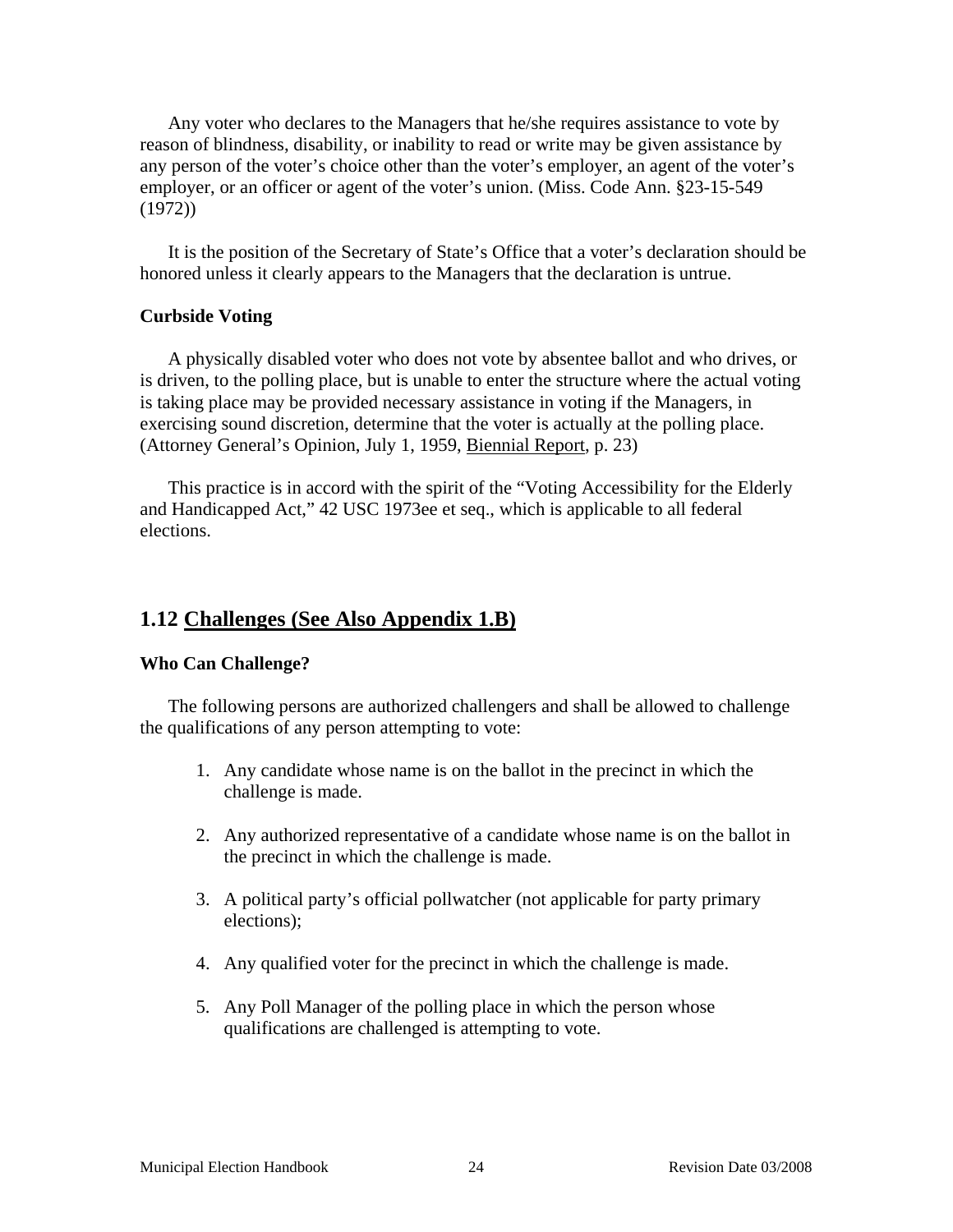## **Bases for Challenge**

A person attempting to vote may be challenged on the grounds listed below:

- 1. The person is not a registered voter in the precinct.
- 2. The person is not the registered voter under whose name he/she has applied to vote.
- 3. The person has already voted in the election.
- 4. The person is not a resident in the precinct where he/she is registered.
- 5. The person has illegally registered to vote.
- 6. The person has removed his/her ballot from the polling place.
- 7. The person is otherwise disqualified by law. (Miss. Code Ann. §23-15-571 (1972))

## **Ruling on Challenge**

The challenge of any authorized challenger shall be considered and acted upon by the Managers of the precinct, and all votes challenged at the polls are to be received.

There are three (3) possible rulings on a challenge:

*1. Challenge determined to be frivolous.* 

If a majority of the Managers believe a challenge to a voter is frivolous or not made in good faith, they may disregard the challenge and accept the offered vote as though it had not been challenged. (Miss. Code Ann. §23-15-579 (1972))

*2. Challenge unanimously determined to be well-taken.* 

If, in the unanimous opinion of the Managers, it clearly appears either by the admissions or statements of the person challenged or from official documentary evidence that a challenge is well taken, the vote shall be rejected entirely and shall not be counted.

Such ballots shall be marked "Rejected" on the back of each, and the name of the voter also shall be written on the back. The rejected ballots shall be placed in a separate strong envelope and sealed and returned in the ballot box. (Miss. Code Ann. §23-15-579 (1972))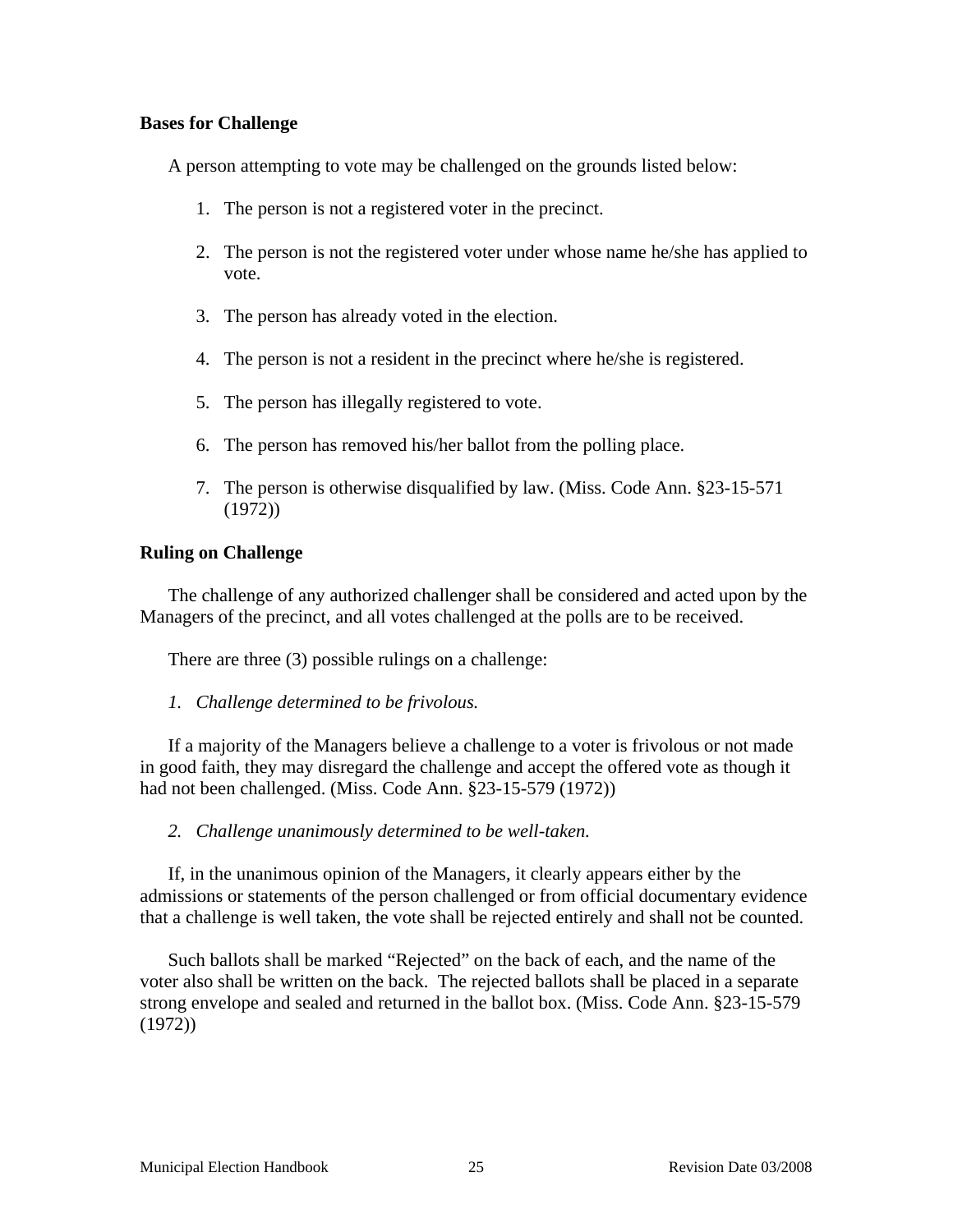#### *3. Challenge not unanimously determined to be well-taken.*

If the Managers cannot unanimously agree that a challenge is well taken, or if the Managers are not convinced that a challenge is frivolous or not made in good faith, then the ballot must be marked "Challenged" and placed in a strong envelope.

When all the unchallenged votes have been counted, tallied, and totaled, the "Challenged" votes must then be counted, tallied, and totaled, and a separate return shall be made of the "Challenged" votes. (Miss. Code Ann. §23-15-579 (1972)) Where voting machines are used, paper ballots must be available for the purpose of "Rejected" and "Challenged" ballots.

## **1.13 Affidavit Ballots (See Also Appendix 1.D)**

A person whose name does not appear on the pollbooks shall not be permitted to vote a regular ballot in an election. If, however, the name of any person attempting to vote does not appear on the pollbooks, and the person makes affidavit in writing before one of the Poll Managers of the precinct that the person is entitled to vote or that he/she has been illegally denied registration, the person may vote an affidavit ballot.

The voted paper ballot shall be handed to one of the Poll Managers, who shall enclose it in an envelope with the written affidavit of the person casting the ballot. Normally, the affidavit is printed and written on the envelope itself. The Poll Manager shall seal the envelope and if he/she has not already done so, shall mark plainly upon it the name of the person attempting to vote.

After the individual has cast an affidavit ballot, the Poll Manager shall provide information on a toll-free access system and written information on how to use this system for affidavit voters to learn the outcome of their ballot. Poll Managers are encouraged to follow the checklist in **Appendix 1.D** for all persons voting by affidavit ballot.

The election officials – the Executive Committee for primaries and the Election Commissioners for general and special elections – must examine the records when canvassing the returns and allow the affidavit ballot to be counted, or not counted, as shall appear to be legal. (Miss. Code Ann. §23-15-573 (1972))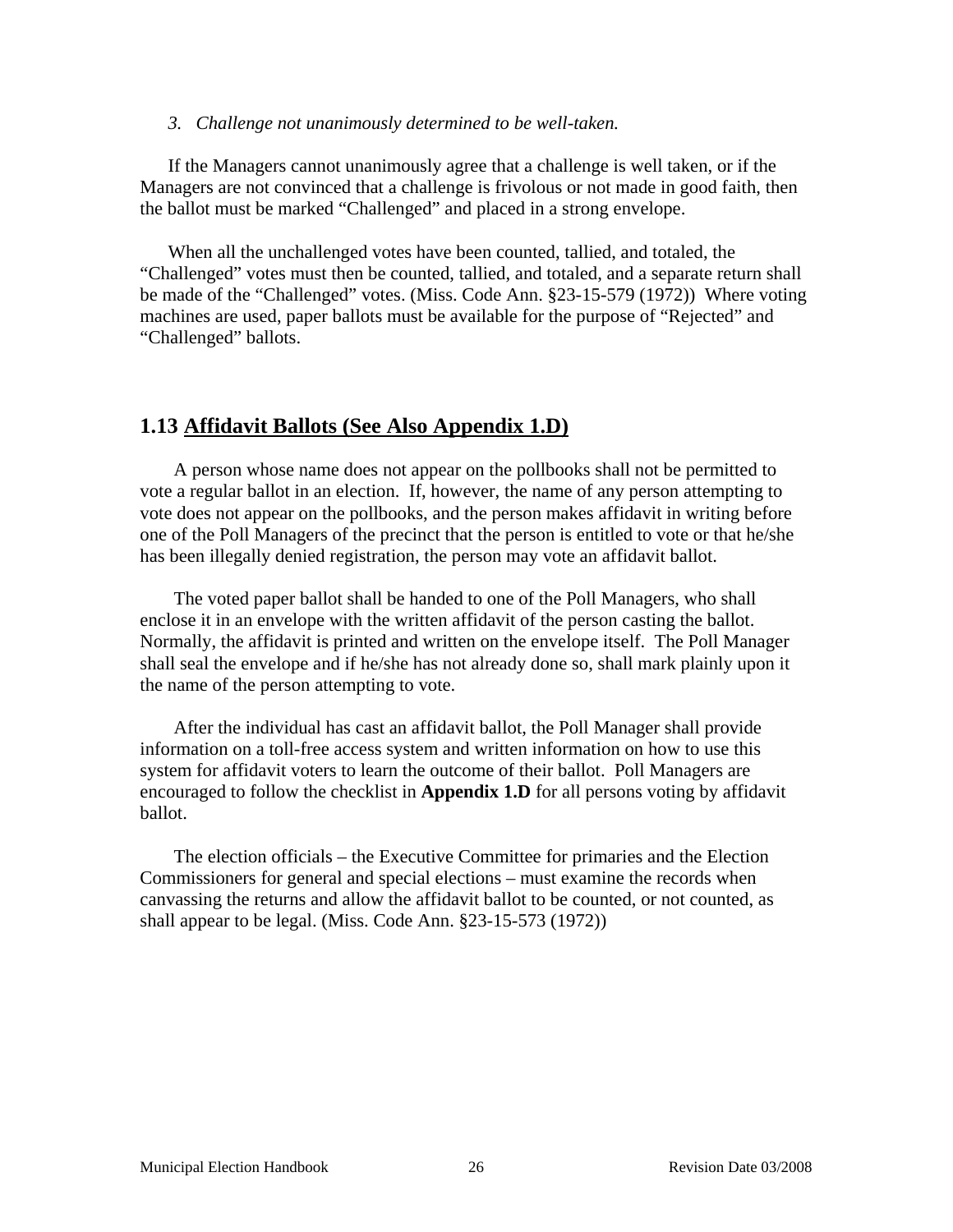# **1.14 Prohibitions Against Campaigning at the Polls**

## **General Prohibition**

It is unlawful for any candidate for elective office or any representative of a candidate to post or distribute cards, posters, or other campaign literature within one hundred and fifty (150) feet of any entrance to a building in which an election is being conducted. It is also unlawful for a candidate or his/her authorized representative to appear at any polling place armed or uniformed or to display any badge or credentials except as may be issued by the Poll Managers of the precinct. (Miss. Code Ann. §23-15-895 (1972))

## **Wearing T-Shirts**

It is the position of the Secretary of State that the wearing of a T-shirt with a candidate's name and/or picture on it within one hundred and fifty (150) feet of any entrance to a building in which an election is being conducted constitutes the posting of campaign literature and is prohibited. Such T-shirts must be covered or removed before a voter comes within one hundred and fifty (150) feet of any entrance to a building in which an election is being conducted. (Miss. Code Ann. §23-15-895 (1972))

## **Use of Sample Ballots**

It is the position of the Secretary of State that it is permissible for an individual voter to bring a sample ballot into the polling place for the voter's own use as a reminder of the candidate(s) for whom he/she intends to vote. A voter, however, cannot be permitted to use the sample ballot as campaign literature in attempting to influence other voters within the polling place.

# **1.15 Counting the Votes**

## **Absentee Ballots (See Also Appendix 1.E)**

At the close of the polls, the Election Manager of each voting precinct shall take the envelopes containing the absentee ballots and announce the name, address, and precinct of each. The Managers shall carefully examine the absentee ballot envelope and absentee ballot application to ensure that they are valid. This process should include:

- 1. Comparing the voter's signature on the application with the voter's signature on the ballot envelope;
- 2. Ensuring that the voter's signature on the ballot envelope is across the flap of the envelope (mandatory for the ballot to be counted); and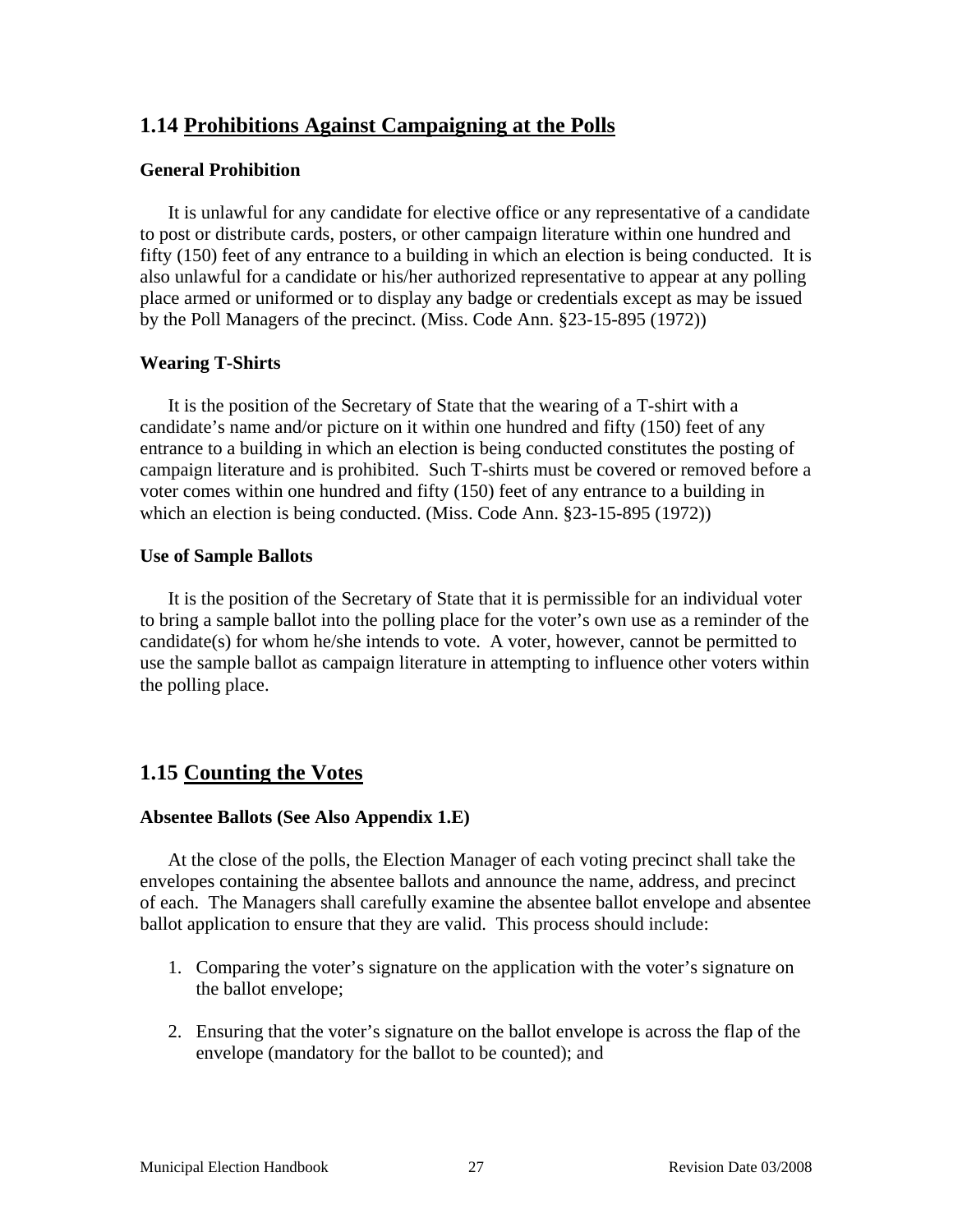3. Ensuring that all absentee ballots and applications that require notarization are in fact notarized. (See Section 1.7 of this Handbook for notarization requirements.)

If the Election Managers find that the applicant is a qualified voter and he/she did not appear in person to vote, the envelope shall be opened and the ballot shall be placed in the ballot box with the other ballots that have been counted. (Miss. Code Ann. §23-15- 639 (1972)) Poll Managers are encouraged to follow the checklist in Appendix E when examining absentee ballots at the close of the polls.

If a deficiency is found in one or more of the requirements for a valid absentee ballot, the vote shall not be allowed. Without opening the envelope, the Election Managers shall mark across its face "REJECTED," and the reason for rejection. (Miss. Code Ann. §23- 15-641 (1972))

#### **Paper Ballots**

When the polls have been closed, the Managers shall publicly open the boxes and immediately proceed to count the ballots. The Managers must read aloud the names of the persons voted for, and those names shall be taken down and called by the designated Managers.

During the counting of the ballots, all the proceedings must be in fair and full view of the voting public. However, there must not be unnecessary interference, delay, or encroachment upon the good order of the duties and proceedings of the Managers of the election.

Candidates or their duly authorized representatives shall have the right to reasonably view and inspect ballots as they are taken from the box and counted, and to reasonably view and inspect tally sheets, papers, and other documents used in the election. (Miss. Code Ann. §23-15-581 (1972))

#### **Scanner (Optical Mark Reader or OMR) Ballots**

As soon as the polls have been closed, the ballots must be sealed against further voting, and the Returning Manager must deliver the ballot box to the counting center. (Miss. Code Ann. §§23-15-517, 519 (1972))

All proceedings at the counting center shall be under the direction of the officials in charge of the election – the Executive Committee for Primary Elections and the Election Commission for General and Special Elections. All proceedings at the counting center shall be conducted under the observations of the public. No persons, however, except those authorized for the purpose, shall touch any ballot. All persons who are engaged in processing and counting the ballots shall be deputized in writing and shall take an oath that they will faithfully perform their assigned duties. (Miss. Code Ann. §23-15-523 (1972))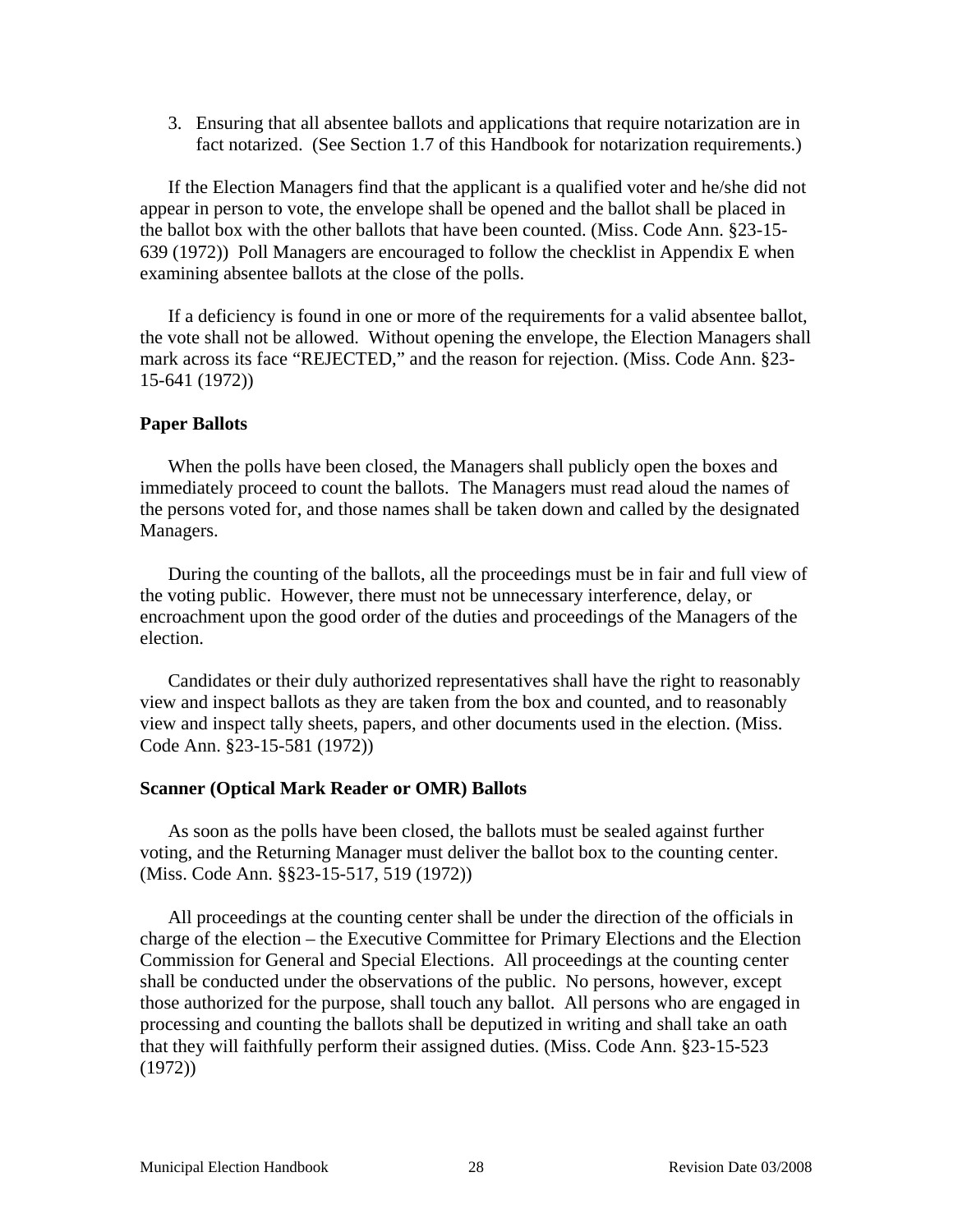Prior to the start of the counting of the ballots, the officials in charge of the election shall have the OMR tabulating equipment tested to ascertain that it will accurately count the votes cast for all offices and on all measures. Candidates, representatives of political parties, the press, and the general public may witness the test conducted on the OMR tabulating equipment.

The test shall be conducted by processing a pre-audited group of ballots so marked as to record a predetermined number of valid votes for each candidate and on each measure. The test shall include for each office one or more ballots which have votes in excess of the number allowed by law in order to test the ability of the OMR tabulating equipment to reject such votes. If any error is detected, the cause of it shall be ascertained and corrected, before the count is started, an errorless test count shall be made and certified to by the officials in charge. Upon completion of the test count, the programs, test materials, and ballots shall be sealed and retained in the same manner provided for paper ballots. (Miss. Code Ann. §23-15-521 (1972))

#### **Resolution Board**

The officials in charge of the election shall appoint counting-center employees, members of the public, or qualified voters to serve as judges on the Resolution Board. All ballots that have been rejected by the OMR tabulating equipment and that are damaged or defective, blank, or overvoted will be reviewed by the Resolution Board.

If any ballot is damaged or defective so that it cannot be properly counted by the OMR tabulating equipment, the ballot will be deposited in an envelope provided for that purpose marked "Damaged Ballots." The officials in charge of the election shall have the judges on the Resolution Board hand-tally any damaged or defective ballots.

Ballots that have been rejected by the OMR tabulating equipment for appearing to be blank shall be examined to verify if they are blank or have been marked with a nondetectible marking device. If it is determined that the ballot is marked with a nondetectible device, the Resolution Board may mark over the voter's mark with a detectible marking device.

All ballots that are rejected by the OMR tabulating equipment and that contain overvotes shall be inspected by the Resolution Board. On those ballots upon which an overvote appears, and voter intent cannot be determined by inspection of the Resolution Board, the officials in charge of the election may use the OMR tabulating equipment in determining the vote in the races which are unaffected by the overvote. At the direction of the officials in charge of the election, all other ballots which are overvoted shall be counted manually following the provisions governing the counting of paper ballots.

If for any reasons it becomes impracticable to count all or part of the ballots with the OMR tabulating equipment, the officials in charge may direct that the ballots be counted manually, following as far as practicable the provisions governing the counting of paper ballots.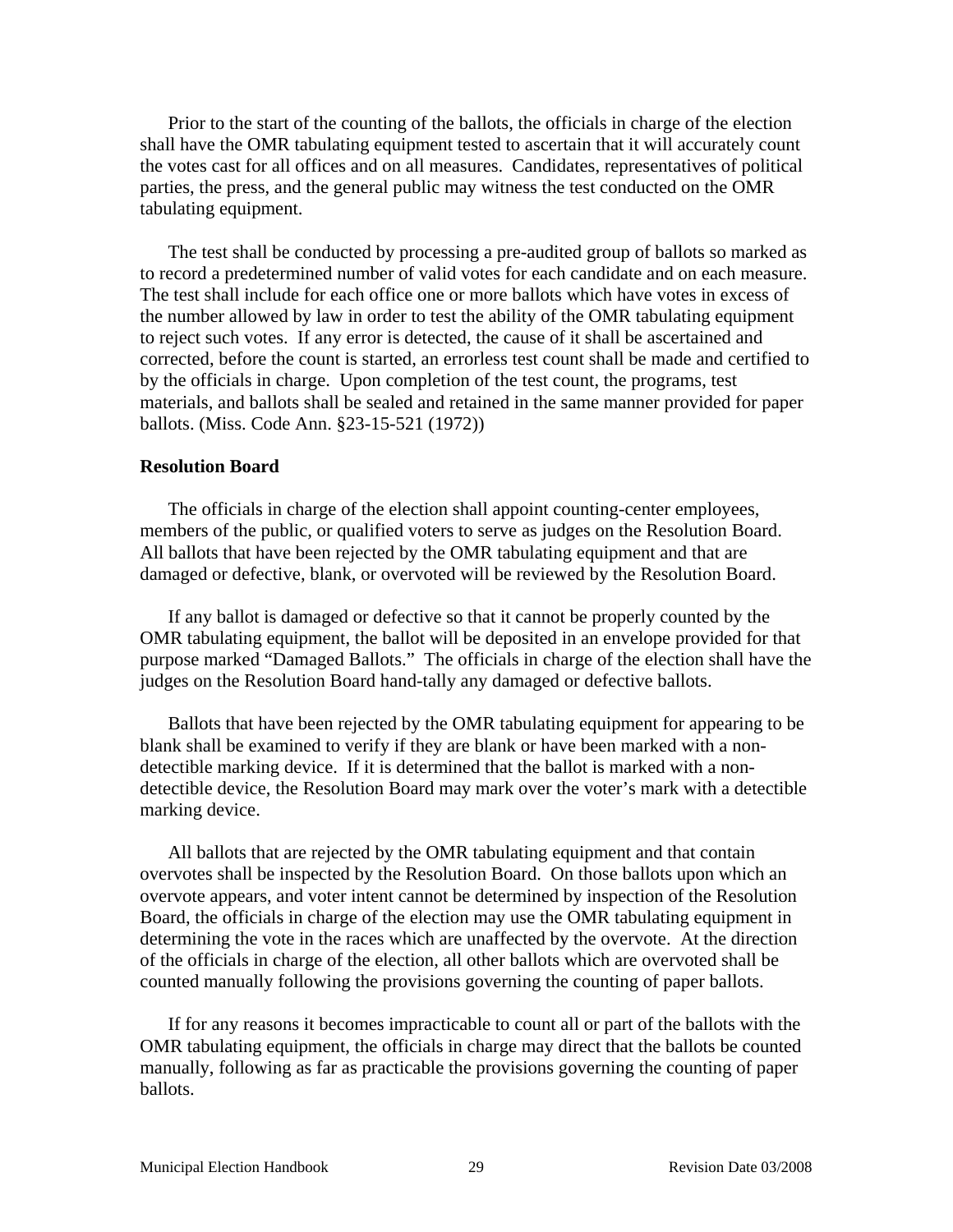The returns printed by the OMR tabulating equipment, to which have been added the manually-tallied ballots, shall be duly certified by the officials in charge and shall constitute the official returns of each voting precinct.

Unofficial and incomplete returns may be released during the count. Upon the completion of the counting, the official returns shall be open to the public. (Miss. Code Ann. §23-15-523 (1972))

 Municipalities using precinct counter OMR voting devices, such as the Optech III-P Eagle, should also refer to the Official Attorney General's Opinion dates August 31, 1994, to the Honorable Ann Watts. The opinion is available from the Secretary of State's Office or the Attorney General's Office.

#### **Punch Card (Electronic Voting System) Ballot**

Prior to the start of the count of the ballots, the officials in charge of the election – the Municipal Party Executive Committee for primary elections and the Municipal Election Commission for general and special elections – in conjunction with the Municipal Clerk, shall have the automatic tabulating equipment tested to ascertain that it will accurately count the votes cast for all offices and on all measures.

Public notice of the test shall be given at least forty-eight (48) hours prior to the test. The notice shall be given by publication once in one or more daily or weekly newspapers published in the county, city, or jurisdiction where such equipment is used, if such a newspaper is published in the jurisdiction. Otherwise, the publication shall be in a newspaper of general circulation in the jurisdiction. The test shall be witnessed by candidate, representatives of political parties, the press, and the public.

The test shall be conducted by processing a pre-audited group of ballots so punched or marked as to record a predetermined number of valid votes for each candidate and for each measure and shall include for each office one or more ballots which have votes in excess of the number allowed by law in order to test the ability of the automatic tabulating equipment to reject such votes.

If any error is detected, its cause shall be ascertained and corrected, and an errorless test count shall be made and certified to by the officials in charge before the count is started.

The tabulating equipment shall pass the same test at the conclusion of the count and before the election returns are approved as official. Upon completion of the count, the programs, test materials, and ballots shall be sealed and retained as is provided for paper ballots. (Miss. Code Ann. §23-15-481 (1972))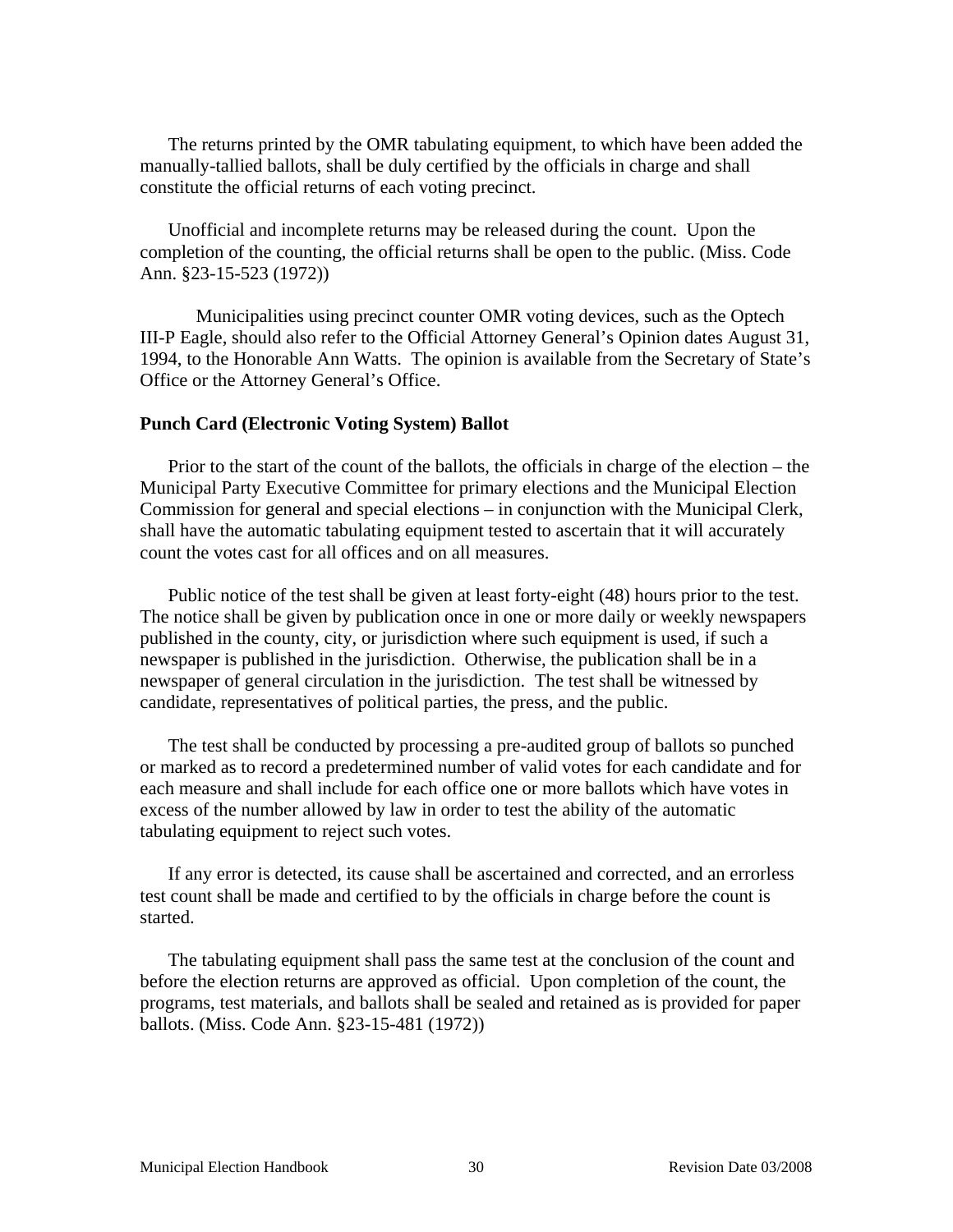As soon as the polls have been closed, the voting devices must be sealed against further voting, and two Managers must deliver the ballot box to the counting center. (Miss. Code Ann. §§23-15-477, 479 (1972))

All proceedings at the counting center shall be under the direction of the election officials and shall be conducted under the observation of the public, but only those persons authorized for this purpose shall touch any ballot, ballot card, or returns. All persons engaged in processing and counting the ballots shall be deputized in writing and shall take an oath that they will faithfully perform their assigned duties. Persons assigned to operate the automatic tabulating equipment shall submit to the election officials satisfactory evidence of their expert qualifications.

If any ballot is damaged or defective so that it cannot be properly counted by the equipment, the ballot shall be deposited in an envelope marked "Damaged Ballots." The election officials shall direct that such ballots be counted manually, following as far as practicable the provisions governing the counting of paper ballots.

If for any reason it becomes impracticable to count all or a part of the ballots with tabulating equipment, the election officials shall direct that such ballots be counted manually, following as far as practicable the provisions governing the counting of paper ballots.

The returns printed by the automatic tabulating equipment to which have been added the write-in votes, absentee votes, and damaged ballots and which have been duly certified by the election officials shall constitute the official returns of the precinct.

Unofficial and incomplete returns may be released during the count. Upon completion of the count, the official returns shall be open to the public. (Miss. Code Ann. §23-15-483 (1972))

#### **Voting Machines**

Immediately upon the close of the polls, the Managers shall lock and seal the machines against further voting and shall open the counter compartment in the presence of those persons present, giving full view of the counters. In the order of the offices as their titles are arranged on the machine, a Manager shall then read and announce in distinct tones the results as shown by the counters, reading aloud the votes for each office, constitutional amendment, and ballot measure.

As each vote is read aloud, it shall be recorded by the Managers on two Statements of Canvass. When the statements are completed, they shall be compared with the numbers on the counters of the machine.

Any person lawfully present shall be given an opportunity to compare the announced results with the counters on the machine.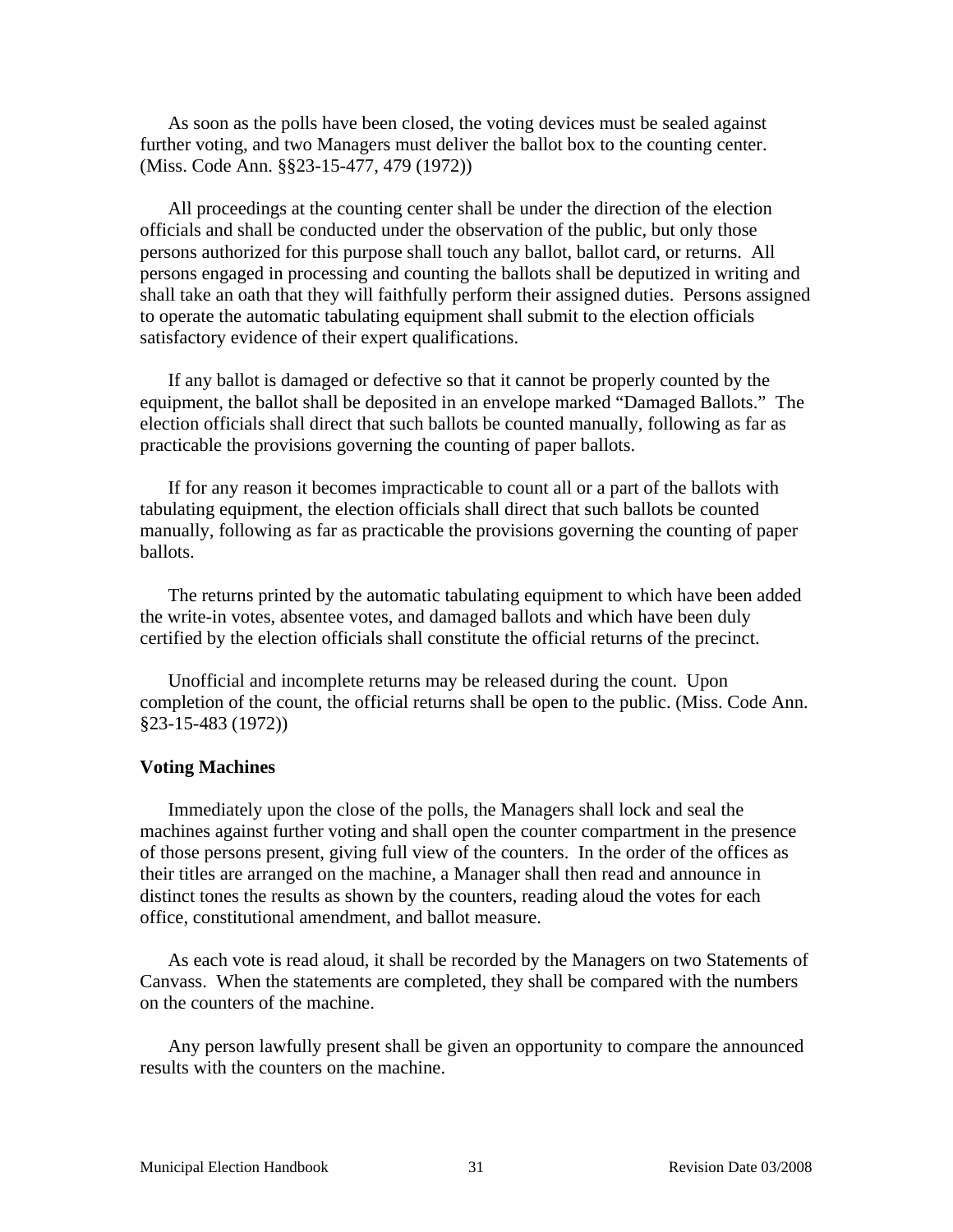When the count is complete, the Managers shall lock the counter compartment to remain locked for thirty (30) days or until it must be opened for another election or ordered opened by a court of competent jurisdiction. (Miss. Code Ann. §23-15-443 (1972))

## **1.16 Proclamation of Results and Sealing of the Ballot Box**

When the votes have been completely and correctly counted and tallied by the Managers, they shall publicly proclaim the results of the election at their box. The Managers shall certify with their signatures a statement of the results and shall enclose one of the certificates in the ballot box.

When the count and the tally of the votes have been completed, the Managers shall place all voted ballots, all spoiled ballots, and all unused ballots in the ballot box. The voted ballots, the spoiled ballots, and the unused ballots must correspond in total with the number of ballots originally accepted by the Receiving and Returning Manager. Failure of the two numbers to correspond must be perfectly accounted for by a written statement by the Managers made under oath and enclosed in the ballot box.

The tally list and the receipt booklet containing the signed names of the voters who voted must also be enclosed in the ballot box. The number of ballots voted must correspond with the number of names signed in the receipt book.

When all the materials have been placed in the ballot box, it must be locked and sealed by the Managers of the precinct. (Miss. Code Ann. §23-15-591 (1972))

# **1.17 Canvassing and Certifying Returns**

#### **Primary Elections**

The Municipal Party Executive Committee shall meet in the first or second day after each primary election, shall receive and canvass the returns, declare the results, and announce the names of those candidates to be submitted to the second primary and the names of the nominees for nominees for municipal offices. A duplicate of all tabulations by precincts as certified by the precinct Managers shall be filed with the Municipal Clerk, who shall preserve those materials in his/her office. (Miss. Code Ann. §23-15-597 (1972))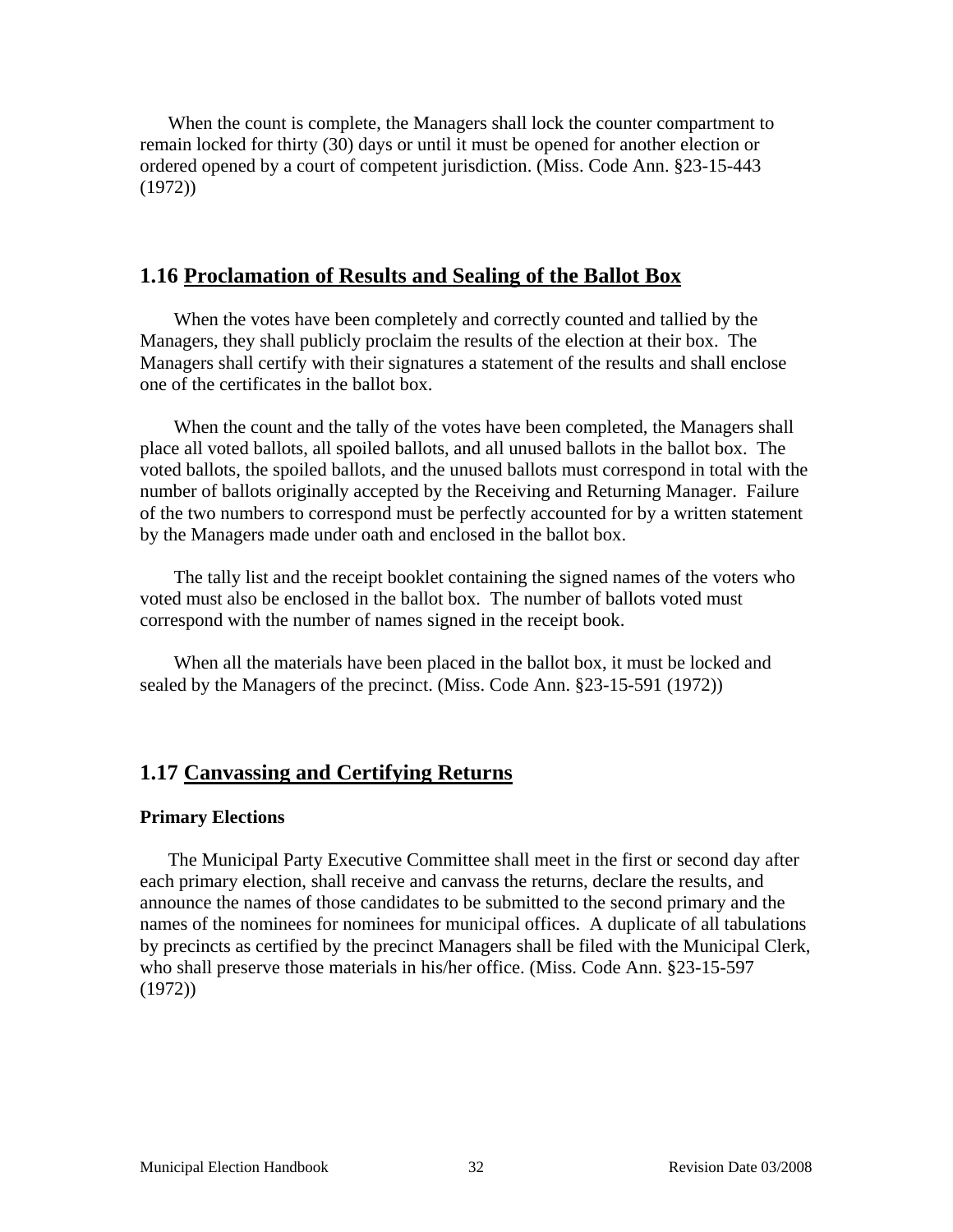#### **General and Special Elections**

On the day following the general or special election, the Election Commission shall canvass the returns from all voting precincts, and within five (5) days after the election, shall deliver a certificate to each person receiving the highest number of votes.

If it appears that any two (2) or more of the candidates receiving the highest number of votes have received an equal number of votes, the election shall be decided by lot fairly and publicly drawn by the Election Commission with the aid of two (2) or more qualified voters of the municipality.

Within five (5) days after any election, the Election Commission shall certify to the Secretary of State the names of the persons selected, and those persons shall be issued commissions by the Governor. (Miss. Code Ann. §§23-15-601, 603 (1972))

# **1.18 Security and Accounting of Ballots, Ballot Chain of Custody**

Election Commissions in General and Special Elections and Executive Committees in primary elections, as the officials in charge of the election, have the affirmative duty to ensure that all ballots, both voted and unvoted, are kept secure and are carefully accounted for. Poll Managers must also be thoroughly trained in their responsibility to fully account for every ballot.

## **Ballot Printing**

The printer of any ballots must provide to the officials in charge of the election 1) a certificate stating the number of ballots printed for each precinct and 2) a sworn certificate that the official ballots shall be kept secret. The printer is charged with keeping all ballots completely secure, and once the ballots are received from the printer, the officials in charge of the election who receive the ballots are responsible for the security of the ballots. This applies to all ballots – election day, absentee, emergency ballots – and applies to both Election Commissions and Executive Committees. (Miss. Code Ann. §§23-15-351, 335 (1972); For Absentee Ballots: Miss. Code Ann. §23-15-649 (1972))

#### **Accounting of Ballots for Precinct Distribution**

The person designated by the officials in charge of the election to distribute all ballots to individual precincts must get duplicate signed receipts from each precinct's Receiving Manager stating the number of ballots distributed to that Manager. Both the distributor and Receiving Manager sign the duplicate receipts. One receipt goes to the Municipal Clerk; the other is placed in the ballot box after the votes have been counted. (Miss. Code Ann. §§23-15-335 and 591 (1972))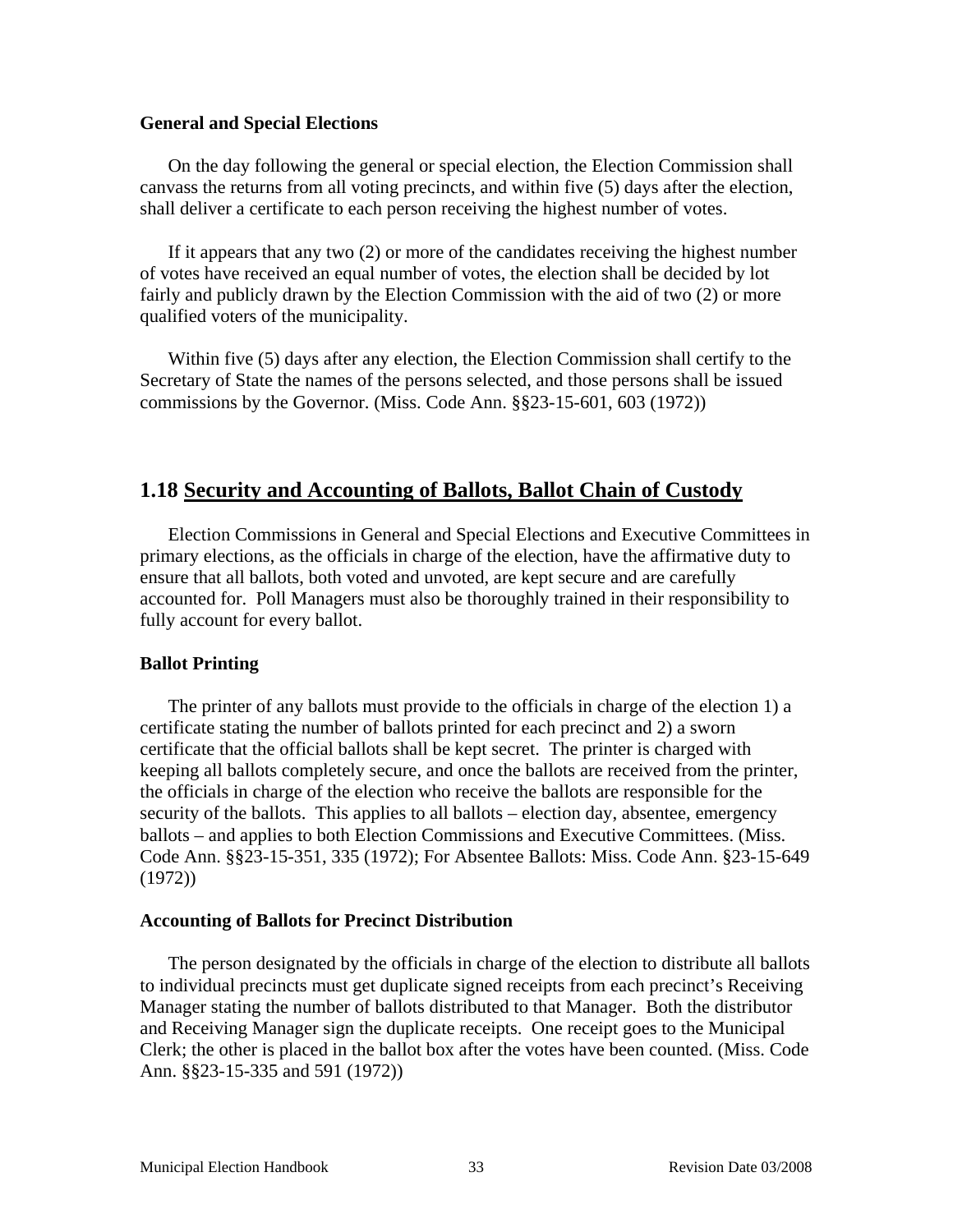#### **Accounting of Delivered Ballots**

The officials in charge of the election shall ensure that the total number of ballots receipted for by the Receiving Managers correspond with the number delivered by the printer to the officials in charge of the election. (Miss. Code Ann. §23-15-335 (1972))

## **Lost Ballots**

If ballots are lost, the election Managers must within one (1) day of the election report the loss to the officials in charge of the election, including all facts connected with the loss and the number of ballots lost. If warranted, the officials in charge of the election shall deliver the report to the grand jury. (Miss. Code Ann. §23-15-373 (1972))

#### **Ballot Accounting at the Close of Polls**

Ballots shall be accounted for at the close of the polls in accordance with Miss. Code Ann. §23-15-591 (1972), as discussed in Section 1.15 of this handbook. See also §23-15- 479 (punch-card) and §23-15-519 (scanner ballots).

## **Security of Ballot Boxes**

Ballot boxes must be kept securely locked during the time the polls are open. Ballot boxes cannot be opened until the close of the polls. (Miss. Code Ann. §23-15-247 (1972)) After the ballot boxes have been delivered to the courthouse or counting center, the Municipal Clerk shall keep in place on the lock of each ballot box a consecutively numbered metal seal. The seal shall remain on the ballot box lock except when the officials in charge of the election are engaged in public canvass of the election returns, publicly engaged in counting center activities, or the ballot box is otherwise opened as provided by law. (Miss. Code Ann. §23-15-595 (1972))

# **1.19 Irregularities in a Ballot Box**

When a ballot box from a precinct is opened and examined by the Executive Committee, in the case of a primary election, or the Election Commission, in the case of other elections, if it is found that there have been failures in material particulars to comply with the requirements outlined in Sections 1.13 and 1.15 of this handbook to such an extent that it is impossible to arrive at the will of the voters of the precinct, the entire box may be thrown out.

If the irregularities were not deliberately permitted or engaged in by the Election Managers, the Executive Committee or the Election Commission (as appropriate) shall conduct a hearing and make a determination about the box as may appear lawfully just, subject to judicial review.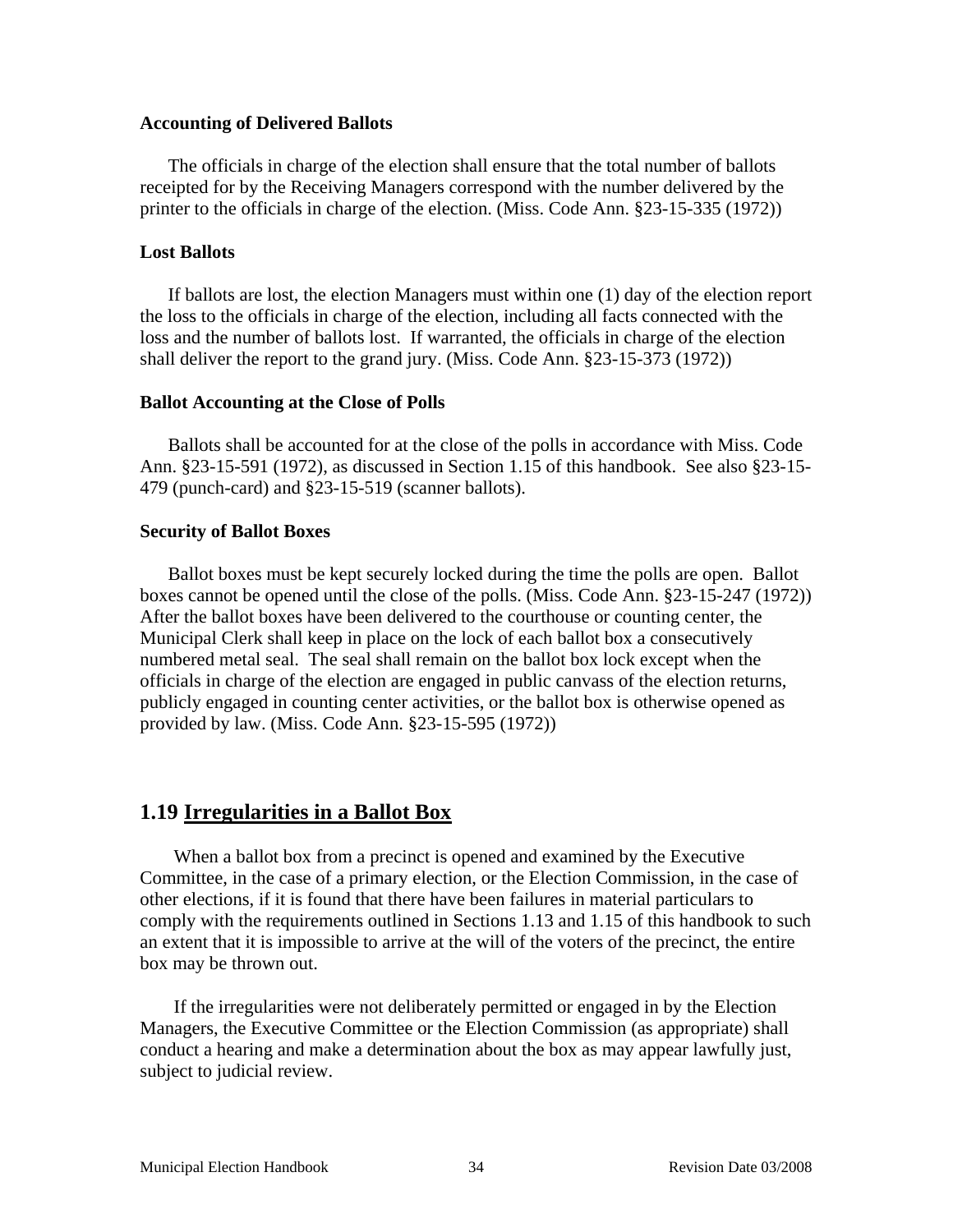The Executive Committee, the Election Commission, or the court, upon review, may, however, order another election to be held at the precinct, appointing new Election Managers to hold the new election. (Miss. Code Ann. §23-15-593 (1972))

# **1.20 Contesting an Election**

#### **Examination of Boxes by a Candidate**

When the returns for a box, the contents of the ballot box, and the conduct of the election have been canvassed and reviewed by the Executive Committee, in the case of primary elections, and by the Election Commission, in the case of general elections, all the contents required to be placed and sealed in the ballot box by the Managers shall be put back in the box by the Executive Committee or the Election Commission. The ballot box shall be immediately resealed and delivered to the Municipal Clerk who shall keep the ballot box and secure it against any tampering.

At any time within twelve (12) calendar days after the canvass and the examination of the ballot box and its contents by the Executive Committee or the Election Commission, any candidate or his/her authorized representative shall have the right of full examination of the box and its contents. Three (3) days' notice of the candidate's application for examining the ballot box shall be served upon the opposing candidate or candidates or upon any member of their families over the age of eighteen (18) years.

The examination shall be conducted in the presence of the Municipal Clerk or the Clerk's Deputy who shall see that none of the contents of the box are removed from the presence of the Clerk or the Deputy or in any way tampered with. When the examination is completed, the box shall be resealed with all its contents.

If any contest or complaint before a court shall arise over the box, it shall be kept intact and sealed until the court hearing, and another ballot box, if necessary, shall be furnished for the precinct involved. (Miss. Code Ann. §23-15-911 (1972))

#### **Filing Complaint or Contest**

#### *1. Primary Elections*

If a person wants to contest the election of another person as the nominee of the party for any county or county district office, within twenty (20) calendar days after the primary election, the person may file a petition with the Secretary or any other member of the Executive Committee. The petition shall set forth the grounds upon which the primary election is contested.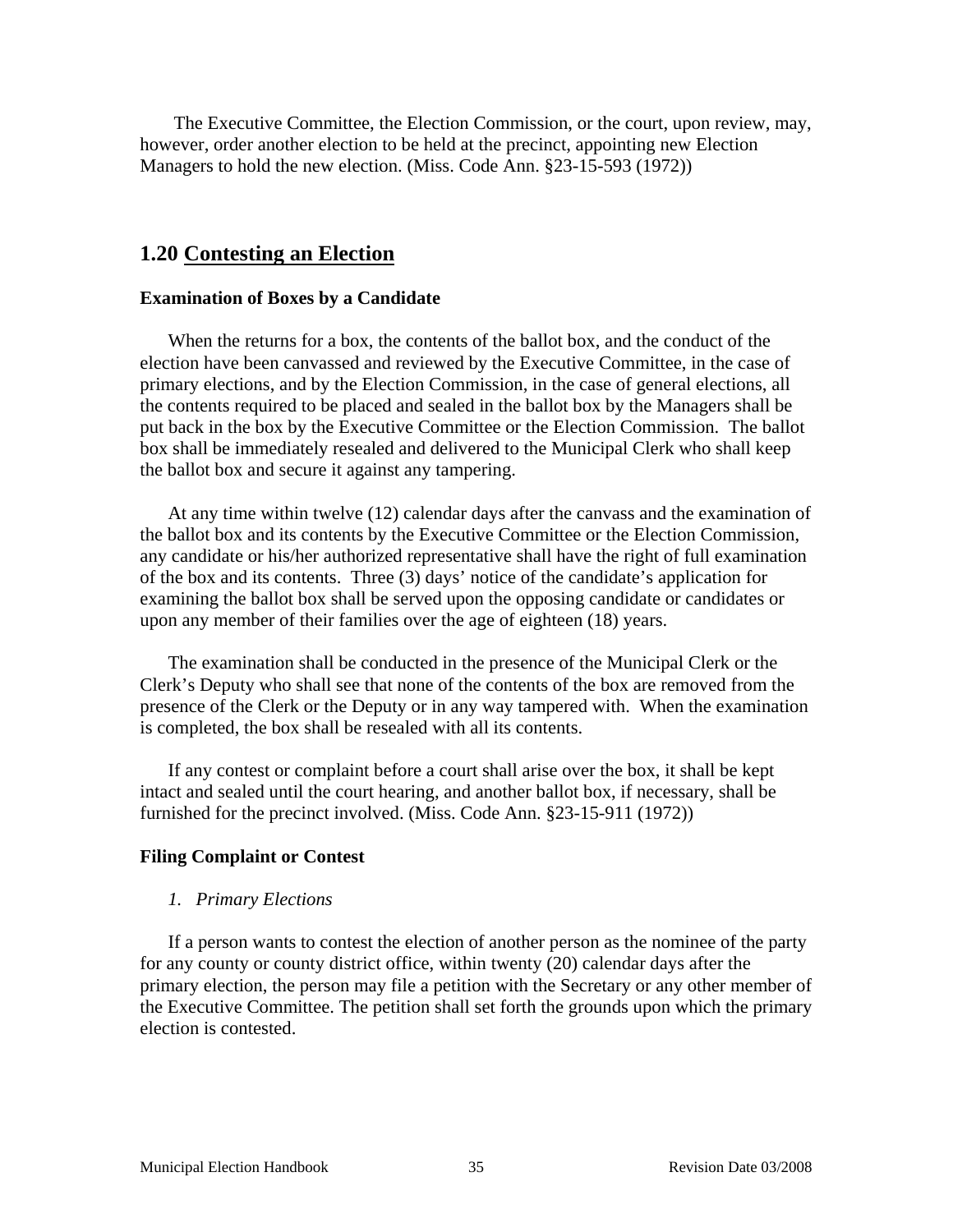It shall be the duty of the Executive Committee to assemble at the call of the Chair or of any three (3) members of the committee. Notice of the contest shall be served five (5) calendar days before the meeting. After notifying all parties concerned, the Executive Committee shall proceed to investigate the allegations of fraud. The Executive Committee shall have the power to subpoena witnesses needed in the investigation. By majority vote of its members present, the Executive Committee shall declare the true results of the primary. (Miss. Code Ann. §§23-15-921, 925 (1972))

If a contest has been filed with the Executive Committee and if the Committee does not meet or act within a reasonable time, or does not act in accordance with the facts and the law, the person who filed the contest has a right to file a complaint in the Circuit Court of the county in which the fraudulent irregularities are alleged to have occurred. The complaint must be accompanied by a sworn petition explaining how the Executive Committee has failed to act in the proper manner. (Miss. Code Ann. §23-15-927 (1972))

The complaint and the petition cannot be filed unless two (2) practicing attorneys certify that each of them has made a full and independent investigation into the facts and law of the matter and that they believe the complaint and the petition should be sustained and the relief asked for should be granted. (Miss. Code Ann. §23-15-927 (1972))

The person filing the complaint and the petition must give a cost bond in the amount of \$300, with two or more sufficient sureties promising to pay all costs if the petition is dismissed. The Judge may require an additional bond at any stage of the proceedings. As soon as the complaint, the petition, and the bond are filed, the Circuit Court must immediately notify the Chief Justice of the Supreme Court personally or by registered letter, telegraph, or telephone. The Chief Justice will then designate to hear the contest a Circuit Judge or Chancellor of a district that does not include the county in which the irregularities are alleged to have occurred.

It is the duty of the so-designated Judge or Chancellor to proceed with the hearing at the earliest possible date and give proper notice of such date to the person contesting the election and to the appropriate Executive Committee. (Miss. Code Ann. §23-15-929 (1972)) The decision of the so designated Judge or Chancellor may be appealed to the State Supreme Court in accordance with Miss. Code Ann. §23-15-933 (1972).

#### *2. General and Special Elections*

A person desiring to contest the election of another person to any county or countydistrict office may, within twenty (20) calendar days after the election, file a petition in the office of the Clerk of the Circuit Court of the county. The petition must set forth the grounds upon which the election is contested.

The Circuit Clerk shall issue a summons to the party whose election is contested, returnable to the next term of the court. The summons shall be served as in other cases. At the next term, the Court shall cause an issue to be made up and tried by jury, and the verdict of the jury shall find the person having the greatest number of legal votes at the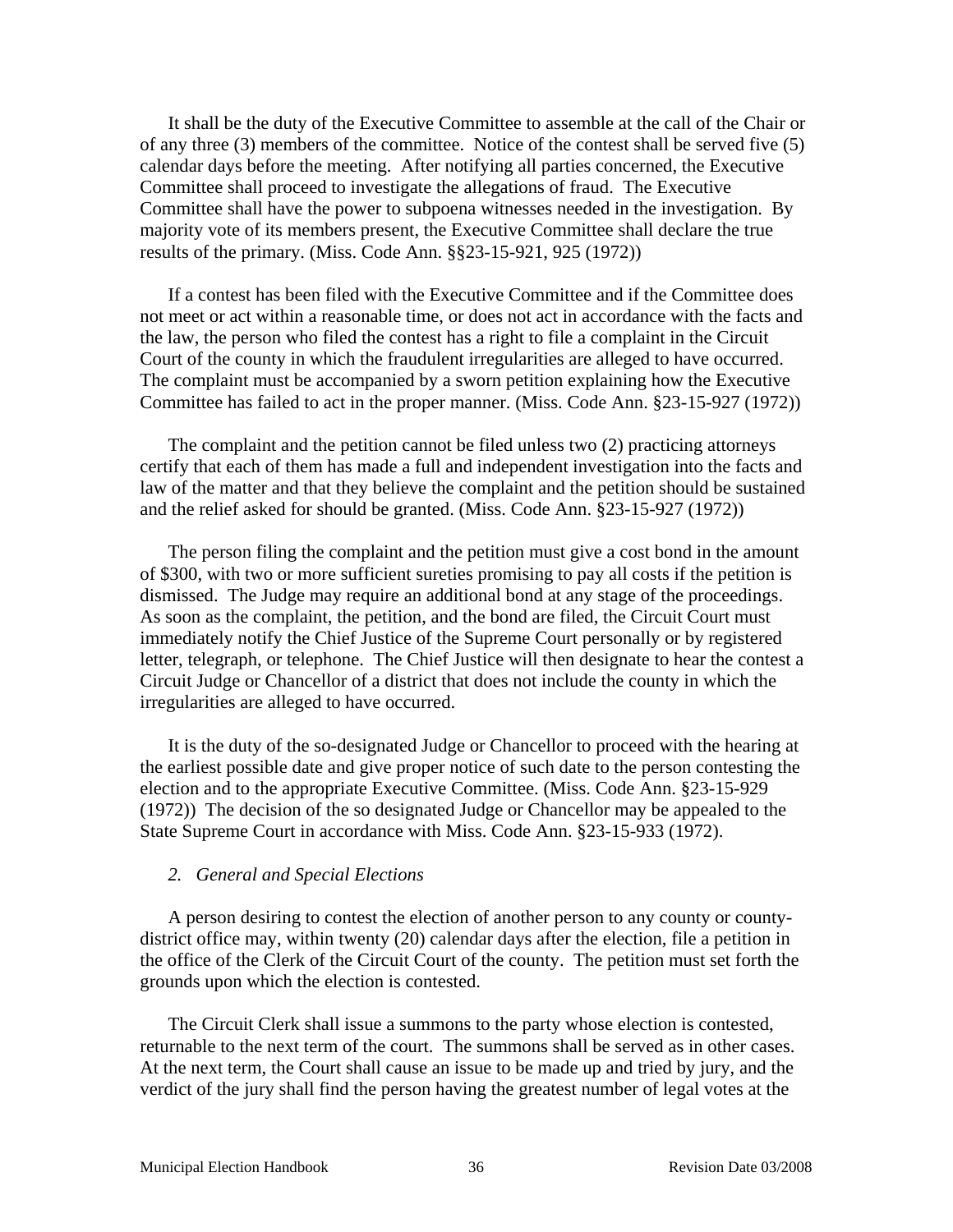election. If the jury shall find against the person elected, the Circuit Clerk shall issue a certificate to that effect.

The person in whose favor the jury finds shall be commissioned by the Governor and shall qualify and enter upon the duties of his/her office. Each party shall be allowed ten (10) preemptory challenges, and new trials shall be granted and costs awarded as in other cases. (Miss. Code Ann. §23-15-951 (1972))

# **1.21 Miscellaneous Information**

#### **Prohibition Against Cross-Over Voting**

Voters are not eligible to participate in any party primary election unless they intend to support the party nominations made in the primary in which they intend participation. (Miss. Code Ann. §23-15-575 (1972))

Voters may not vote in the first primary of one party and the second primary of another party. (Attorney General's Opinion to Vincent J. Sherry, April 26, 1978)

#### **"Single-Shot" Voting Permitted**

In municipal primaries for Aldermen elected at-large, voters have the option of "single shot" voting. This means that in an at-large election to elect a five (5) member Board of Aldermen, each voter may mark his/her ballot for one (1), two (2), three (3), four (4), or five (5) candidates, and every ballot must be counted, regardless of the number of candidates for whom the ballot is marked. In previous at-large elections for Aldermen, a voter was required to vote for five (5) candidates in order to have the ballot counted.

#### **Formula to Determine Majority in At-Large Primary Elections for Aldermen**

In at-large primary elections for municipal Boards of Aldermen, Executive Committees have the responsibility for determining which candidates receive a majority vote.

The number of votes constituting a majority can be determined by performing the following three (3) calculations:

 Calculation #1: Divide the total number of valid votes cast for all candidates for the office of Alderman by the number of offices to be filled (usually 5);

Calculation  $\#2$ : Divide the result of Calculation  $\#1$  by two (2); and

Calculation #3: Add one (1) to the result of Calculation #2.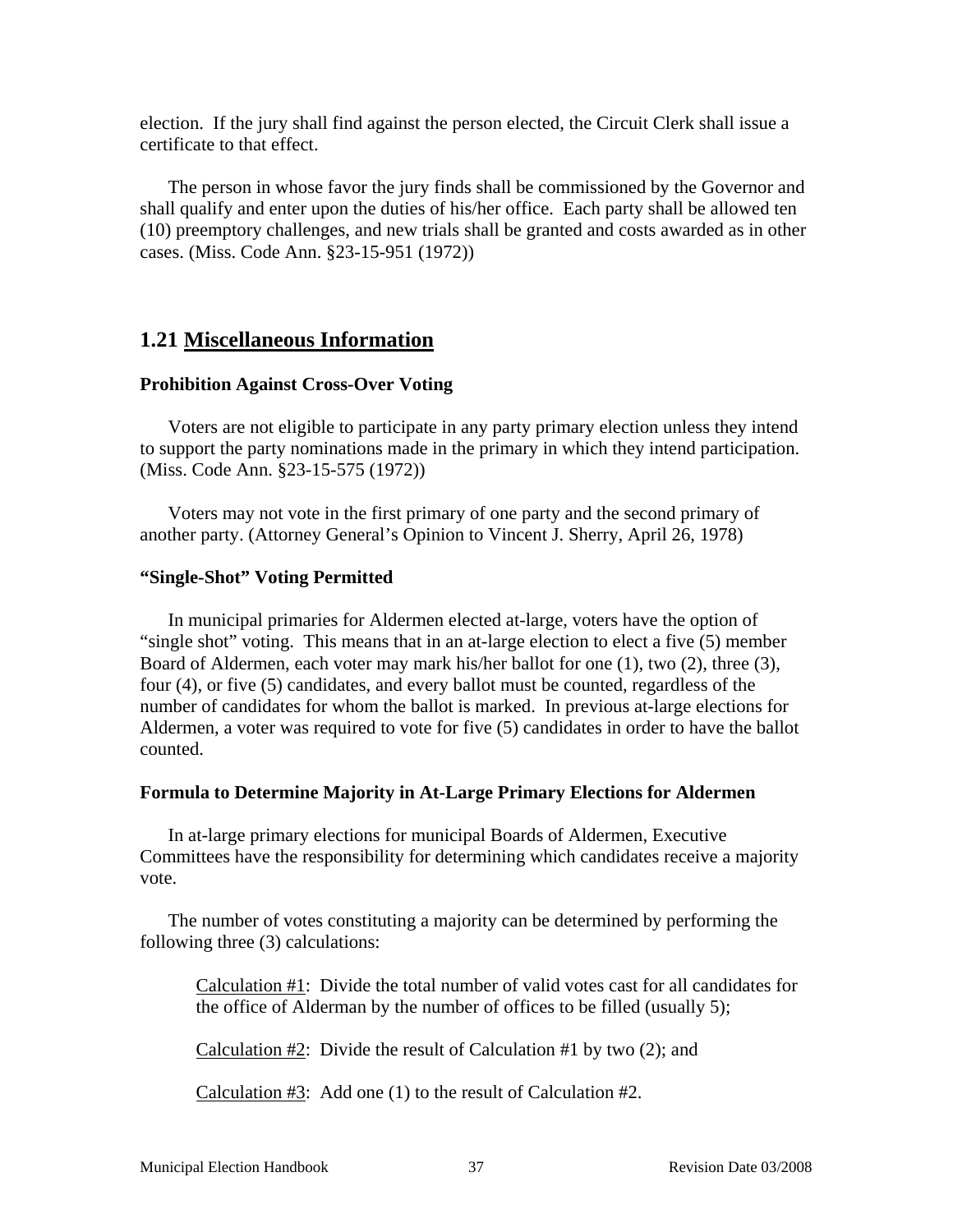In an election for a five (5) member board, if five (5) candidates receive a majority vote in the first primary, they are nominated.

If fewer than five (5) candidates receive a majority vote in the first primary, those receiving a majority are nominated, and the remaining nominations must be determined in the second primary. The number of candidates to participate in the second primary is based on how many nominations are not determined in the first primary. For nominees to be determined in the second primary, two (2) candidates for each nomination must participate.

For example, if one (1) nominee is to be determined in the second primary, the two (2) candidates who received the most votes in the first primary without getting a majority would be on the ballot in the second primary. If two (2) nominees are to be determined in the second primary, the four (4) candidates who received the most votes in the first primary without getting a majority would be on the ballot in the second primary, and so on.

If more than five (5) candidates received a majority vote in the first primary, the five (5) candidates who received the most votes would be nominated.

# **1.22 Municipal Special Election Procedures**

#### **General Provisions**

Miss. Code Ann. §23-15-857 sets forth the general procedure to fill vacancies in municipal offices.

#### *1. When the unexpired term is less than six (6) months*

A vacancy in an elective municipal office, the unexpired term of which does not exceed six (6) months, must be filled by appointment by the municipal governing authorities. The "governing authorities" of a municipality are generally the Board of Aldermen and the Mayor. The Board of Aldermen would make such appointment subject to the Mayor's veto. If the municipality operates under the Mayor-Council, Council-Manager, Commission, or Private Charter form of government, consult the City Attorney to determine who is legally authorized to make such appointments and the manner in which such appointments are to be made. The Municipal Clerk must certify such appointment to the Secretary of State, and the appointee will be commissioned by the Governor.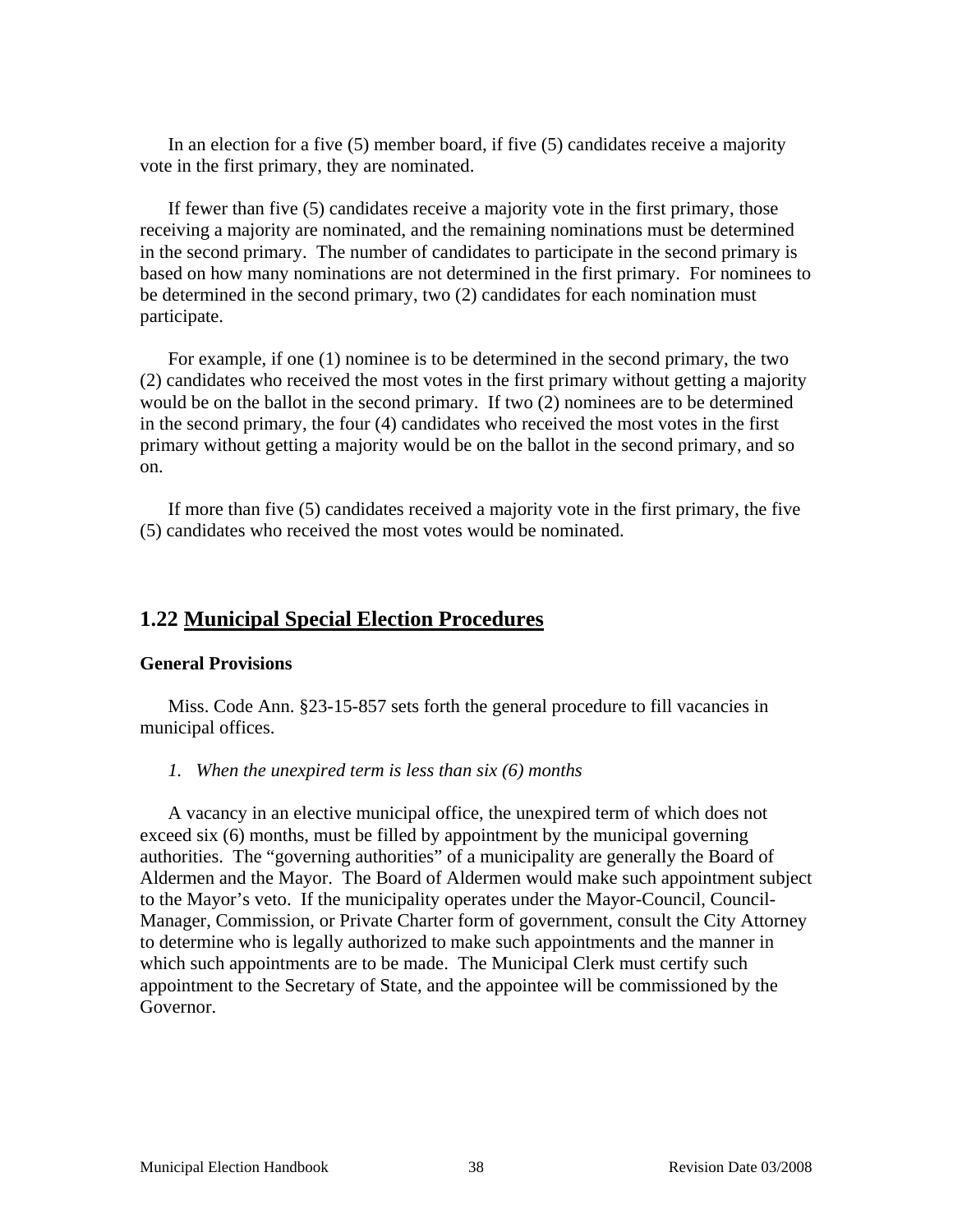#### *2. When the unexpired term exceeds six (6) months*

If a vacancy occurs in an elective municipal office, the unexpired term of which exceeds six (6) months, the governing authorities must enter an order on the official minutes requiring an election to be held in the municipality to fill the vacancy and fixing a date upon which such election will be held. This order must be entered at the next regular meeting of the governing authorities after the occurrence of the vacancy or at a special meeting to be held not later than ten (10) days after occurrence of the vacancy. The order must set the election on a date not less than thirty (30) days nor more than forty-five (45) days after the date on which the order is adopted. If the municipality operates under the Mayor-Council, Council-Manager, Commission, or Private Charter form of government, consult the City Attorney for possible variations of this procedure.

## **Notice of Election**

The Municipal Clerk must give notice of the election by an appropriate publication in a newspaper published in the municipality, or if there is no newspaper published in the municipality, the notice must be published in a newspaper which has a general circulation within the municipality. Such notice must be published once a week for three (3) successive weeks preceding the date of such election. One (1) such notice must be posted at City Hall. The first notice in the newspaper must be published at least thirty (30) days before the date of such election.

#### **Justice Department Submission**

Section 51.17, Chapter 28, Code of Federal Regulations provides that the conduct of any Special Election is subject to the pre-clearance requirement of Section 5 of the Voting Rights Act of 1965 to the extent that the jurisdiction makes changes in the practices or procedures to be followed. The statute specifically provides that any discretionary setting of the date for a Special Election is subject to the pre-clearance requirement. Since Miss. Code Ann. §23-15-857 (2) (1972) does allow for a certain amount of discretion in setting the date of a Special Election, a submission asking for preclearance must be made to the U.S. Department of Justice. Since Miss Code Ann. §23- 15-857 (2) (1972) requires that a Special Election to fill a vacancy in municipal elective offices be held not later than forty-five (45) days after the date the order setting the date for the election is entered, it appears that the election would not have to be delayed if preclearance is not received prior to election day. Contact the U.S. Department of Justice using their toll-free telephone number: 1-800-253-3931.

#### **Candidate Qualification**

Each candidate must qualify by petition filed with the Municipal Clerk at least twenty (20) days before the date of the election. The petition must contain the names of at least fifty (50) qualified municipal electors if the municipality has a population of one thousand (1000) or more residents. If the population of the municipality is less than one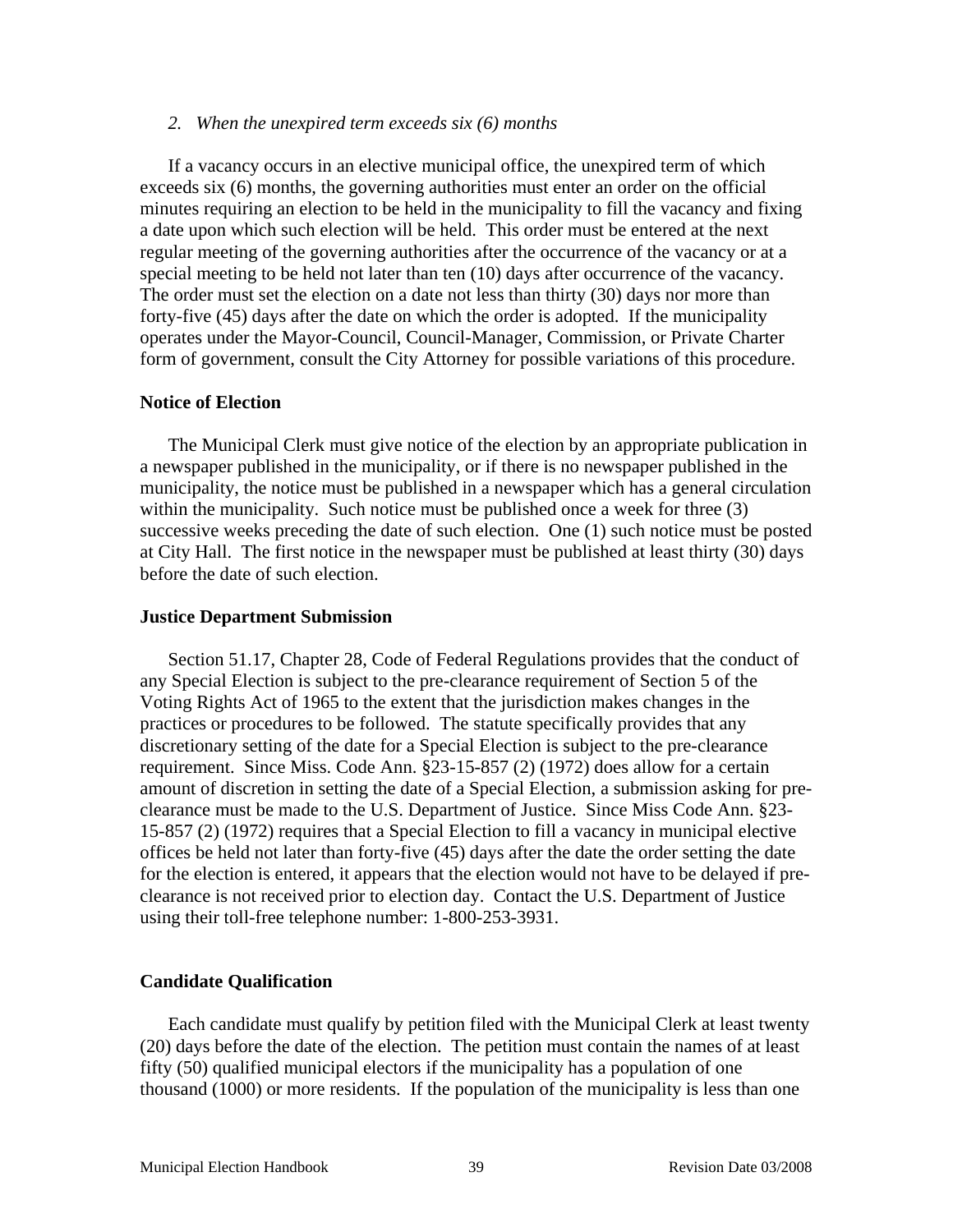thousand (1000) residents, the petition must contain the names of at least fifteen (15) qualified municipal electors. In order to be certain that a petition is legally sufficient, it is suggested that if the population of the ward is one thousand (1000) residents or more, that names of at least fifty (50) qualified municipal electors who are registered in that ward appear on the petition. If the population of the ward is less than one thousand (1000) residents, the names of at least fifteen (15) qualified municipal electors who are registered in the ward would be sufficient. (Miss. Code Ann. §23-15-857) Copies of acceptable petitions for at-large and ward elections are available at the Secretary of State's Office. (See Attorney General's Opinion dated February 23, 1996)

Miss. Code Ann. §1-3-75 (1972) requires that all petitions presented to the governing authorities of a municipality must be personally signed by each petitioner. For example, if a husband signed his wife's name to a petition, her name could not be lawfully counted.

#### **Qualifying Fee**

There is no qualifying fee for candidates in Municipal Special Elections.

#### **Determining Results**

The candidate receiving a majority of the votes cast shall be elected. If no candidate receives a majority vote, the names of the two (2) candidates receiving the highest number of votes will be place on the ballot for a run-off election to be held two (2) weeks after the Special Election, and whoever receives the most votes cast in such run-off shall be elected. If only one (1) person qualifies to run, the election shall be dispensed with and that person must be appointed. If no one qualifies, the election shall be dispensed with and the vacancy must be filled by appointment.

#### **Certificate of Election**

The Election Commission must give a Certificate of Election to the person elected. When the certificate has been issued, and the individual elected has acquired the necessary surety bond (if required), he/she may be sworn in and may assume the duties of the office. It is not necessary for the person elected to have a Commission in order to be sworn in and assume his/her duties.

#### **Filing Copy of Order, Copy of Minutes, and Results**

The Election Commission must provide the Secretary of State a copy of the order calling the Special Election, a copy of the board meeting minutes, and a statement of the results (the precinct returns). The copy of the order and the statement of the results must be certified by the Municipal Clerk as being true and correct.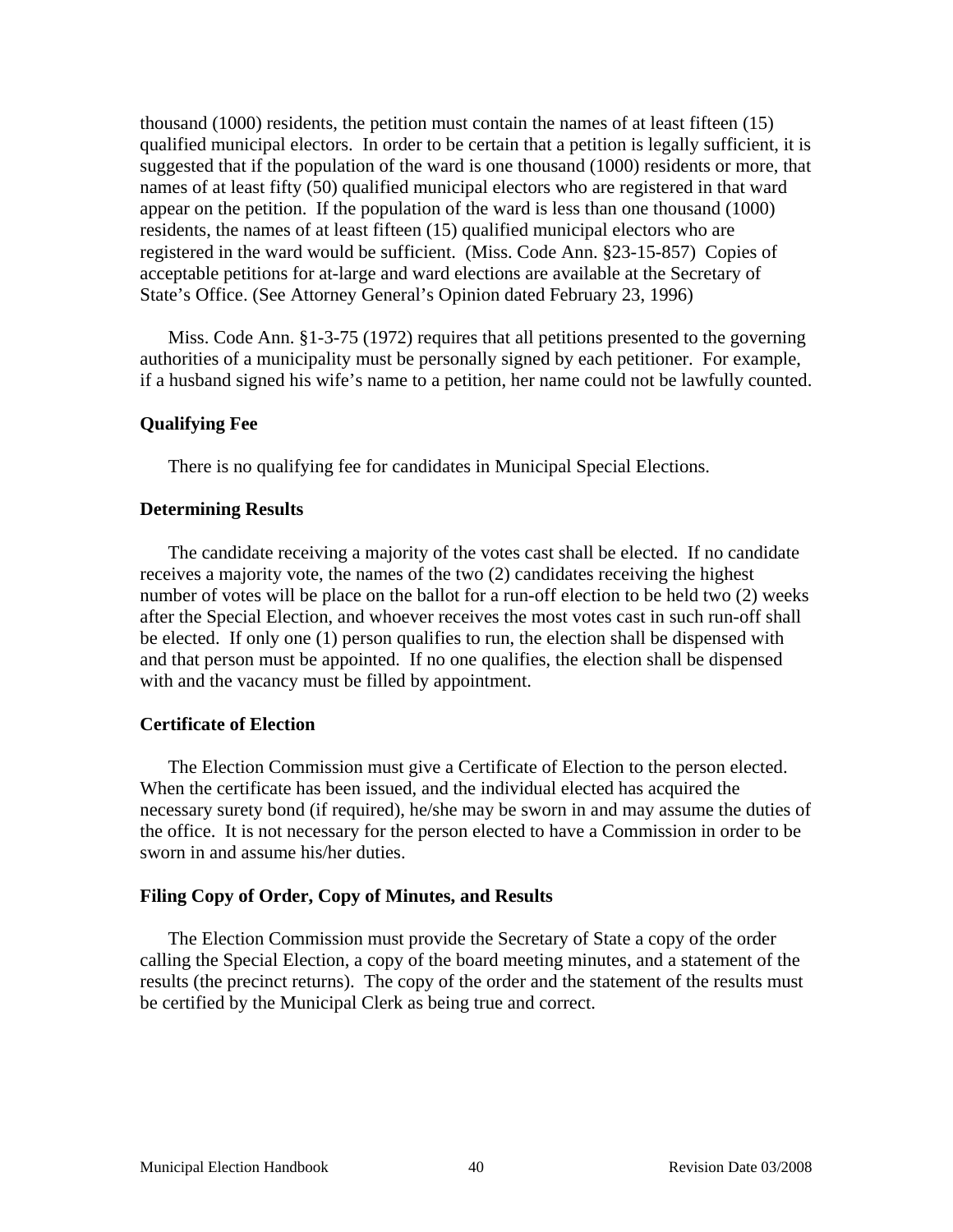#### **Municipal Election Commissioners**

Please note that Miss. Code Ann. §23-15-221 (1972) requires the appointment of Election Commissioners and specifies that the governing authorities of municipalities having a population of less than twenty thousand (20,000) residents according to the latest Federal Decennial Census must appoint three (3) Election Commissioners; the governing authorities of municipalities having a population of twenty thousand (20,000) or more residents but less than one hundred thousand (100,000) residents must appoint five (5) Election Commissioners; and the governing authorities of municipalities having a population of one hundred thousand (100,000) or more residents must appoint seven (7) Election Commissioners.

In order for the Secretary of State's Office to have a current listing of Municipal Election Commissioners, each Municipal Clerk should provide the office with a copy of the order appointing Election Commissioners and the mailing address of each Commissioner, if the order does not include such, to:

Office of the Mississippi Secretary of State Elections Division P.O. Box 136 Jackson, MS 39205 Facsimile: 601-359-5019 E-Mail: administrator@sos.state.ms.us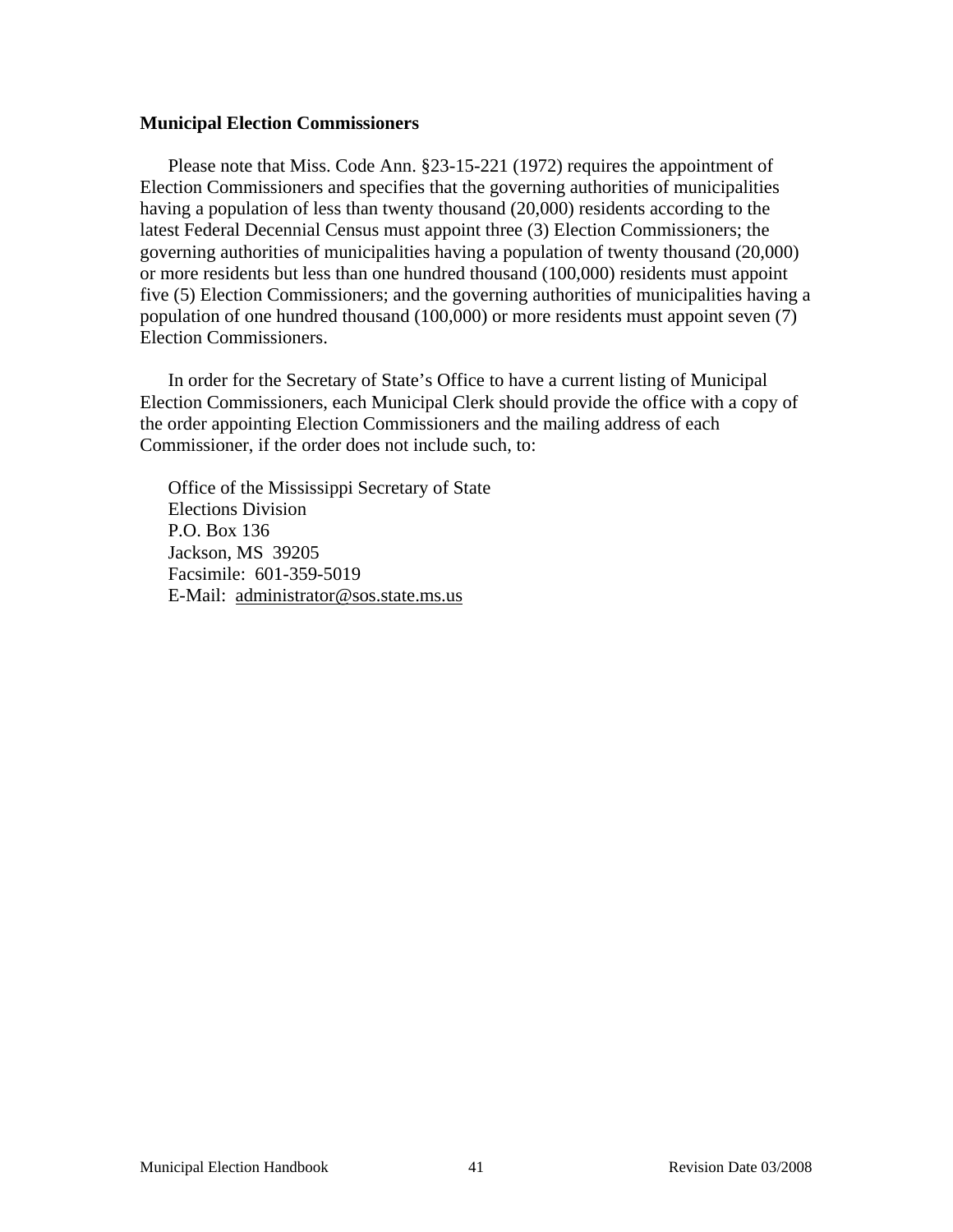# **Appendix 1.A – Voter Assistance**

#### **Who can receive assistance in the voting booth?**

Any voter who says he/she is:

- 1. Blind; or
- 2. Physically disabled; or
- 3. Cannot read or write.

*No other reasons are valid.* 

#### **How does a voter get assistance to the voting booth?**

The voter must:

- 1. Tell the managers he/she needs help to mark ballot;
- 2. State one of the above reasons as to why help is needed; and
- 3. Pick someone to help him/her.

*The Voter MUST TELL the Managers he/she needs help.* 

#### **Who can assist a voter in the voting booth?**

The voter may have anyone help him/her mark his/her ballot, except:

- 1. His/her employer or the employer's representative, or
- 2. A representative of any union of which he/she is a member.

*A request for help should be honored unless it obviously appears to be untrue.* 

**References:** Miss. Code Ann. §23-15-549; *O'Neal v. Simpson* 350 So 2nd 998.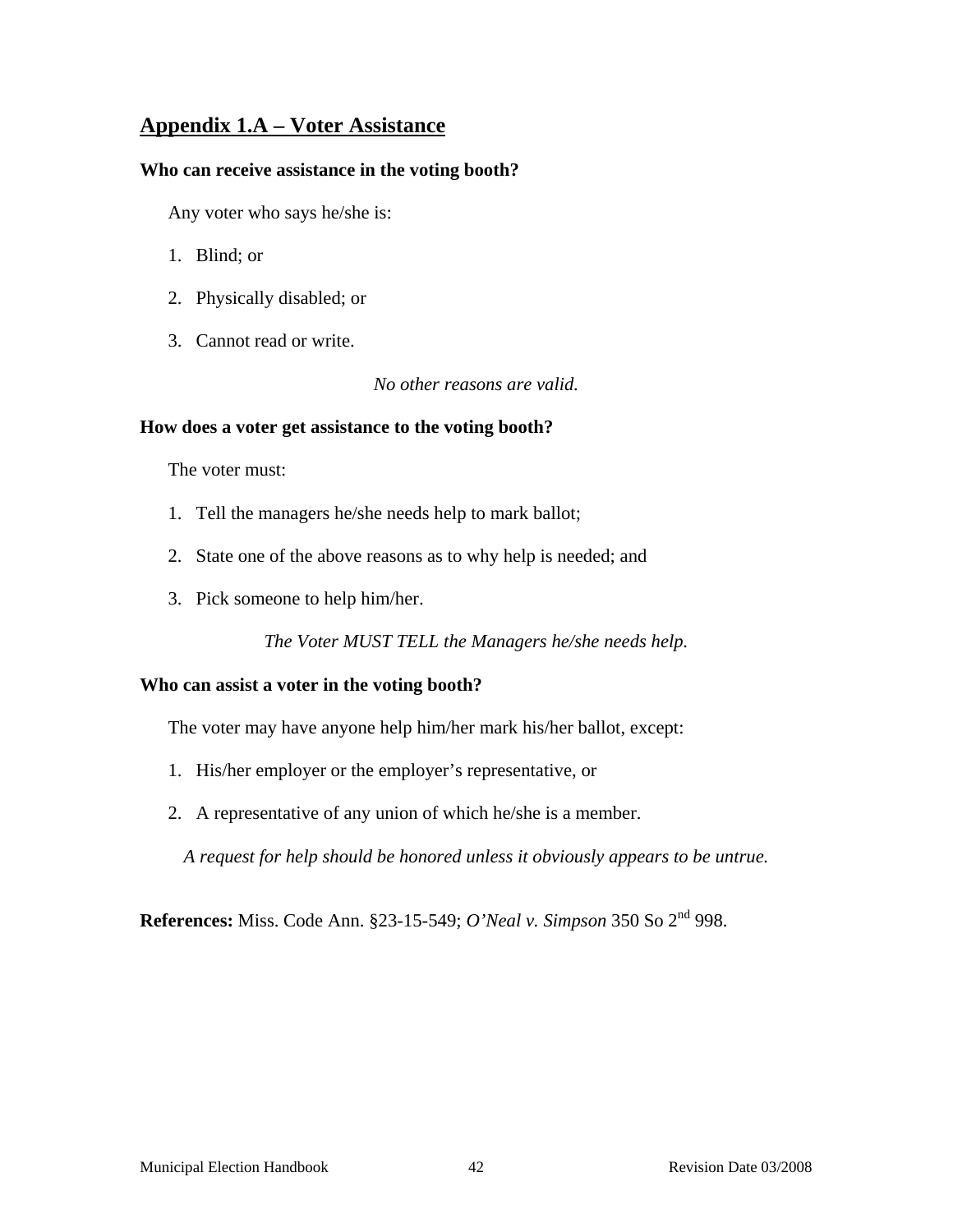## **Appendix 1.B – Challenged Ballots**

Poll Managers must act on all challenged ballots. The challenges cannot be "turned over" to Executive Committees, Election Commissions, or anyone else. The following procedures must be followed when a person's ballot is challenged:

#### **Who can challenge a voter?**

A challenger must be:

- 1. A candidate;
- 2. The candidate's authorized representative;
- 3. A political party's official poll watcher (not applicable for party primary elections);
- 4. Any qualified voter from that precinct; or
- 5. Any Poll Manager in the polling place.

*No one else can be a challenger.* 

#### **For what reasons can a voter be challenged?**

A voter can be challenged if:

- 1. He/she is not a registered voter in the precinct;
- 2. He/she is not the registered voter under whose name he/she has applied to vote;
- 3. He/she has already voted in the election;
- 4. He/she doesn't live in the precinct where he/she is registered;
- 5. He/she has illegally registered to vote;
- 6. He/she has taken his/her ballot from the polling place;
- 7. He/she is otherwise disqualified by law; or
- 8. He/she has cast an absentee ballot but is ineligible to do so.

*There are no other reasons for a challenge. (Miss. Code Ann.* §*§23-15-571, 641, 643, 731 (1972))*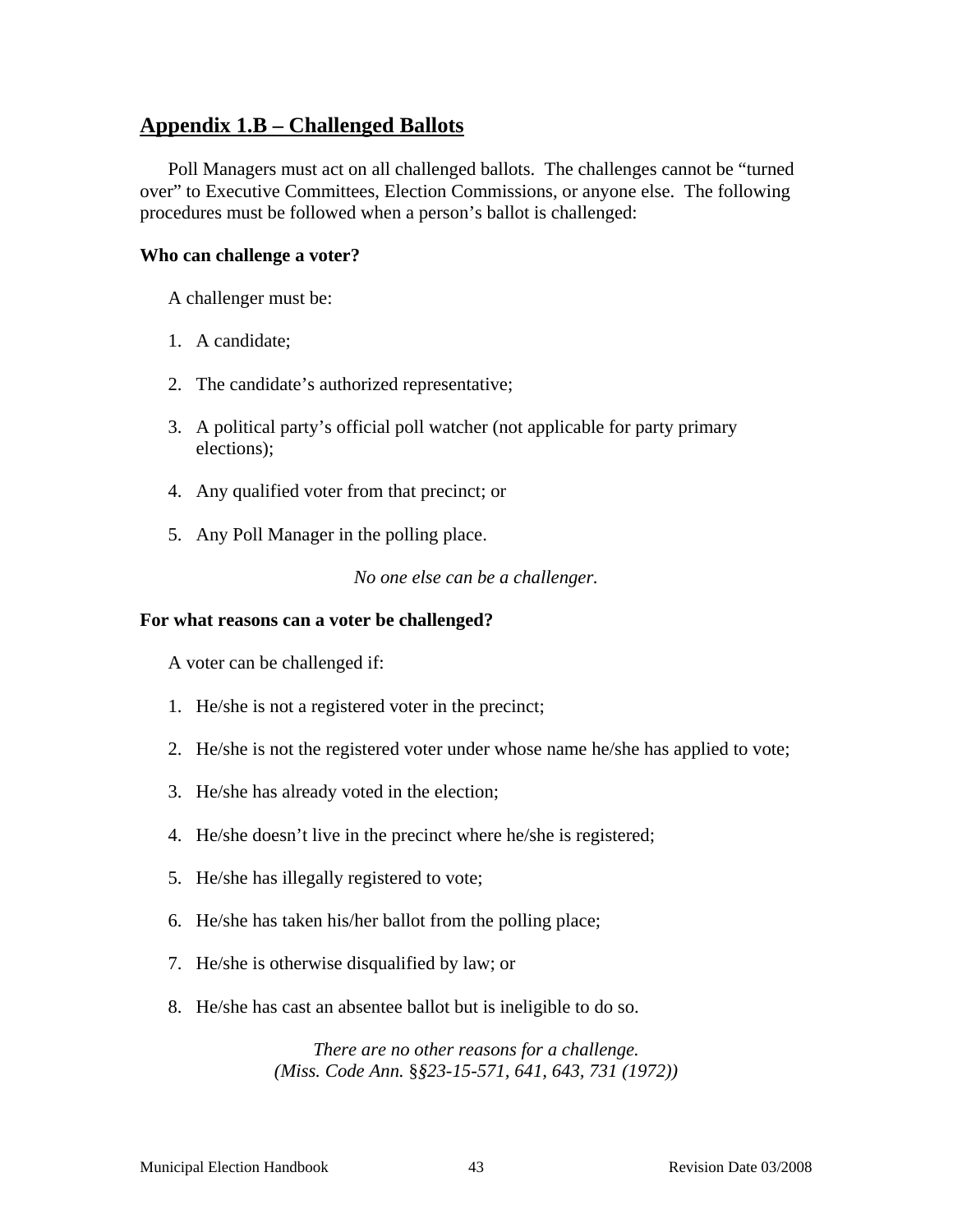# **Appendix 1.B – Continued**

If a voter is challenged, the Poll Managers must CONSIDER AND ACT on each challenge in the following manner:

**ACTION I:** If ALL or a MAJORITY of Poll Managers think the challenge is FRIVOLOUS, DISREGARD the challenge and accept the ballot as though it had not been challenged.

**ACTION II:** If ALL Poll Managers think the challenge is valid, the ballot is REJECTED in the following manner:

- 1. Mark "Rejected" on the back of the ballot; and
- 2. Write the name of the voter on the back;
- 3. At the close of the polls, place all such ballots in a strong envelope labeled "Rejected Ballots;"
- 4. Seal the envelope and return it in the ballot box.

**ACTION III:** If the Poll Managers CANNOT UNANIMOUSLY AGREE that the challenge is VALID, but a MAJORITY believes that the challenge is VALID, the ballot is counted separately from the unchallenged ballots after:

- 1. "Challenged" is marked on the ballot;
- 2. The ballot is placed in a separate strong envelope labeled "Challenged Ballots;"
- 3. At the close of the polls AND after all the unchallenged ballots have been counted, tallied, and totaled, the challenged ballots are separately counted, tallied and totaled, with a separate return made of the challenged ballots.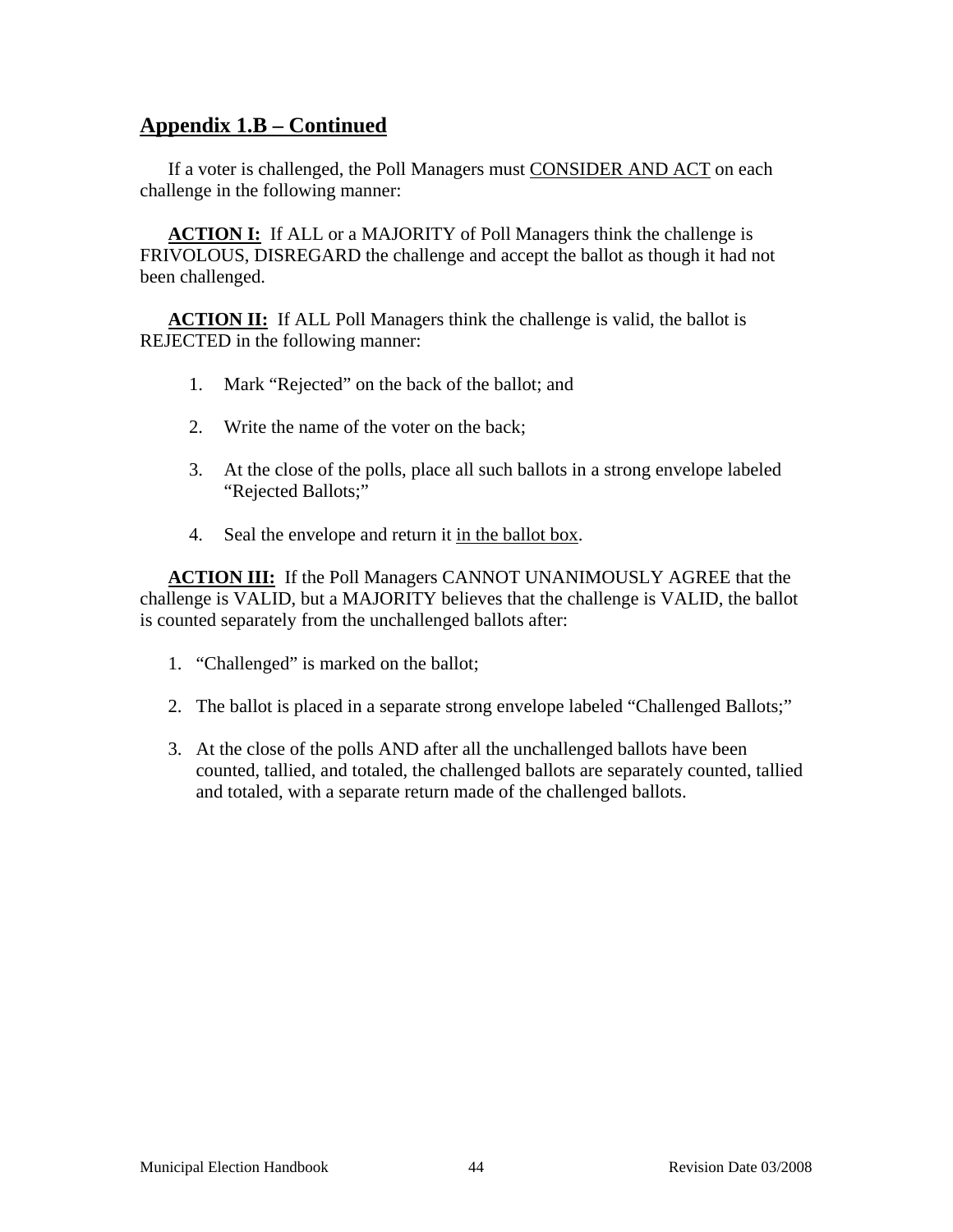# **Appendix 1.C – Keys to a Good Election**

Source: Mississippi Secretary of State's Office

- 1. Purge your pollbooks (see our *NVRA Purging Guidelines Manual*).
- 2. Appoint capable people to work at the polls.
- 3. Train Poll Managers well.
- 4. Ensure that every candidate's name is on the ballot and spelled correctly. Check ballot arrangement. Choose printers carefully. Review proofs.
- 5. Ensure that paper ballots and affidavit envelopes are available at each polling place.
- 6. Ensure that the Bailiff enforces the one-hundred-and-fifty- (150) foot and thirty- (30) foot rules.
- 7. Ensure that Poll Managers understand rules on voter assistance.
- 8. Ensure that Poll Managers understand rules on poll watchers.
- 9. Ensure that Poll Managers know how to handle challenges.
- 10. Ensure that the polls open and close on time.
- 11. Ensure that ballot boxes are properly sealed and locked when they are being transported.
- 12. Ensure that ballots are counted in public.
- 13. Ensure that absentee ballots are properly reviewed by Poll Managers.
- 14. Ensure that the Election Commission reviews and acts on each affidavit ballot.
- 15. Ensure that the "inactive list" is available so that voters whose names have been purged for not voting may vote.
- 16. Inspect each machine visually after it is set up.
- 17. Certify the results of an election in a timely manner.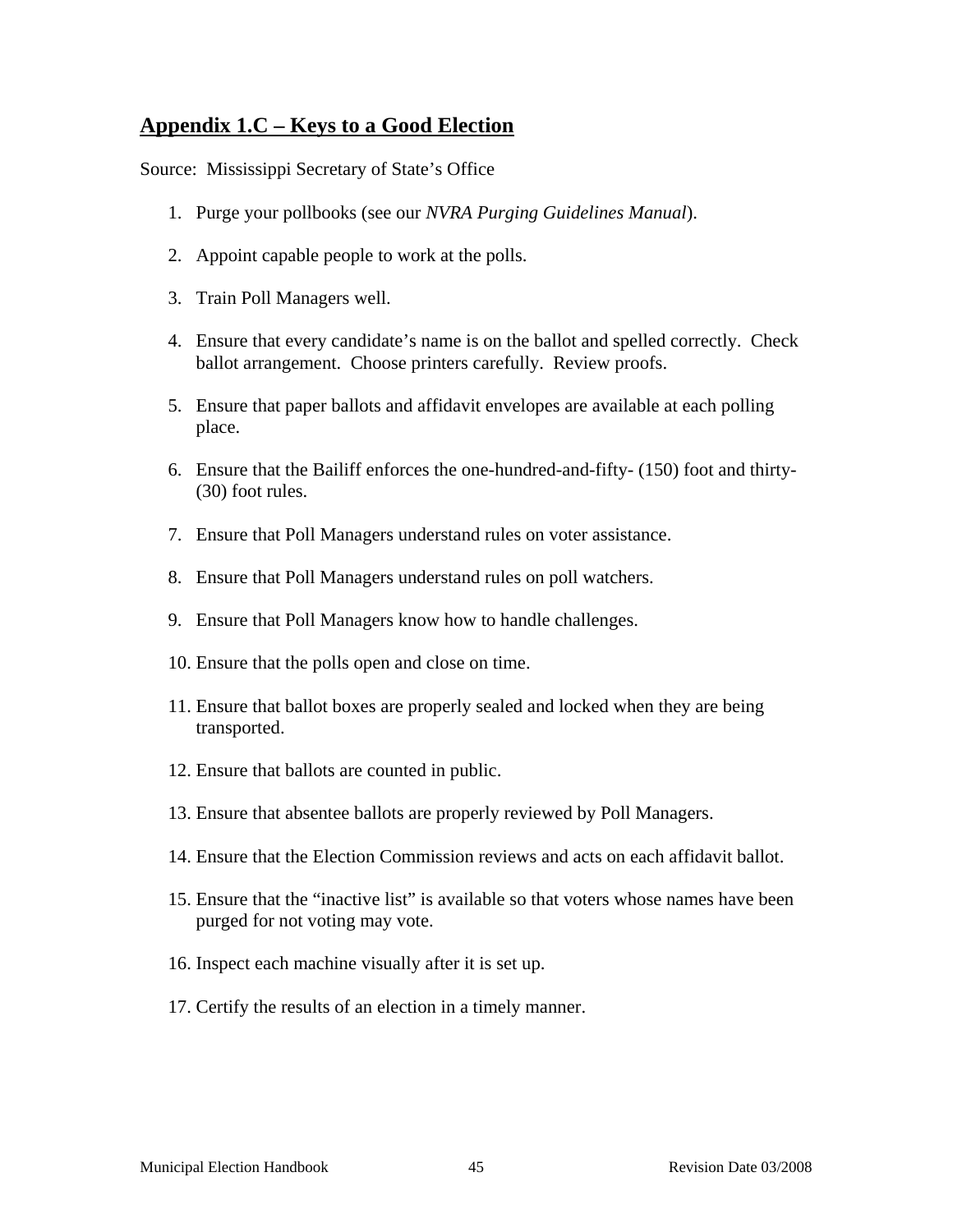# **Appendix 1.D – Poll Manager's Affidavit Ballot Checklist**

- 1. \_\_\_\_ Voter appears at the polling place and Poll Managers determine that voter's name is not on the pollbooks.
- 2. \_\_\_\_ The Poll Managers must then determine if the voter should be voting at another polling place. This is done by referring to a master list of all municipal voters, or by contacting the Municipal Clerk, Election Commission, or Executive Committee, and by simply asking where the voter resides.
- 3. \_\_\_\_ If the voter resides in another precinct, tell the voter he/she must go to that precinct's polling place. Reason: if the voter casts a ballot in a precinct where the voter does not reside, the entire ballot must be rejected by the Election Commission or Executive Committee.
- 4. \_\_\_\_ If the Poll Managers establish that the voter is in the correct precinct but his/her name is not on the pollbook, they should advise the voter that he/she may vote by affidavit ballot. The voter must then sign a separate sign-in sheet (receipt book). Do not have the voter sign the same receipt book that all non-affidavit ballot voters sign. Instead, provide a separate sign-in sheet for this purpose, labeled "Affidavit Voters."
- 5. \_\_\_\_ The voter and Poll Manager complete the appropriate sections of the affidavit ballot envelope as follows:
	- a. \_\_\_\_ The Poll Manager checks the type of election, the name of the county/municipality, the reason for using an affidavit ballot, and prints the name of the precinct and date.
	- b. \_\_\_\_ The voter provides as much of the requested identifying information as possible (date of birth, social security number, address, etc.).
	- c. \_\_\_\_ The voter checks the appropriate box under Affidavit of Voter.
	- d. \_\_\_\_ If the voter has moved within the county where he/she is registered to vote, then the physical address of the current residence is provided, along with the name of the county/municipality.
	- e. \_\_\_\_\_ The voter signs the envelope.
	- f. \_\_\_\_ The Poll Manager signs the envelope.
- 6. \_\_\_\_ The Poll Manager provides the blank ballot to the voter.
- 7. The voter is provided a suitable place where he/she can mark the ballot in secret.
- 8. \_\_\_\_ The voted ballot is folded by the voter and handed to the Poll Manager who places it in the affidavit ballot envelope and seals the envelope.
- 9. The sealed affidavit ballot envelope is then placed in the ballot box.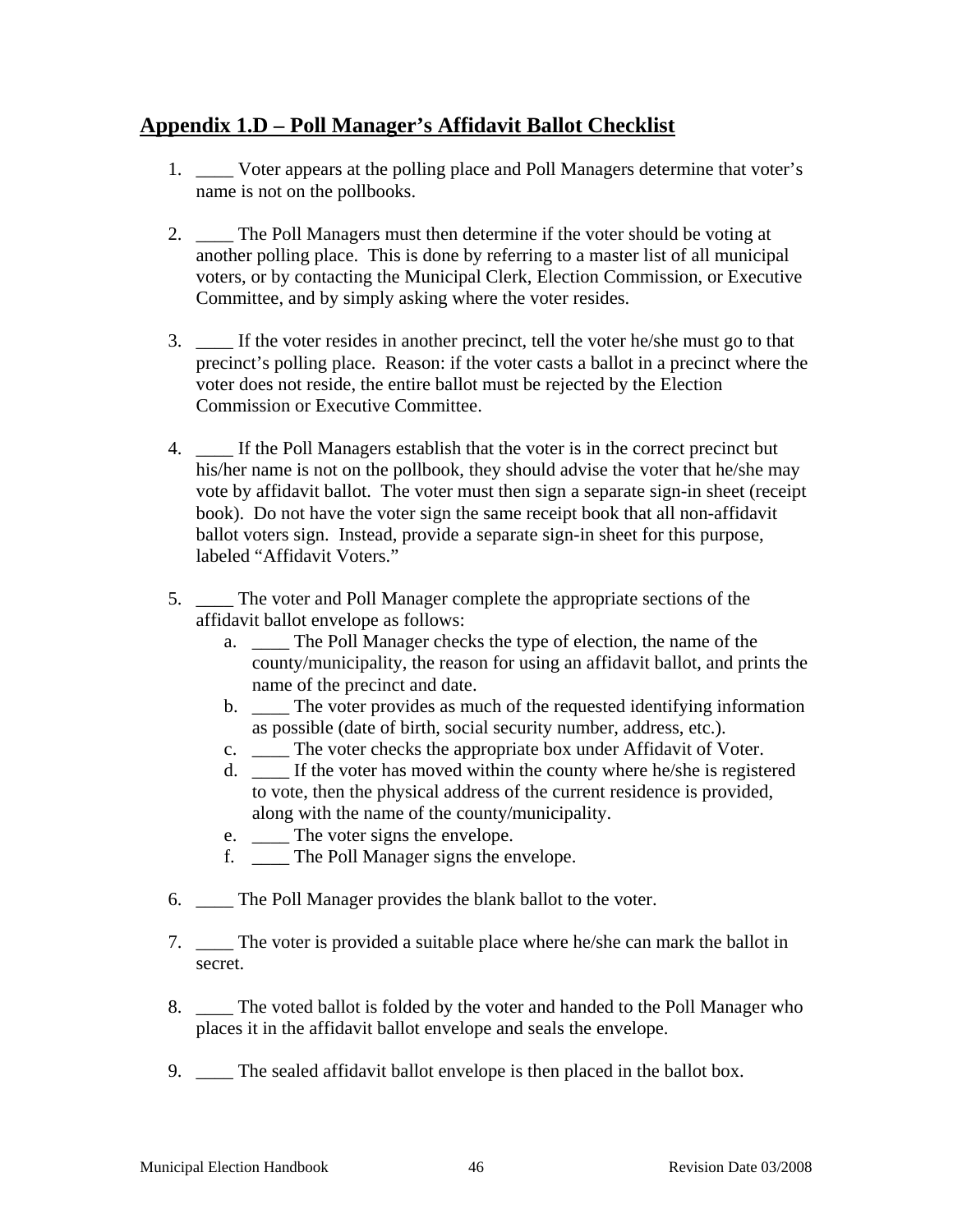# **Appendix 1.D – Continued**

10. \_\_\_\_ After the individual has cast an affidavit ballot, the Poll Manager shall provide information on a toll-free access system and written information on how to use this system for affidavit voters to learn the outcome of their ballot.